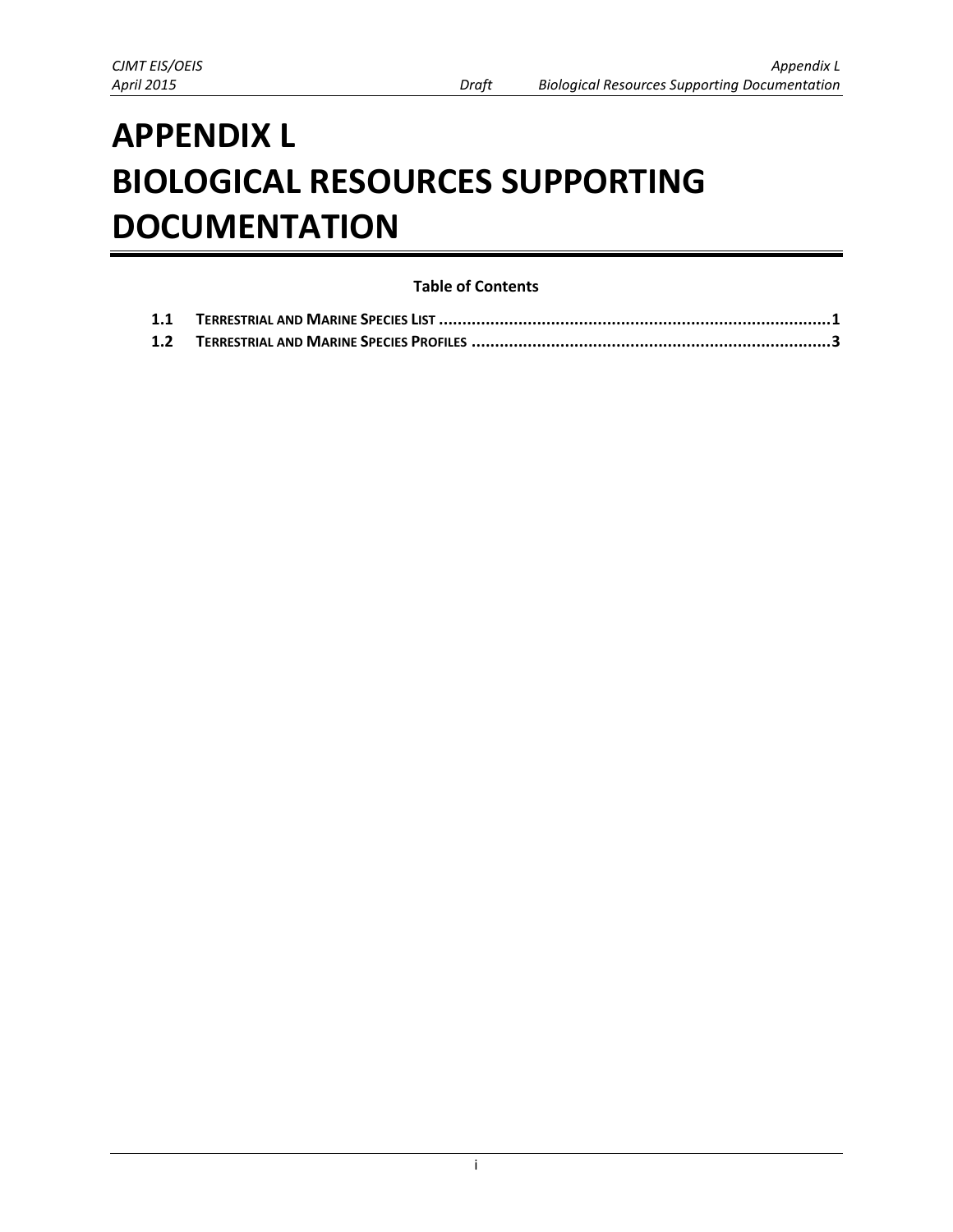# <span id="page-1-0"></span>**1.1 TERRESTRIAL AND MARINE SPECIES LIST**

The following table provides the scientific name for all species listed by common name in the text of the Environmental Impact Statement (EIS). It also includes the Chamorro and Carolinian name for each species if one is known and accepted within the Commonwealth of the Northern Mariana Islands (CNMI).

| English/Chamorro/Carolinian         | <b>Scientific</b>            | English/Chamorro/Carolinian        | Scientific                 |
|-------------------------------------|------------------------------|------------------------------------|----------------------------|
| <b>Name</b>                         | <b>Name</b>                  | <b>Name</b>                        | <b>Name</b>                |
| <b>PLANTS</b>                       |                              | Tangantangan/Tangantangan/-        | Leucaena leucocephala      |
| -/aaban/-                           | Eugenia spp.                 | Tape seagrass/-                    | Enhalus acoroides          |
| African tulip tree/-/Apar           | Spathodea campanulata        | Tropical almond/Talisai/-          | Terminalia catappa         |
| -/Aplohkateng/-                     | Psychotria mariana           | -/Ufa halomtano/-                  | Heritiera longipetiolata   |
| -/Atmahayan/-                       | Melochia villosissima        | -/Umumu/-                          | Pisonia grandis            |
| Banyan tree/Nunu/-                  | Ficus prolixa                | <b>INVERTEBRATES</b>               |                            |
| Beach heliotrope/Hunig/-            | Tournefortia argentea        | Asian cycad scale/-/-              | Aulacaspis yasumatsui      |
| Beach naupaka/Nanaso/-              | Scaevola taccada             | Black coral/-/-                    | Antipatharia               |
| Blue buffle grass/Sakate/-          | Pennisetum polystachion      | Black teatfish sea cucumber/-/-    | Holothuria whitmaei        |
| Bulrush/-/-                         | Schoenoplectus litoralis     | Blue coral/-/-                     | Helioporacea spp.          |
| Bur-marigold/-/-                    | Bidens pilosa                | Coconut crab/Ayuyu/Iyaf            | <b>Birgus latro</b>        |
| Candle bush/Akapuku/-               | Cassia alata                 | Cycad blue butterfly/-/-           | Chilades pandava           |
| -/Cebello halumtano/-               | <b>Bulbophyllum</b> guamense | Elongate giant clam/Hima (Shiim)/- | Tridacna squamosa          |
| -/Chiuti/-                          | Cerbera dilatata             | Fluted giant clam                  | Tridacna maxima            |
| Climbing hempweed/-/-               | Mikania scandens             | Ghost crab/Hagu'ui/Arigh           | Ocypode cerathopthalma     |
| Coconut palm/Niyog/-                | Cocos nucifera               | Giant African snail/Akaleha'       | Achatina fulica            |
|                                     | Erythrina variegata var.     | Horned helmet shell/Kulu           |                            |
| Coral tree or tiger's claw/Gabgab/- | orientalis                   | Prensa/Sa'wi Schap                 | Cassis cornuta             |
| -/Fadang/-                          | Cycas micronesica            | Horny corals and sea fans/-/-      | Gorgonacea spp.            |
| -/Fago/-                            | Neisosperma oppositifolia    | Humped tree snail/Akaleha'/-       | Partula gibba              |
| False verbena/-/-                   | Stachytarpheta spp.          | Lace coral/-/-                     | Stylasteridae spp.         |
| Flame tree/Arbol de fuego/-         | Delonix regia                |                                    | Discoplax (previously      |
| Formosan koa/Boiffuring/Serepa      | Acacia confusa               | Land crab/Panglao tunas/-          | Cardisoma) hirtipes        |
| Giant sensitive plant/-/-           | Mimosa invisa                | Land crab/Panglao echung/-         | Cardisoma carnifex         |
| Giant swampfern/Langayao/-          | Acrostichum aureum           | Mangrove crab/-/-                  | Scylla serrata             |
| Golden false beardgrass/-/-         | Chrysopogon aciculatus       | Mariana eight-spot                 | Hypolimnas octucula        |
| -/Gulos/-                           | Cynometra ramiflora          | butterfly/Ababang/-                | mariannensis               |
| Hartog seagrass/-/-                 | Halophila minor              | Mariana wandering                  | Vagrans egistina           |
| Hibiscus/Pago/-                     | Hibiscus tiliaceus           | butterfly/Ababang/-                |                            |
| Hopseed bush/Lampauye/-             | Dodonaea viscosa             | Manokar flatworm/-/-               | Platydemus manokwari       |
| Ironwood/Gago/-                     | Casuarina equisetifolia      | Octopus/Gamson/Ghuus               | Octopus spp.               |
| Ivy Gourd/-/-                       | Coccinia grandis             | Pectinate venus/Tapon/Ai'mett      | Gafrarium pectinatum       |
| -/Kangkun/-                         | Ipomoea aquatica             | Rosy wolf snail/-/-                | Euglandina rosea           |
| Lantana/Lantana/-                   | Lantana camara               | Rough turban                       | Turbo setosus              |
| -/Langiti/-                         | Ochrosia mariannesis         | Silver-mouth turban/Aliling        | Turbo argyrostoma          |
| Madras thorn/Kamachile/-            | Pithecellobium dulce         | pulan/Lifott maram                 |                            |
| -/Mapunyao/-                        | Aglaia mariannensis          | Spider conch/Toro/Li'yang          | Lambis spp.                |
| Morning glory/Fofgu/-               | Ipomoea triloba              | Spiny lobster/Mahongang/-          | Panulirus penicillatus     |
| Narrowleaf seagrass/-/-             | Halodule uninervis           | Stony corals/-/-                   | Scleractinia               |
| -/Nigas/-                           | Pemphis acidula              | Surf redfish sea cucumber/-/-      | Actinopyga mauritiana      |
| -/Niyoron/-                         | Cordia subcordata            | Tapestry turban                    | Turbo petholatus           |
| -/Paipai/-                          | Guamia mariannae             | Triton's trumpet shell/Kulo'/-     | Charonia tritonis          |
| Pandanus/Kafu/-                     | Pandanus spp.                | Wire coral/-/-                     | Cirrhipathes leutkeni      |
| -/Paodedo/-                         | Hedyotis scabridifolia       | <b>FISH</b>                        |                            |
| Paper rose/Alalag/-                 | Operculina ventricosa        | Basking shark/-/-                  | Cetorhinus maximus         |
| Physic nut/Tubatuba/-               | Jatropha curcas              | Black-axil chromis                 | Chromis atripectoralis     |
| Portia tree/Banalo/-                | Thespesia populnea           | Blackbar devil/Dick's damselfish   | Plectroglyphidodon dickii  |
| -/Puteng/-                          | Barringtonia asiatica        | Blue-green damselfish, Green       |                            |
| Siam weed/Masiksik/-                | Chromolaena odorata          | chromis/-                          | Chromis viridis            |
| Siris tree/Tronkon mames/-          | Albizia lebbeck              | Dolphinfish/Botague'/-             | Coryphaena hippurus        |
| Swordgrass/Neti/-                   | Miscanthus floridulus        | Eight-banded grouper/Gadau/-       | Epinephelus amblycephalus  |
| Tall reed/Karriso/-                 | Phragmites karka             | Gray reef shark/Halu'on unai/-     | Carcharhinus amblyrhynchos |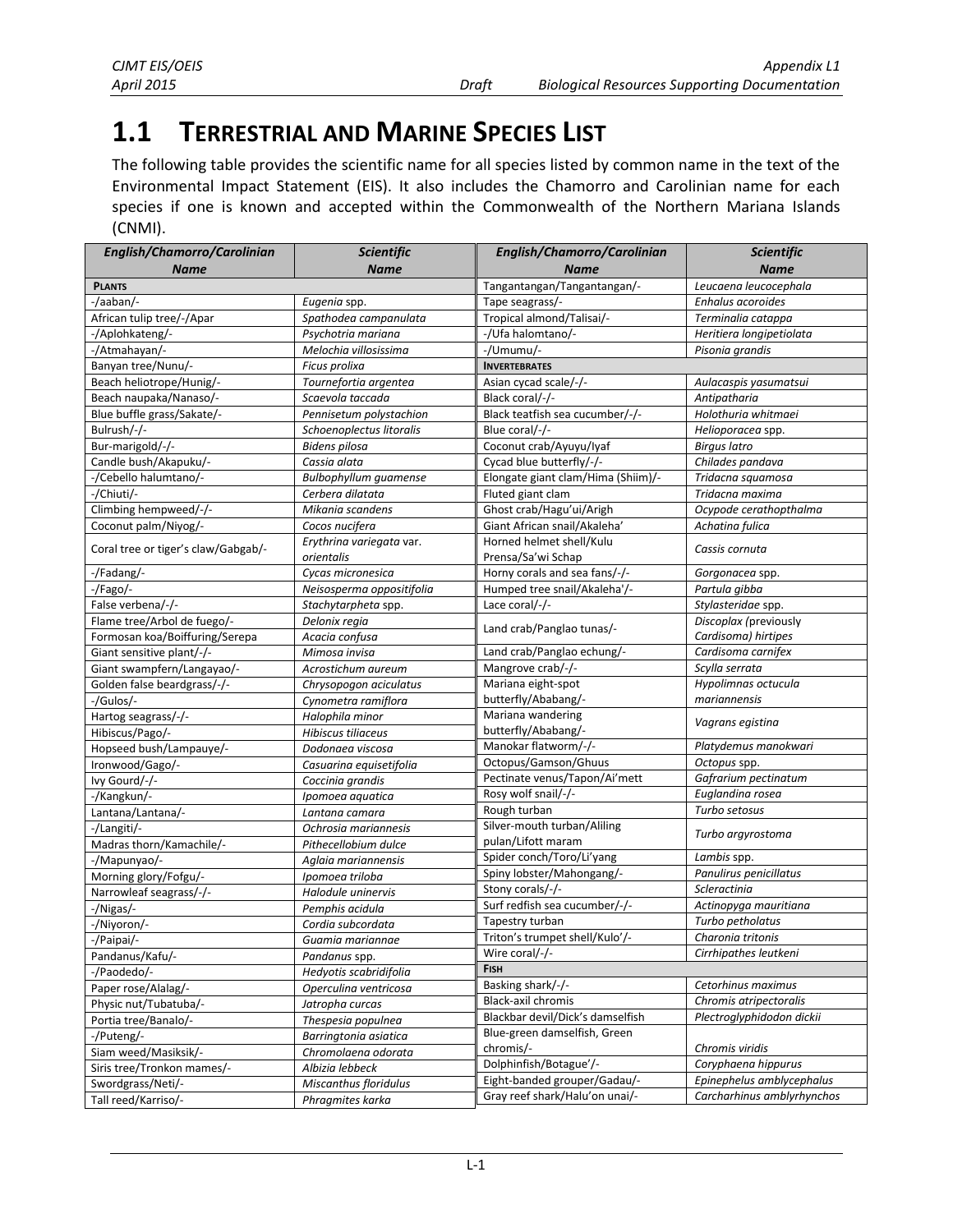| English/Chamorro/Carolinian<br><b>Name</b>                         | Scientific<br><b>Name</b>                       | English/Chamorro/Carolinian<br><b>Name</b>                            | Scientific<br><b>Name</b>         |
|--------------------------------------------------------------------|-------------------------------------------------|-----------------------------------------------------------------------|-----------------------------------|
| Goatfish                                                           | Parupeneus spp                                  | Micronesian honeyeater/Egigi/-                                        | Myzomela rubratra                 |
| Humphead wrasse/                                                   |                                                 | Micronesian megapode/                                                 | Megapodius laperouse              |
| Tanguisson/Máám                                                    | Cheilinus undulates                             | Sasangat/Sasangal                                                     | laperouse                         |
| Jewel damselfish/-/-                                               | Plectroglyphidodon lacrymatus                   | Micronesian starling/Sali/-                                           | Aplonis opaca guami               |
| Long-tail red snapper/Tagafi/-                                     | Etelis coruscans                                | Nightingale reed-warbler/Ga'ga                                        | Acrocephalus Iuscinia             |
| Midget chromis/-/-                                                 | Chromis acares                                  | karisu/Malul ghariisu                                                 |                                   |
| Orange-spine unicornfish/Hangon/-                                  | Naso lituratus                                  | Orange-cheeked waxbill/-/-                                            | Estrilda melpoda                  |
| Ornate wrasse/-/-                                                  | Halichoeres ornatissimus                        | Pacific golden plover/Dulili/-                                        | Pluvialis fulva                   |
| Princess damselfish/Fohmo/-                                        | Pomacentrus vaiuli                              | Pacific reef heron/Chuchuko atilong/-                                 | Egretta sacra                     |
| Redgill emperor/-/-                                                | Lethrinus rubrioperculatus                      | Red-footed booby/Lu'ao talisai/-                                      | Sula sula                         |
| Reticulated damselfish/Two-stripe                                  | Dascyllus reticulates                           | Red junglefowl/Poyo/-                                                 | Gallus gallus                     |
| damselfish                                                         |                                                 | Red-tailed tropicbird/Fagpi/-                                         | Phaethon rubricauda               |
| Scalloped hammerhead/Kilu'us/-                                     | Sphyrna lewini                                  | Rock dove/-/-                                                         | Columba livia                     |
| Skipjack tuna/Bunitu/-                                             | Katsuwonus pelamis                              | Ruddy turnstone/Dulili/-                                              | Arenaria interpres                |
| Striated surgeonfish/Machara/-                                     | Ctenochaetus striatus                           | Rufous fantail/Naabak/Leteghipar                                      | Rhipidura rufifrons uraniae       |
| Trevally                                                           | Caranax spp.                                    | Sooty tern/-/-                                                        | <b>Onychoprion fuscatus</b>       |
| Vanderbilt's chromis/-/-<br>Yellowfin tuna/Makuro'/-               | Chromis vanderbiliti<br>Thunnus albacares       | Tinian monarch/<br>Chichurikan/Leteighi'par                           | Monarcha takatsukasae             |
| <b>REPTILES AND AMPHIBIANS</b>                                     |                                                 | Wandering tattler/Dulili/-                                            | Tringa incana                     |
| Brahminy blind snake/-/-                                           | Ramphotyphlops braminus                         | White-tailed tropicbird/Fakpe or                                      |                                   |
| Brown treesnake/Kolepbla/-                                         | Boiga irregularis                               | Utag/-                                                                | Phaethon lepturus                 |
| Curious skink/Guali'ek halom tano'/-                               | Carlia fusca                                    | White tern/Chunge'/-                                                  | Gygis alba                        |
| Emerald skink/Guali'ek/-                                           | Lamprolepis smaragdina                          | White-throated ground-dove/                                           |                                   |
| Green anole/-/-                                                    | Anolis carolinensis                             | Paluman apaka (male) and fachi                                        | Gallicolumba xanthonura           |
| Green sea turtle/Haggan betde/-                                    | Chelonia mydas                                  | (female)/Apooka                                                       |                                   |
| Hawksbill sea turtle/Hagan karai/-                                 | Eretmochelys imbricata                          | Yellow bittern/Kakkak/-                                               | Ixobrychus sinensis               |
| Indo-Pacific house gecko/Guali'ek/-                                | Hemidactylus garnotii                           | <b>MARINE MAMMALS</b>                                                 |                                   |
| Leatherback sea turtle/-/-                                         | Eretmochelys imbricata                          | Blainville's beaked whale                                             | Ziphius cavirostris               |
| Littoral or tidepool skink/Guali'ek                                |                                                 | Blue whale/-/-                                                        | Balaenoptera musculus             |
| kantun tasi/-                                                      | Emoia atrocostata                               | Bottlenose dolphin/-/-                                                | <b>Tursiops truncatus</b>         |
| Loggerhead sea turtle/-/-                                          | Dermochelys coriacea                            | Cuvier's beaked whale                                                 | Ziphius cavirostris               |
| Marine toad/Kairo/-                                                | <b>Bufo marinus</b>                             | Fin whale/-/-                                                         | Balaenoptera physalus             |
| Micronesian gecko/Guali'ek/Galuuf                                  | Perochirus ateles                               | Humpback whale/-/-                                                    | Megaptera novaeangliae            |
| Mangrove monitor lizard/Hilatai/-                                  | Varanus indicus                                 | False killer whale/-/-                                                | Pseudorca crassidens              |
| Mourning gecko/Guali'ek/-                                          | Lepidodactylus lugubrus                         | Melon-headed whale/-/-                                                | Peponocephala electra             |
| Mutilating gecko/Guali'ek/-                                        | Gehyra mutilata                                 | Minke whale                                                           | Megaptera novaeangliae            |
| Oceanic gecko/Achiak/-                                             | Gehyra oceanic                                  | Pantropical spotted dolphin/-/-                                       | Stenella attenuata                |
| Oceanic snake-eyed skink/Guali'ek                                  |                                                 | Sei whale                                                             | Balaenoptera borealis             |
| halom tano'/-                                                      | Cryptoblepharus poecilopleurus                  | Short-finned pilot whale                                              | Globicephala macrorhynchus        |
| Olive ridley sea turtle/-/-                                        | Lepidochelys olivacea                           | Sperm whale                                                           | Physeter macrocephalus            |
| Pacific blue-tailed skink/Guali'ek                                 | Emoia caeruleocauda                             | Spinner dolphin/-/-                                                   | Stenella longirostris             |
| halom tano'/-                                                      |                                                 | <b>TERRESTRIAL MAMMALS</b>                                            |                                   |
| Pacific slender-toed                                               | Nactus pelagicus                                | Asian house shrew/Cha'ka/-                                            | Suncus murinus                    |
| gecko/Guali'ek/Galuuf                                              |                                                 | Brown rat/Cha'ka/-                                                    | Rattus norvegicus                 |
| Slevin's skink/Guali'ek halom tano'/-                              | Emoia slevini                                   | Cattle/Guaka/Wakke                                                    | Bos primigenius                   |
| <b>BIRDS</b>                                                       |                                                 | Domestic cat/Catu/-                                                   | Felis catus                       |
| Black-capped vireo/-/-                                             | Vireo atricapilla                               | Domestic dog/Gatlago/-                                                | Canis lupus familiaris            |
| Black noddy/Fahang dikike'/-                                       | Anous minutus                                   | Domestic goat/Chiba/-                                                 | Capra hircus                      |
| Bridled white-eye/Nosa/Litchogh<br>Brown booby/Lu'ao/-             | Zosterops conspicillatus saypani                | Domestic pig/Babui/-                                                  | Sus scrofa                        |
|                                                                    | Sula leucogaster                                | House mouse/Cha'ka/-<br>Mariana fruit bat/Fanihi/Pai'scheei           | Mus musculus                      |
| Brown noddy/Fahang dankolo/-<br>Coastal California gnatcatcher/-/- | Anous stolidus<br>Polioptila californica        |                                                                       | Pteropus mariannus mariannus      |
| Collared kingfisher/Sihek/-                                        |                                                 | Musk shrew/Cha'ka/-                                                   | Suncus murinus                    |
| Elepaio/-/-                                                        | Todiramphus chloris<br>Chasiempis sandwichensis | Oriental house rat/Cha'ka/-<br>Pacific rat/Cha'ka/-                   | Rattus tanezumi<br>Rattus exulans |
| Eurasian tree-sparrow/Gaga pale/-                                  | Passer montanus                                 | Philippine deer/Binadu/-                                              | Rusa marianna                     |
| Golden-cheeked warbler/-/-                                         | Dendroica chrysoparia                           | Roof rat/Cha/ka/-                                                     | Rattus rattus                     |
| Grey-tailed tattler/Dulili/-                                       | Heteroscelus brevipes                           | Water buffalo/Carabao/-                                               | <b>Bubalus bubalis</b>            |
| Island collared-dove/Paluman/-                                     | Streptopelia bitorquata                         | Note: - = no commonly accepted English, Chamorro, or Carolinian name. |                                   |
| Mariana common moorhen/                                            |                                                 | Sources: Falanruw et al. 1990; Raulerson and Rinehart 1991; Vogt      |                                   |
| Pulattat/Bherel bweel                                              | Gallinula chloropus guami                       | and Williams 1990; Lutz and Musick 1997; Rice 1998; Nelson et al.     |                                   |
| Mariana fruit-dove/Paluman                                         |                                                 | 2004; Berger et al 2005; FishBase 2006; GDAWR 2006; Peterson          |                                   |
| totut/Mwee'mwe                                                     | Ptilinopus roseicapilla                         | 2006; Gill et al. 2009; Kerr 2012; U.S. Forest Service 2014.          |                                   |
| Masked booby/Lu'ao/Amwo                                            | Sula dactylatra                                 |                                                                       |                                   |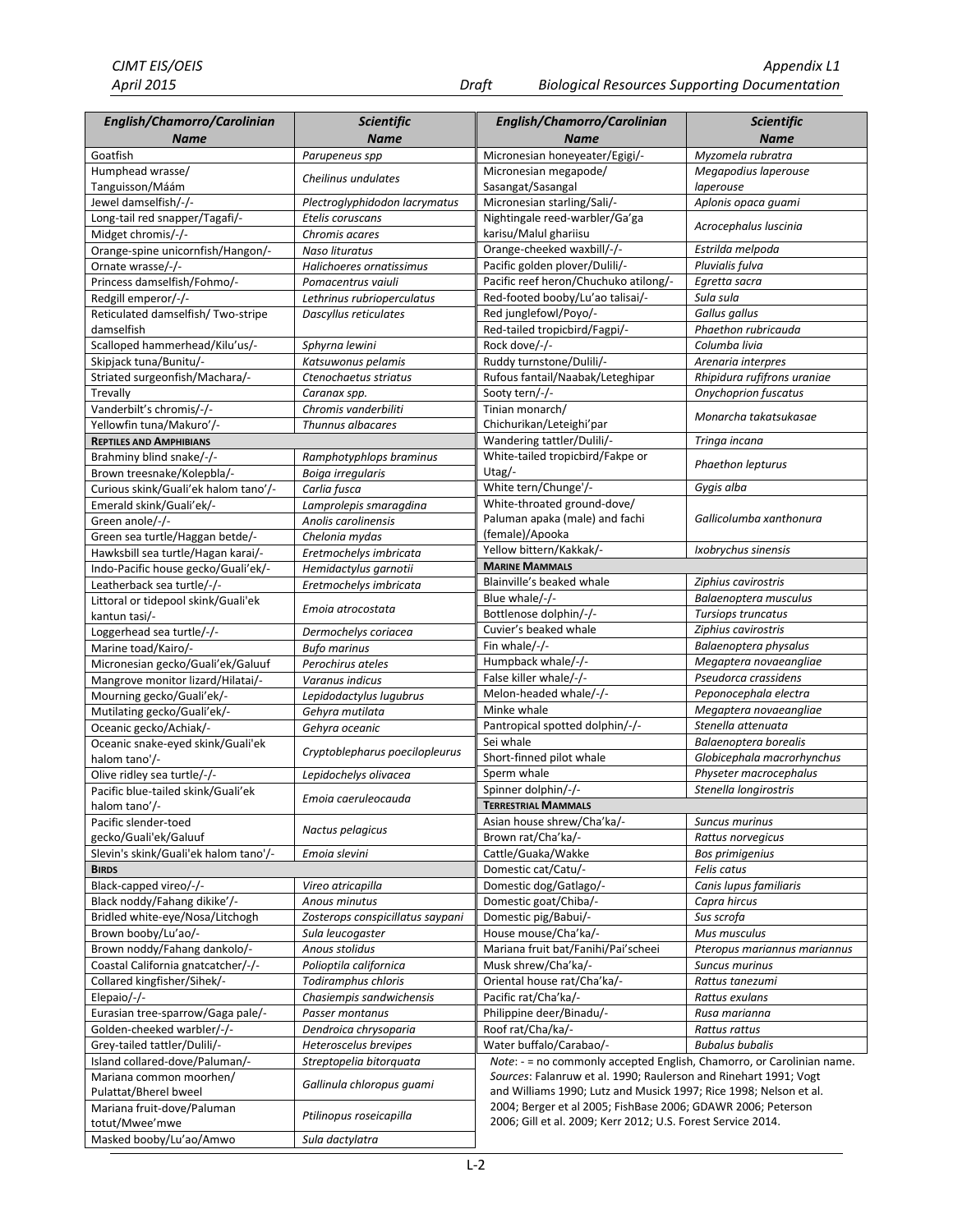# <span id="page-3-0"></span>**1.2 TERRESTRIAL AND MARINE SPECIES PROFILES**

This section provides brief overviews or "fact sheets" for a subset of the terrestrial and marine species that occur on or within the nearshore waters of Tinian and Pagan. This section is not meant to provide an overview for all species; rather it includes those species that (1) are listed or proposed for listing as threatened or endangered either by the federal government or the CNMI, (2) may be culturally important, (3) unique to the islands, and (4) those that are of particular concern.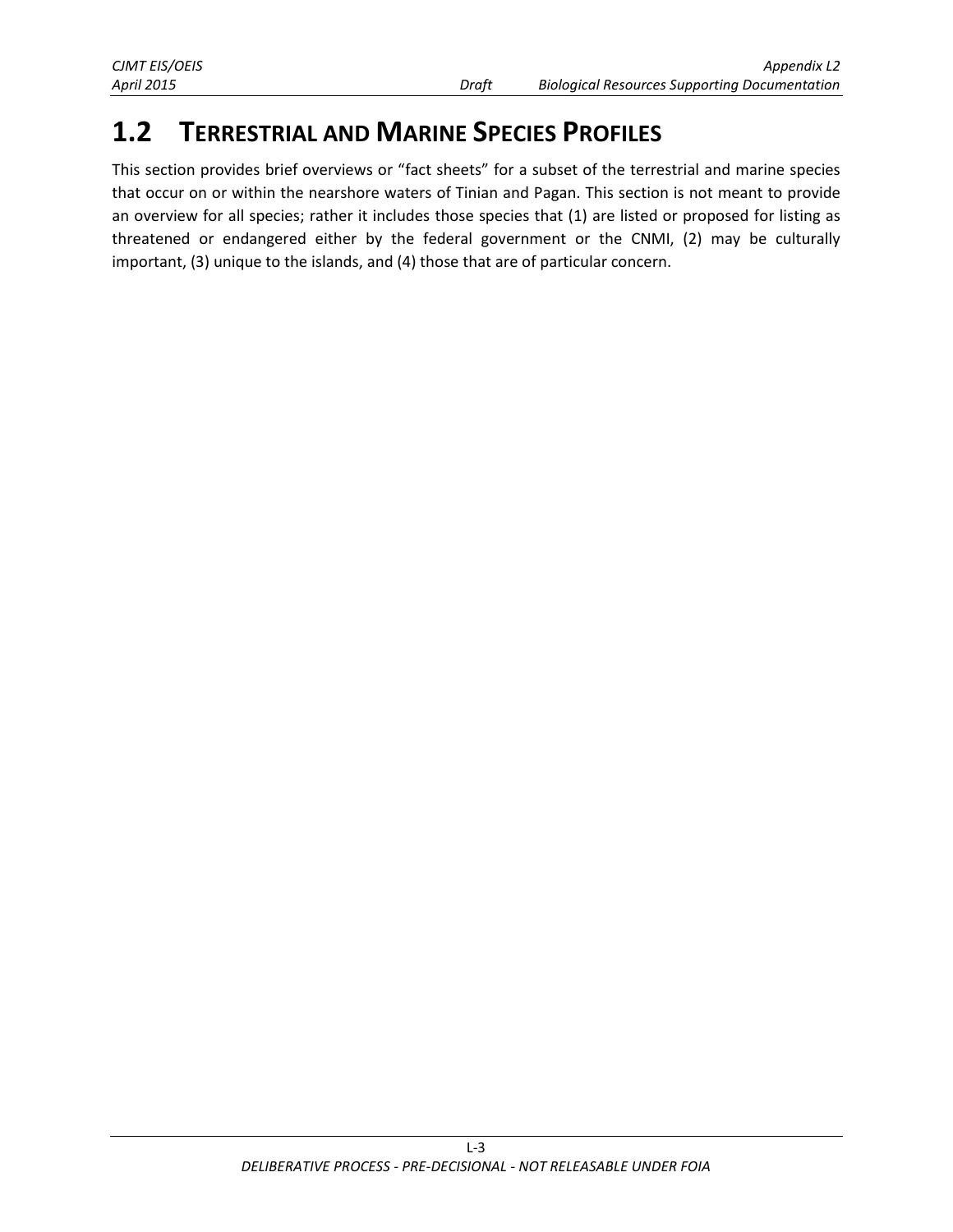**Chamorro/Carolinian Name:** Fadang/None **Scientific Name:** *Cycas micronesica*



A cycad reaching heights of 26-39 feet (8-12 meters). Leaves are deep green, highly glossy, and constructed of tough tissue. Seeds are flattened and long, reaching 2.4 inches (60 millimeters). Pollen cones are orange.<sup>(2)</sup>

#### **LISTING STATUS**

Proposed for listing as a threatened species under the Federal Endangered Species Act (ESA).<sup>(1)</sup> Listed as endangered by the International Union for Conservation of Nature (IUCN).<sup>(2)</sup>

#### **THREATS**

The most serious threats are introduced pests, including the Asian cycad scale (*Aulacaspis yasumatsui*). This insect voraciously infests and kills the plant. Other threats include the non-native cycad blue butterfly (*Chilades pandava*) eating the leaves, habitat destruction by non-native ungulates (e.g., Philippine deer, water buffalo, and feral pigs),<sup>(6)</sup> direct removal of plants, and reduced numbers of the Marianas fruit bat.<sup>(2, 3)</sup>

#### **ECOLOGY**

Preferred habitat is in closed forest country, coral limestone, or coral sand. Insects transfer pollen, and in effect make seeds for reproduction.  $(1, 3)$ 

#### **HISTORICAL AND CURRENT DISTRIBUTION**

*Cycas micronesica* is currently known to occur on Guam, Rota, Palau, and Yap, and was recently reported on Pagan; it is not known historically from Tinian.<sup>(1, 4, 5)</sup> On Guam, *C. micronesica* is severely impacted by Asian cycad scale, cycad blue butterfly, and non-native ungulates.<sup>(6)</sup> As a result, the Department of the Navy has been collaborating with others on a conservation project for *C. micronesica* on Tinian. In 2005, Joint Region Marianas collected 3,000 cycad seeds from Guam, cleaned the seeds of scale insects, and germinated and raised seedlings in a nursery on Tinian. In 2008, 1,000 of the cycad seedlings were planted in native limestone forest on Tinian. The cycads on Tinian have since been monitored monthly. As of April 2012, there has been an 81% survivorship of these seedlings.<sup>(3)</sup> The cycad population on Tinian is considered to be an experimental population and was not included within the species' range in the proposed rule to list *C. micronesica* under the ESA. (1)

#### **REFERENCES**

- 1. U.S. Fish and Wildlife Service. (USFWS) (2014a). Endangered and Threatened Wildlife and Plants; Proposed Endangered Status for 21 Species and Proposed Threatened Status for 2 Species in Guam and the Commonwealth of the Northern Mariana Islands; Proposed Rule. *Federal Register* 79:59364-59413.
- 2. Marler, T., J. Haynes, and A. Lindstrom. (2010). *Cycas micronesica*. In: IUCN 2013. IUCN Red List of Threatened Species. Version 2014.3. Retrieved from www.iucnredlist.org.
- 3. Brooke, A. (2012). *Conservation and Management of Micronesian Cycads, Navy Leased Land, Tinian*. Department of the Navy, Joint Region Marianas, Guam.
- 4. Raulerson, L. (2006). Checklist of Plants of the Mariana Islands. *University of Guam Herbarium Contribution* 37: 1-69.
- 5. Pratt, L.W. (2010). *Vegetation Assessment of Forests of Pagan Island, Commonwealth of the Northern Mariana Islands*. U.S. Geological Survey (USGS), Pacific Island Ecosystems Research Center, Hawaii Volcanoes National Park, HI.
- 6. Marler, T. E. & Lawrence, J. H. (2012). Demography of *Cycas micronesica* on Guam following introduction of the armoured scale *Aulacaspis yasumatsui*. *Journal of Tropical Ecology* 28:233-242.

*Photo*: T. Marler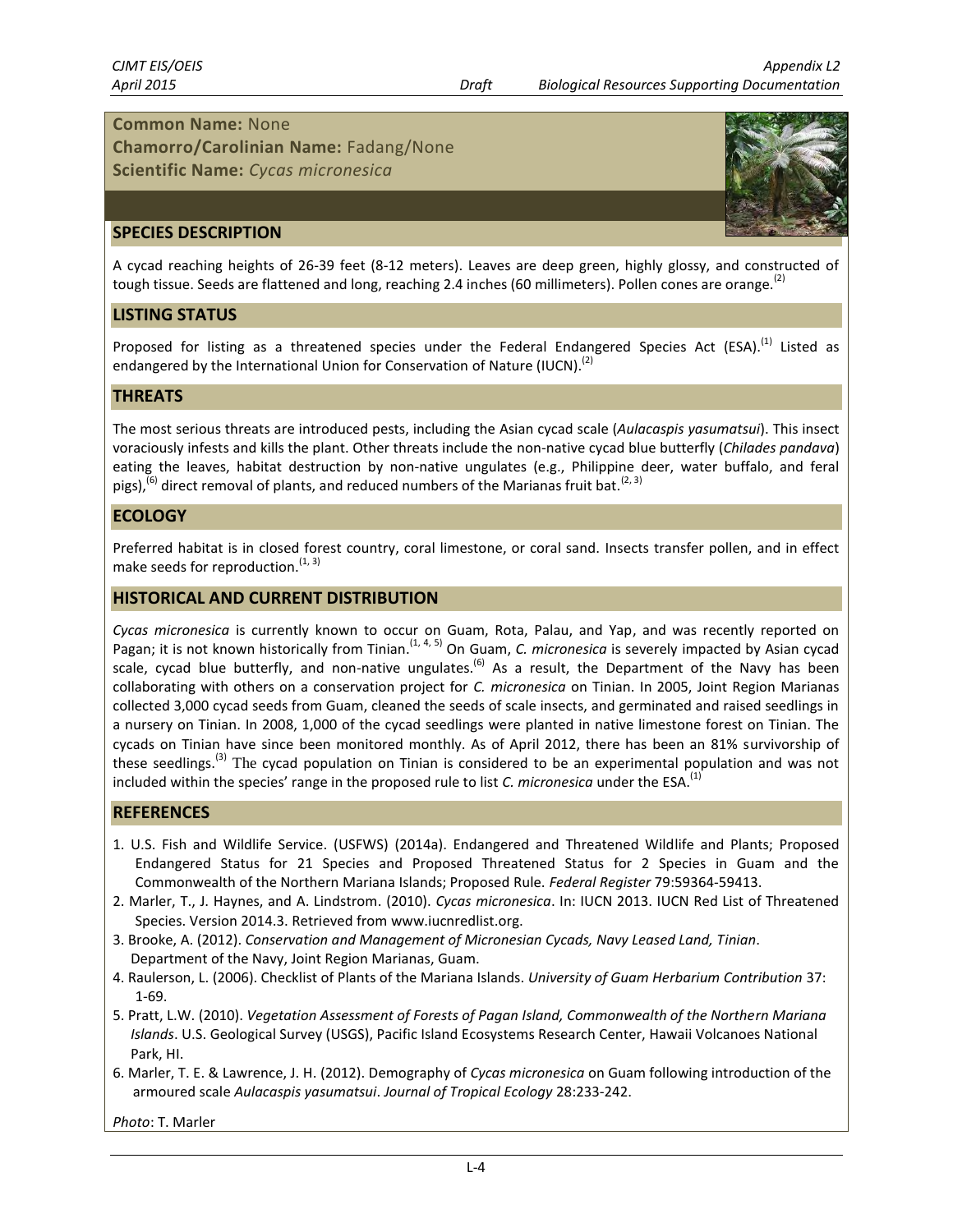**Chamorro/Carolinian Name:** Ufa-halomtano/None **Scientific Name:** *Heritiera longipetiolata*



#### **SPECIES DESCRIPTION**

A tall tree reaching heights of 40 feet (12 meters). The bark is mottled brown in color. Leaves are silvery below and dark green above. Roots are massive and grow above-ground. The fruit is approximately 2-3 inches (51-76 millimeters) long and 2 inches (51 millimeters) wide. $<sup>(1)</sup>$ </sup>

#### **LISTING STATUS**

Proposed for listing as an endangered species under the Federal ESA.<sup>(2)</sup> Listed as vulnerable by the IUCN.<sup>(3)</sup>

#### **THREATS**

The most serious threats are habitat loss and that pollinator-controls are affected by the non-native brown treesnake.<sup>(1)</sup>

#### **ECOLOGY**

Habitat is moist forest on limestone cliffs and coastal sites with windy conditions.<sup>(3)</sup> Very little is known about the ecology of this species. $(1)$ 

#### **HISTORICAL AND CURRENT DISTRIBUTION**

Found historically on Guam, Rota, Saipan, and Tinian. Currently, trees have been confirmed on Guam, Tinian, and Saipan<sup>(3)</sup>, and are known outside the Marianas only from Pohnpei.<sup>(4)</sup> Within the Military Lease Area on Tinian it has been found in coastal forests near Unai Masalok on the east coast, and along the Lamanibot Bay (Dump Coke) escarpment.<sup>(5)</sup> It has also been observed south of the Military Lease Area in native limestone forest along Tinian's southeastern coast, between Puntan Barangka and Puntan Kastiyu.<sup>(6,2)</sup>

#### **REFERENCES**

- 1. Center for Plant Conservation. (2010). CPC National Collection Plant Profile: *Heritiera longipetiolata*. Retrieved from http://www.centerforplantconservation.org/asp/CPC\_ViewProfile.asp?CPCNum=2219.
- 2. USFWS. (2014a). Endangered and Threatened Wildlife and Plants; Proposed Endangered Status for 21 Species and Proposed Threatened Status for 2 Species in Guam and the Commonwealth of the Northern Mariana Islands; Proposed Rule. *Federal Register* 79:59364-59413.
- 3. Wiles, G. (1998). *Heritiera longipetiolata*. *In* IUCN Red List of Threatened Species. Version 2014.3. Retrieved from www.iucnredlist.org.
- 4. Costion, C. M. & Lorence, D. H. (2012). The endemic plants of Micronesia: A geographical checklist and commentary. *Micronesica*, *43*(1), 51-100.5.
- 5. Hawaiian Agronomics International, Inc. (1985). *Final Report for Flora and Fauna Survey of Tinian, Northern Mariana Islands*. Honolulu, HI: Prepared for Commander, Pacific Division, Naval Facilities Engineering Command. Retrieved from http://www.worldcat.org/title/final-report-for-flora-and-fauna-survey-of-tiniannorthern-mariana-islands-us-navy-contract-n62742-84-c-0141/oclc/15164926.
- 6. DoN. (2014a). *Final Survey Report. Terrestrial Biological Surveys on Tinian in Support of the Commonwealth of the Northern Mariana Islands Joint Military Training Environmental Impact Statement/Overseas Environmental Impact Statement (July)*. Pearl Harbor, HI: Naval Facilities Engineering Command, Pacific.

*Photo*: Waimea.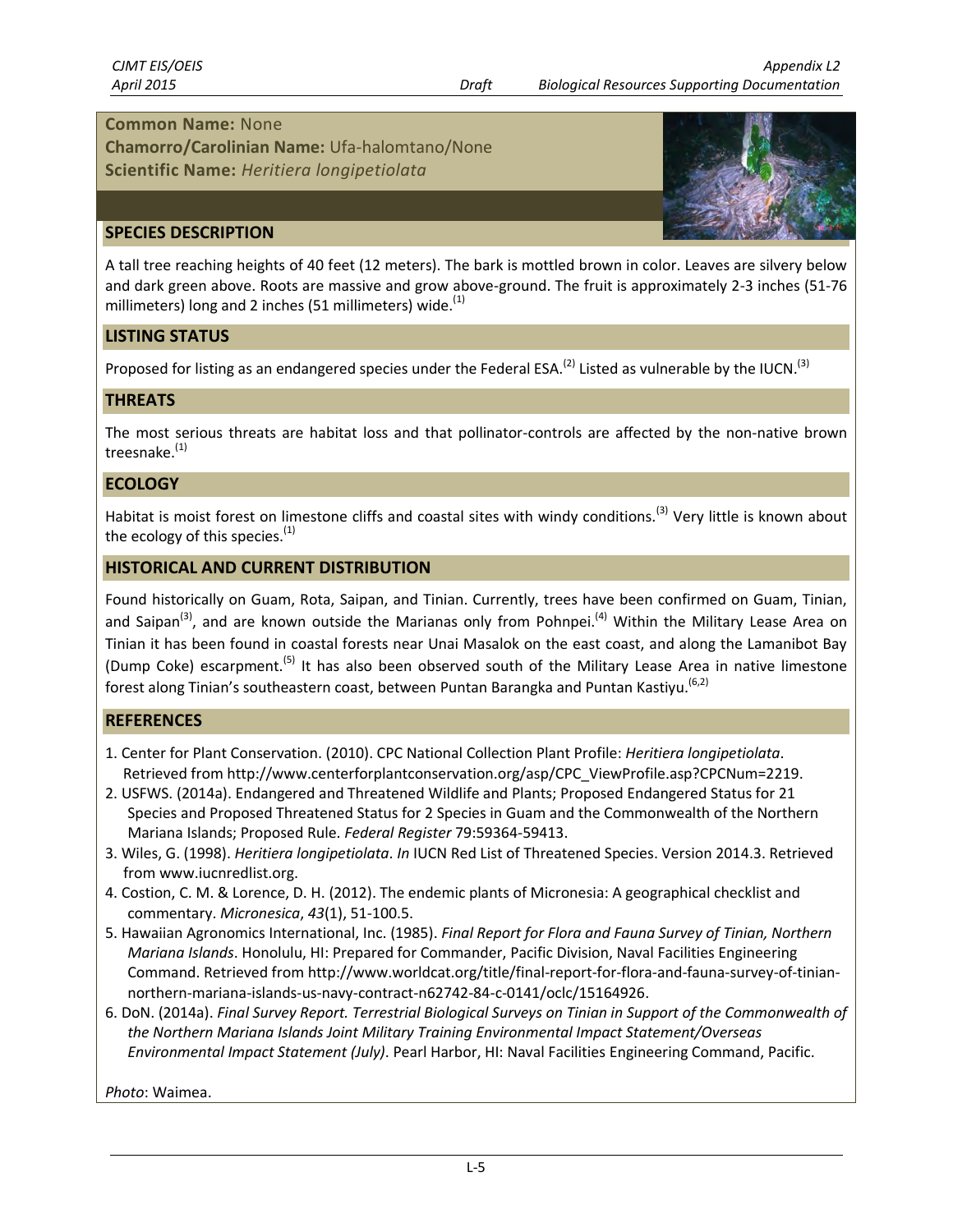**Chamorro/Carolinian Name:** None

**Scientific Name:** *Dendrobium guamense*



#### **SPECIES DESCRIPTION**

An epiphytic orchid found on tree branches in forests with filtered sunlight. Stems are crowded and can be up to 3.28 feet (1 meter) long. Leaves are oblong-lanceolate and up to 10 centimeters long and 1-1.5 centimeters wide. Two small white flowers emerge between two leaves, and are open only one day, appearing as balls on the second day. $<sup>(1)</sup>$ </sup>

#### **LISTING STATUS**

Proposed for listing as an endangered species under the Federal ESA.<sup>(2)</sup>

#### **THREATS**

The most serious threats are habitat loss and destruction from agriculture, urban development, nonnative animals and plants, fires, typhoons, and predation by the nonnative invertebrates.<sup>(2)</sup>

### **ECOLOGY**

Grows on tree trunks and branches in forest habitats.<sup>(2)</sup>

### **HISTORICAL AND CURRENT DISTRIBUTION**

Known historically from Guam, Rota, Saipan, and Tinian. Currently, a single population of *D*. *guamense* is known from Tinian south of the Military Lease Area.<sup>(2)</sup>

# **HISTORICAL AND CURRENT DISTRIBUTION**

#### **REFERENCES**

1. Raulerson, L. & A. Rinehart. (1992). Ferns and Orchids of the Mariana Islands.

2. USFWS. (2014a). Endangered and Threatened Wildlife and Plants; Proposed Endangered Status for 21 Species and Proposed Threatened Status for 2 Species in Guam and the Commonwealth of the Northern Mariana Islands; Proposed Rule. *Federal Register* 79:59364-59413.

*Photo*: USFWS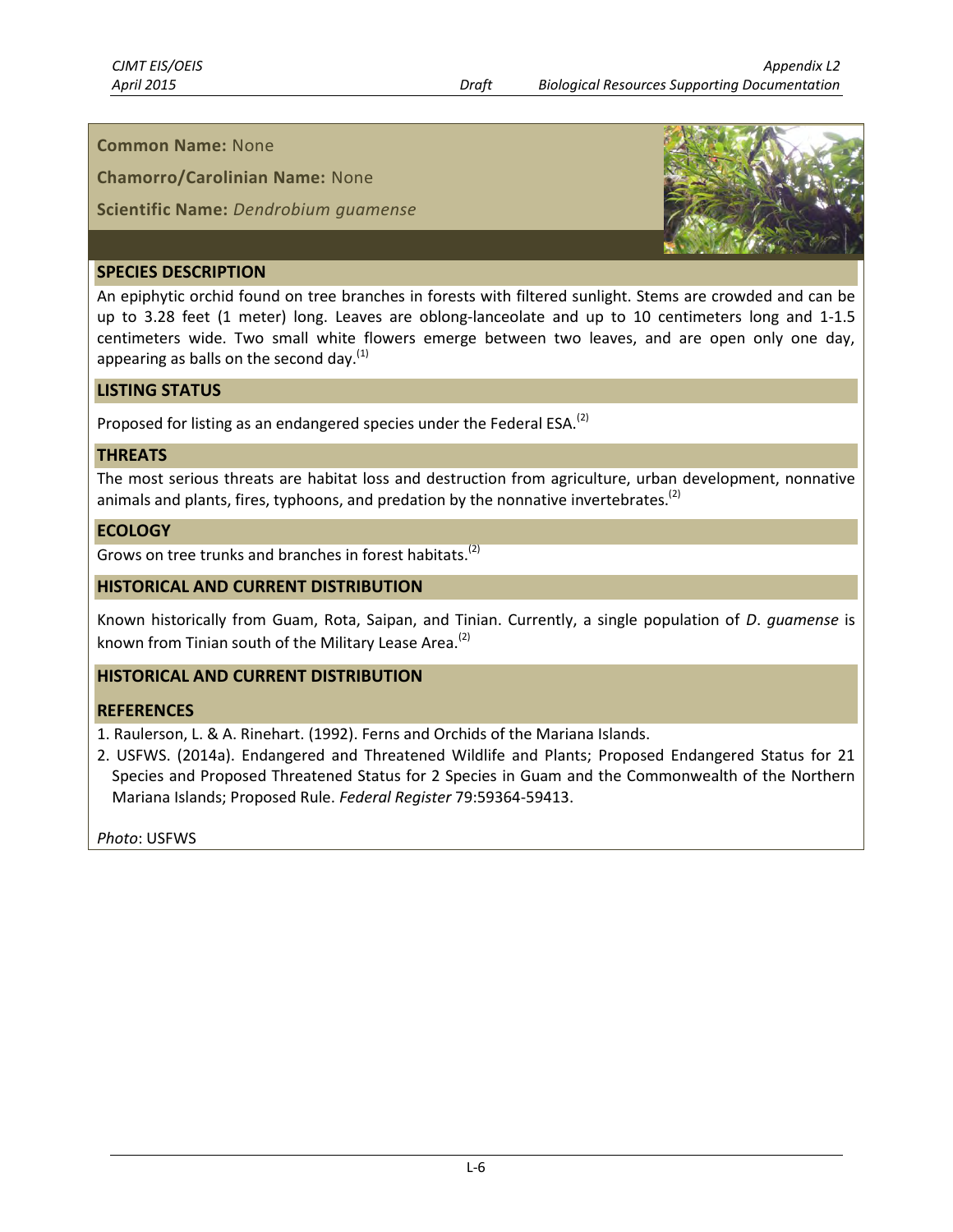**Chamorro/Carolinian Name:** Cebello halumtano

**Scientific Name:** *Bulbophyllum guamense*

#### **SPECIES DESCRIPTION**

Leaves are oblong-elliptic, 10-15 x 2.5-3.8 centimeters, fleshy and stiff. Flowers are single, fleshy, and greenish-yellow in color, and have a faint, unpleasant, carrion-like odor.<sup>(1)</sup>

#### **LISTING STATUS**

Proposed for listing as an endangered species under the Federal ESA.<sup>(2)</sup>

#### **THREATS**

The most serious threats are habitat loss and destruction from agriculture, urban development, nonnative animals and plants, fires, typhoons, and predation by the nonnative invertebrates such as slugs.<sup>(2)</sup>

#### **ECOLOGY**

Occurs in mat-like formations on tree branches of forest ecosystems.<sup>(2)</sup>

#### **HISTORICAL AND CURRENT DISTRIBUTION**

Currently, it is known from widely distributed occurrences on the southern Mariana Islands of Guam and Rota. Historically this species occurred on Pagan, but has not been observed since 1984.<sup>(2)</sup>

#### **REFERENCES**

1. Raulerson, L. & A. Rinehart. (1992). Ferns and Orchids of the Mariana Islands.

2. USFWS. (2014a). Endangered and Threatened Wildlife and Plants; Proposed Endangered Status for 21 Species and Proposed Threatened Status for 2 Species in Guam and the Commonwealth of the Northern Mariana Islands; Proposed Rule. *Federal Register* 79:59364-59413.

*Photo*: USFWS

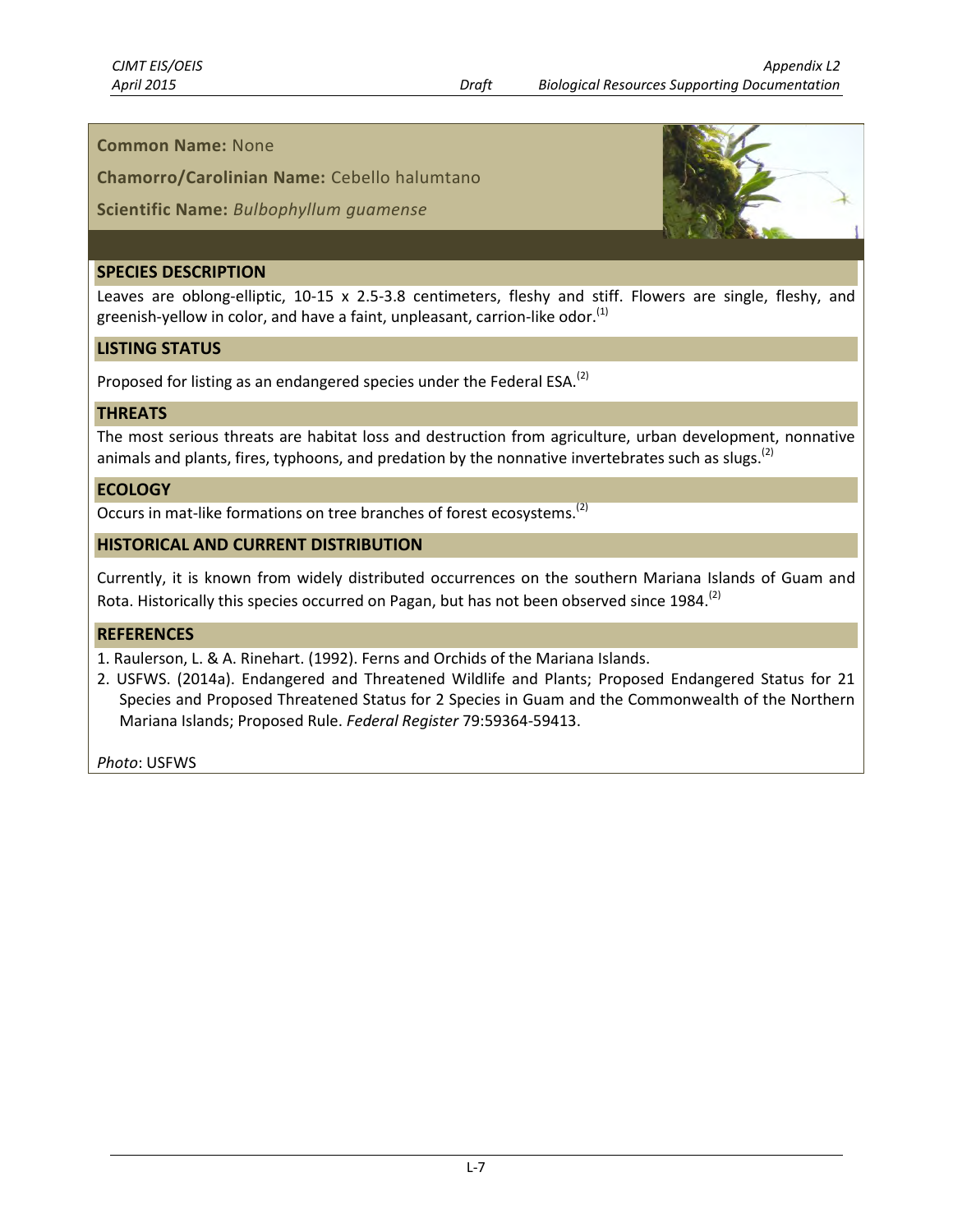#### **Common Name:** Coconut crab

**Chamorro/Carolinian Name:** Ayuyu/None

#### **Scientific Name:** *Birgus latro*

# **SPECIES DESCRIPTION**

The largest terrestrial crab, and the most terrestrial of the decapod crustaceans due to well-developed thoracic lungs. Considered a hermit crab, but only use the shell of other mollusks during very early life stages. Body color varies between shades of light violet to deep purple to brown. Body length can be up to 16 inches (400 millimeters) and weight on the order of 8.8 pounds (4 kilograms). Males and females are difficult to distinguish from one another, but males are generally larger.<sup>(1)</sup>

#### **THREATS**

Threats include overharvesting and modification of habitat. Highly prized as a food item, as large body size provides substantial amounts of flesh. Commercial interest has led to declining numbers.<sup>(1)</sup>

On Tinian and other southern islands (Rota, Saipan, and Aguiguan) the CNMI Division of Fish and Wildlife has established a legal crab hunting season (September 15 - November 15). Only crabs with a carapace width larger than 3 inches (76 millimeters) are allowed to be taken and females carrying eggs (berried) of any size are prohibited. However, residents of the northern islands (i.e., Pagan) are allowed to harvest at any time of the year for subsistence and catch must be consumed on the island.<sup>(2)</sup>

#### **ECOLOGY**

Found on land after the juvenile phase. Older juveniles begin the move from water, and adults only visit the ocean to hatch eggs and drink seawater as needed. Forage for fruits, nuts, and seeds, and occasionally eat dead animals.<sup>(3)</sup> Individuals hide and rest during the day and emerge at night to feed. Eggs are hatched in the ocean where the larvae are planktonic. Lifespan is thought to be around 30-40 years.<sup>(1)</sup>

#### **HISTORICAL AND CURRENT DISTRIBUTION**

Found on oceanic islets and atolls and along the coasts of islands in the tropical Indo-Pacific area; occurs regularly on the CNMI.<sup>(1, 2, 4, 5)</sup>

#### **REFERENCES**

- Ear
- 1. Schiller, C. (1992). *Assessment of the status of the coconut crab Birgus latro on Niue Island with recommendations regarding an appropriate resource management strategy*. South Pacific Aquaculture Development Project. Suva, Fiji. http://www.fao.org/docrep/field/003/AC281E/AC281E00.HTM.
- 2. Vogt, S. (2010). *Coconut Crab (Birgus latro) Surveys on Pagan, Commonwealth of the Northern Marinas Islands*.
- 3. Wilde, J.E., S.M. Linton, and P.G. Greenaway. (2004). Dietary assimilation and digestive strategy of the omnivorous anomuran land crab *Birgus latro* (Coenobitidae). Journal of Comparative Physiology and Biology 174:299-308.
- 4. CNMI Division of Fish and Wildlife (DFW). (2006). Game Species Profiles: Coconut Crab. Retrieved from ftp://ftp-fc.sc.egov.usda.gov/GU/features/land\_animals/CNMI/Coconut\_Crab.PDF
- 5. USFWS. (2009a). *Terrestrial Resource Surveys of Tinian and Aguiguan, Mariana Islands, 2008. Final Report*. Prepared for Marine Force Pacific and Naval Facilities, Pearl Harbor, Honolulu, HI.

*Photo*: http://media-2.web.britannica.com/eb-media/58/125658-004-25041ADE.jpg. *Map*: http://www.fao.org/docrep/field/003/AC281E/AC281E06.jpg.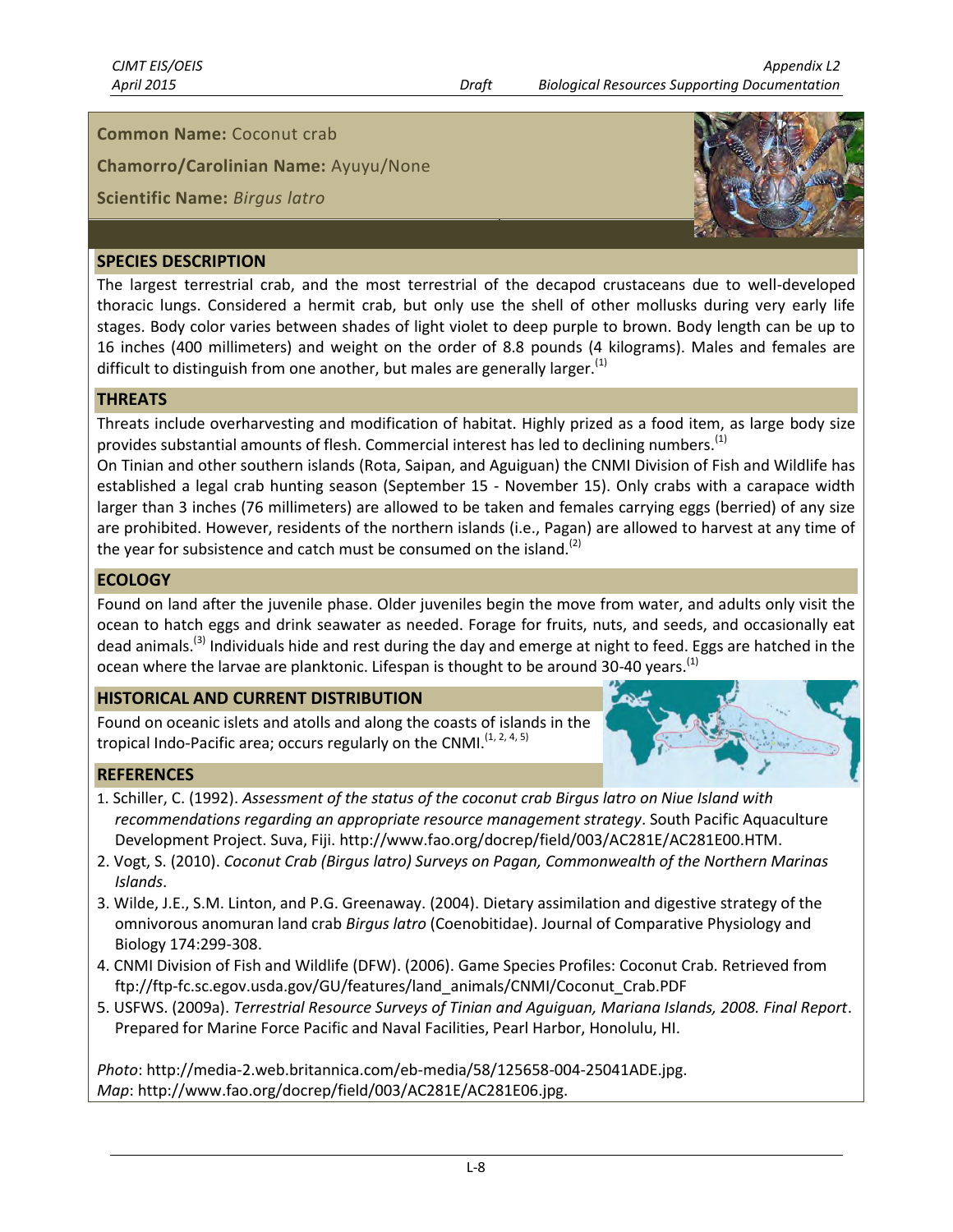**Common Name:** Humped tree snail, Mariana Islands tree snail

**Chamorro/Carolinian Name:** Akaleha'/None

**Scientific Name:** *Partula gibba*

#### **SPECIES DESCRIPTION**

Named for the enlarged last whorl of its shell forming a "hump." The shell is a conical shape, and has four to four and a half whorls. Primary shell color is chestnut brown to whitish yellow, and occasionally purple. All forms are accented by white or brown lines along the suture between shell whorls.<sup>(1)</sup>

#### **LISTING STATUS**

Proposed for listing as an endangered species under the Federal ESA.<sup>(2)</sup> Listed as critically endangered by the  $IUCN.<sup>(3)</sup>$ 

#### **THREATS**

Threats include habitat degradation and removal, predation by native and introduced flatworms and other snails, and typhoons negatively impacting the forest. $(1)$ 

#### **ECOLOGY**

Preferred habitat is cool, shaded forest with high humidity. These snails also prefer subcanopy vegetation. Diet consists of decaying material, and foraging occurs primarily at night. Life history includes hermaphroditism, with reproduction occurring within the first year of life. Lifespan is thought to be up to 5 years. This species gives birth to live young. $^{(1)}$ 

#### **HISTORICAL AND CURRENT DISTRIBUTION**

Found historically on numerous islands within the CNMI including Rota, Aguiguan, Tinian, Saipan, Anatahan, Sarigan, Alamagan, and Pagan. The current range has been reduced to the islands of Guam, Tinian, Saipan, Sarigan, and Pagan.<sup>(1)</sup>

#### **REFERENCES**

- 1. USFWS. (2012a). U.S. Fish and Wildlife Service Species Assessment and Listing Priority Assignment Form: Humped Tree Snail (*Partula gibba*).
- 2. USFWS. (2014a). Endangered and Threatened Wildlife and Plants; Proposed Endangered Status for 21 Species and Proposed Threatened Status for 2 Species in Guam and the Commonwealth of the Northern Mariana Islands; Proposed Rule. *Federal Register* 79:59364-59413.
- 3. Mollusc Specialist Group. (1996). *Partula gibba*. *In* IUCN Red List of Threatened Species. Version 2013.4. Retrieved from www.iucnredlist.org.

*Photo*: http://www2.hawaii.edu/~capers/PacEco/wesa/pacSnails.html.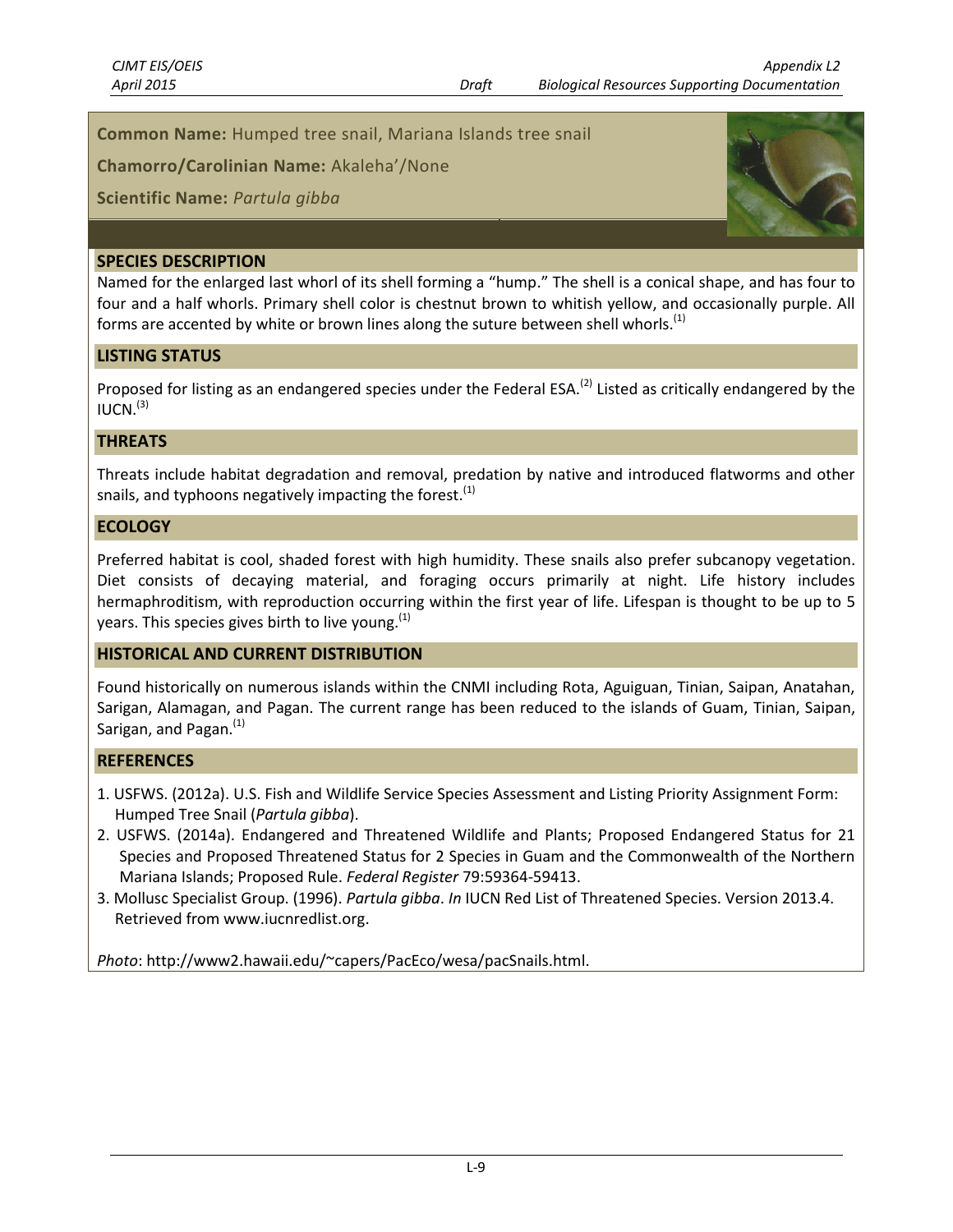### **Common Name:** Brown treesnake

**Chamorro/Carolinian Name:** Kolepbla or culepla/None

# **Scientific Name:** *Boiga irregularis*

#### **SPECIES DESCRIPTION**

A seemingly harmless snake typically ranging in length from 3-6 feet (0.9-1.8 meters). Individuals are known to grow to lengths of 10 feet (3.0 meters) and have a long and slender body type with color ranges from patterned brown to yellow-green to beige with red markings. This species does have relatively weak venom, but only the last two teeth are used to inject it, making it rather difficult to use. The venom poses a risk for small children.<sup>(1)</sup>

### **ECOLOGY**

Preferred habitat is cool, shaded areas during the day for resting. Most feeding and other activities take place at night. Diet includes a large variety of prey organisms, such as small mammals, birds, bird eggs, and other reptiles. They are voracious eaters and have been discovered rummaging through garbage. They have also created a major threat to the existence of many native species on Guam, limiting the number of small mammals and the Mariana fruit bat and the extirpation of numerous native birds. Reproduction is not well documented, but females are thought to produce two clutches of eggs each year.<sup>(1)</sup>

#### **HISTORICAL AND CURRENT DISTRIBUTION**

Found historically in the South Pacific, including coastal Australia, Papua New Guinea, and numerous islands in northwestern Melanesia. This species was unintentionally introduced to Guam in the 1950s.<sup>(1)</sup> The threat of invasion by the brown treesnake from Guam to the other Mariana Islands via increased cargo transport between the islands is very high.  $(2)$ There have been brown treesnake sightings on Saipan and Rota and several, but unconfirmed sightings on Tinian.<sup>(2, 3, 4)</sup>



# **REFERENCES**

- 1. Fritts, T.H. and D. Leasman-Tanner. (2008). *The Brown Treesnake on Guam – How the arrival of one invasive species damaged the ecology, commerce, electrical systems, and human health on Guam: A comprehensive information source*. http://www.fort.usgs.gov/Resources/Education/BTS/. Last updated May 23, 2008, accessed December 1, 2013.
- 2. Center for Biological Diversity. (2013). Petition to List the Tinian Monarch (*Monarcha takatsukasae*) as Threatened or Endangered Under the Endangered Species Act.
- 3. CNMI DFW. (2014). Brown Tree Snake Program. Retrieved from http://www.cnmidfw.org/browntreesnake.html.
- 4. USFWS. (2009a). *Terrestrial Resource Surveys of Tinian and Aguiguan, Mariana Islands, 2008. Final Report*. Prepared for Marine Force Pacific and Naval Facilities, Pearl Harbor, Honolulu, HI.

*Map:* http://www.fort.usgs.gov/resources/education/bts/bioeco/btsnake.asp#.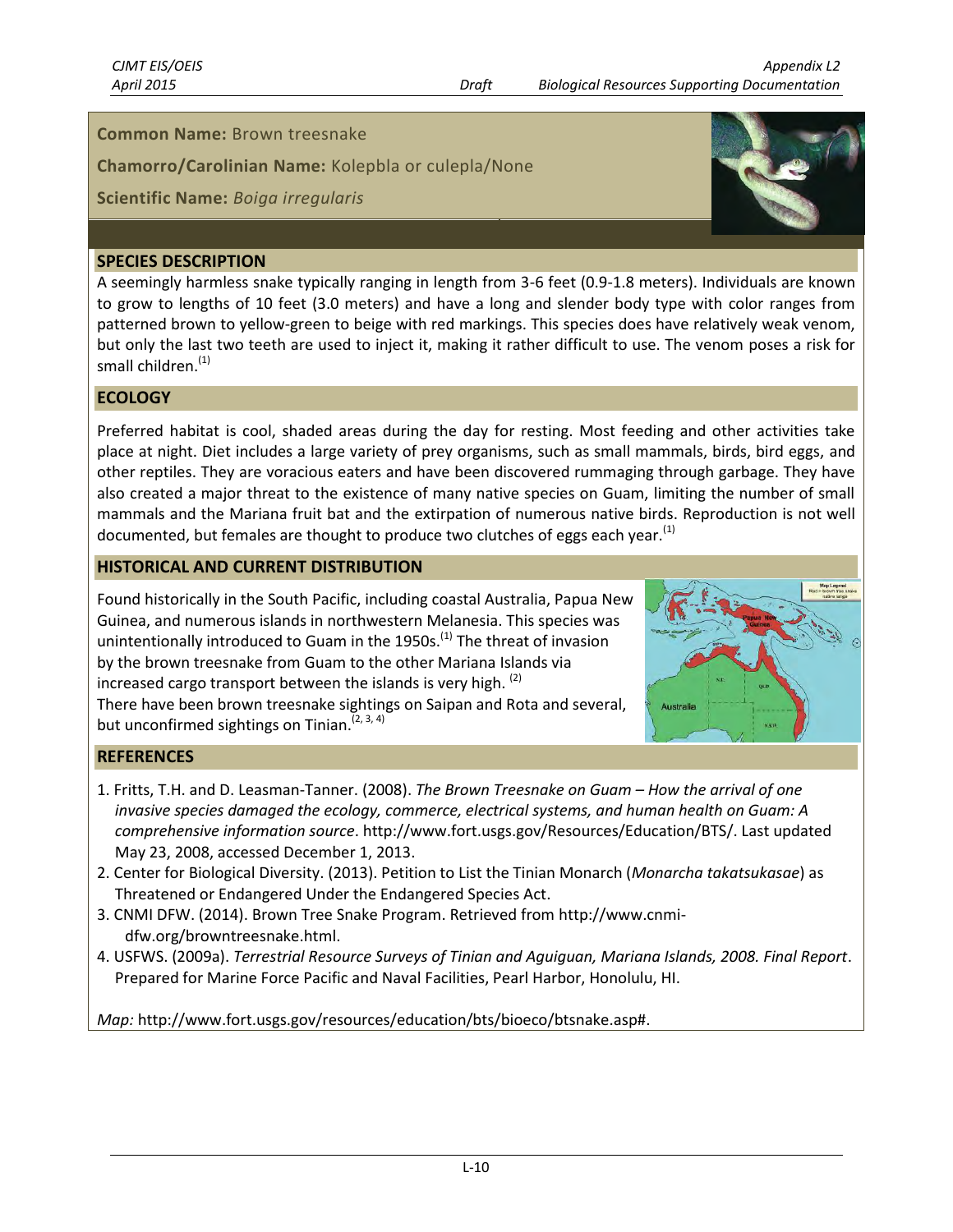# **Common Name:** Micronesian gecko

**Chamorro/Carolinian Name:** Guali'ek/None

# **Scientific Name:** *Perochirus ateles*



# **SPECIES DESCRIPTION**

A relatively large gecko with mottled brown body color. Length is typically 3.5 inches (90 millimeters), and total body length up to 7.5 inches (190 millimeters).<sup>(1)</sup> The tail is flattened with enlarged scales on its ventral surface. Toes are webbed, and it has clearly reduced toes and fingers. Males can be distinguished by possessing two to five enlarged pores in front of their vent.<sup>(2)</sup>

### **LISTING STATUS**

Listed as a threatened and endangered species by the CNMI government.<sup>(3)</sup> Listed as endangered by the IUCN. (4**)**

### **THREATS**

Threats include predation by the brown treesnake, oceanic gecko, and feral cats.

### **ECOLOGY**

Preferred habitat is thought to be limestone forests and beach strands, and there is a possible association with large trees.<sup>(2)</sup> Other habitat associations include palm leaf axils, shrubs and bushes, and under loose bark. This species is found in association with other geckos, and therefore does not appear to compete with conspecifics.<sup>(5)</sup>

# **HISTORICAL AND CURRENT DISTRIBUTION**

Found historically on the Mariana Islands, including Guam, Rota, Tinian, and Saipan, and Micronesia. Current distribution includes Tinian, Rota, and Saipan.<sup>(2)</sup>

# **REFERENCES**

- 1. Goris, R.C. and N. Maeda. (2004). *Guide to the Amphibians and Reptiles of Japan*. Krieger Publishing Company. Malabar, Florida.
- 2. USGS. (2009). *Extinctions and loss of species from Guam*. Retrieved from http://www.fort.usgs.gov/resources/education/bts/impacts/herps.asp.
- 3. CNMI. (2014). Northern Mariana Islands Administrative Code Title 85-30.1-101. Revision 9 February 2014. Locally Designated Threatened and Endangered Species. Retrieved from http://www.cnmilaw.org/mediawiki-1.21.2/index.php?title=85-30.1&oldid=1212.
- 4. Allison, A., Hamilton, A. & Tallowin, O. (2013). Perochirus ateles. In: IUCN 2013. IUCN Red List of Threatened Species Version 2013.2. Retrieved from www.iucnredlist.org.
- 5. Buden, D. (1998). The reptiles of Kapingamarangi Atoll, Micronesia. *Atoll Research Bulletin* 453:1-8.

*Photo*: http://www.fort.usgs.gov/resources/education/bts/impacts/herps.asp.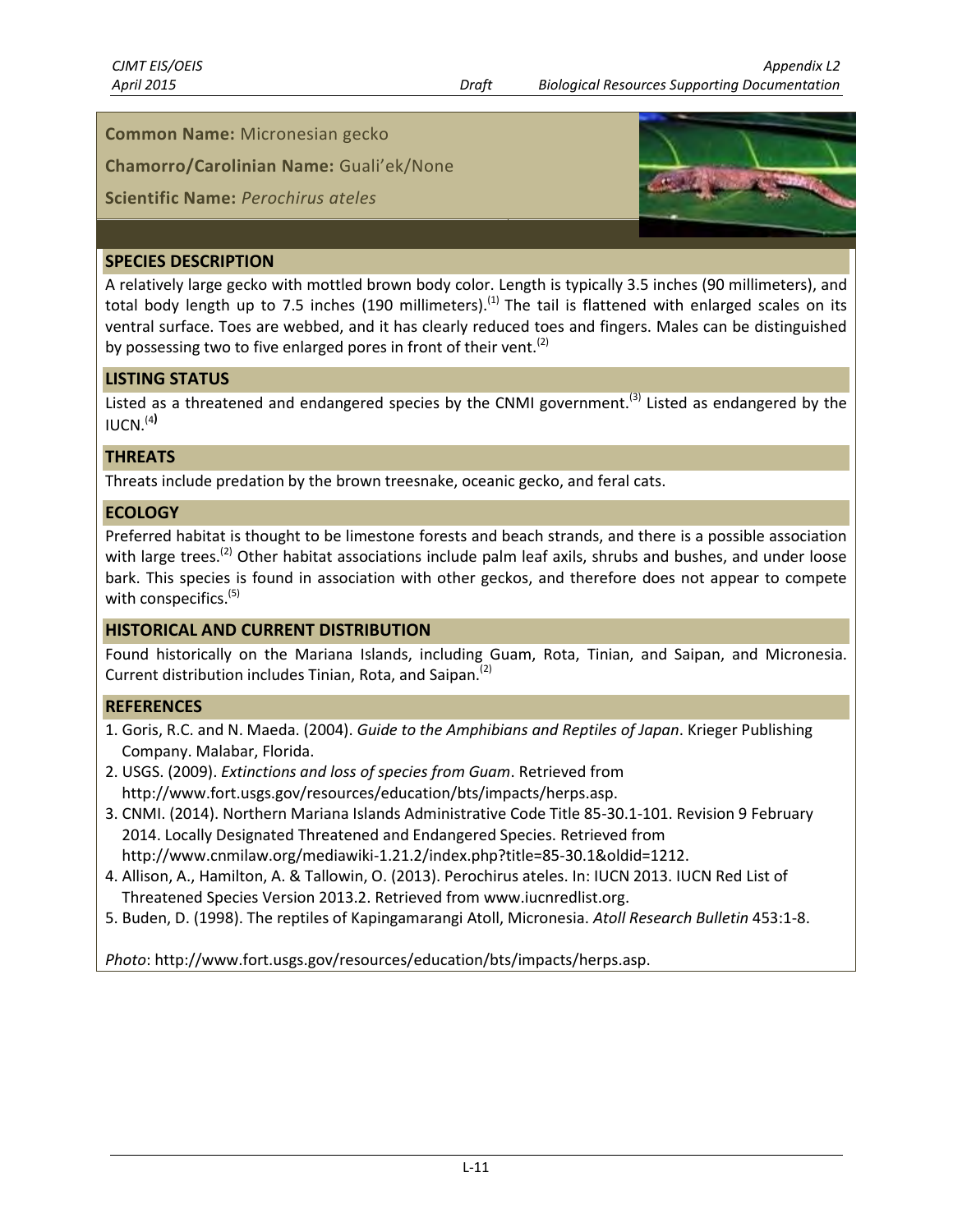**Common Name:** Oceanic gecko, Island gecko

**Chamorro Name:** Achiak/None

**Scientific Name:** *Gehyra oceanic*



#### **SPECIES DESCRIPTION**

One of the largest geckos with a fairly distinct appearance with a rounded tail. Coloration ranges from grey to tan to dark brown, and the dorsal surface is spotted white. Body lengths reach nearly 4 inches (100 millimeters).<sup>(1)</sup> This species has elongated scales behind the tip of the chin. Toes are webbed, and it has clearly reduced toes and fingers. Males can be distinguished by possessing 26-42 enlarged pores in front of their vent.<sup>(3)</sup>

#### **THREATS**

The major threat is predation by the brown treesnake.

#### **ECOLOGY**

Preferred habitat is thought to be along limestone cliffs and in dense clusters of screw pine (*Pandanus*). This species is found in association with other geckos, and therefore does not appear to compete with conspecifics, but is known to prey on other gecko species.<sup>(3)</sup>

#### **HISTORICAL AND CURRENT DISTRIBUTION**

Found historically on Cocos, Guam, Rota, Tinian, Saipan, Guguan, Alamagan, and Asuncion. Surveys conducted in 2008 on Aguiguan and Tinian detected dense populations of Oceanic gecko on Aguiguan and substantially less on Tinian.<sup>(4)</sup> Survey conducted on Pagan recorded only two individuals.<sup>(5)</sup>

#### **REFERENCES**

- 1. Vogt, S.R. and L.L. Williams. (2004). *Common Flora and Fauna of the Mariana Islands*. Published by Laura L. Williams and Scott R. Vogt. Saipan, CNMI.
- 2. Reptilesdownunder.com. (2009). Oceanic gecko (*Gehyra oceanic*). Retrieved from http://www.reptilesdownunder.com/arod/reptilia/Squamata/Gekkonidae/Gehyra/oceanica.
- 3. USGS. (2009). Extinctions and loss of species from Guam. Retrieved from [http://www.fort.usgs.gov/resources/education/bts/impacts/herps.asp.](http://www.fort.usgs.gov/resources/education/bts/impacts/herps.asp)
- 4. USFWS. (2009a). *Terrestrial Resource Surveys of Tinian and Aguiguan, Mariana Islands, 2008. Final Report*. Prepared for Marine Force Pacific and Naval Facilities, Pearl Harbor, Honolulu, HI.
- 5. Reed, R.N., G.H. Rodda, S. R. Siers, E. Wostl, and A.A. Yackel Adams. (2010). *Terrestrial reptiles of Pagan Island, Commonwealth of the Northern Mariana Islands*. Prepared by U.S. Geological Survey, Fort Collins Science Center, Fort Collins, CO and Department of Fish, Wildlife and Conservation Biology, Colorado State University, Fort Collins, CO. *In* Marianas Expedition Wildlife Surveys 2010: Terrestrial Resource Surveys of Pagan, Commonwealth of the Northern Mariana Islands. Prepared by USFWS, Pacific Islands Fish and Wildlife Office, Honolulu, HI for Marine Corps and NAVFAC Pacific, Pearl Harbor, HI.

*Photo*: http://www.fort.usgs.gov/resources/education/bts/impacts/herps.asp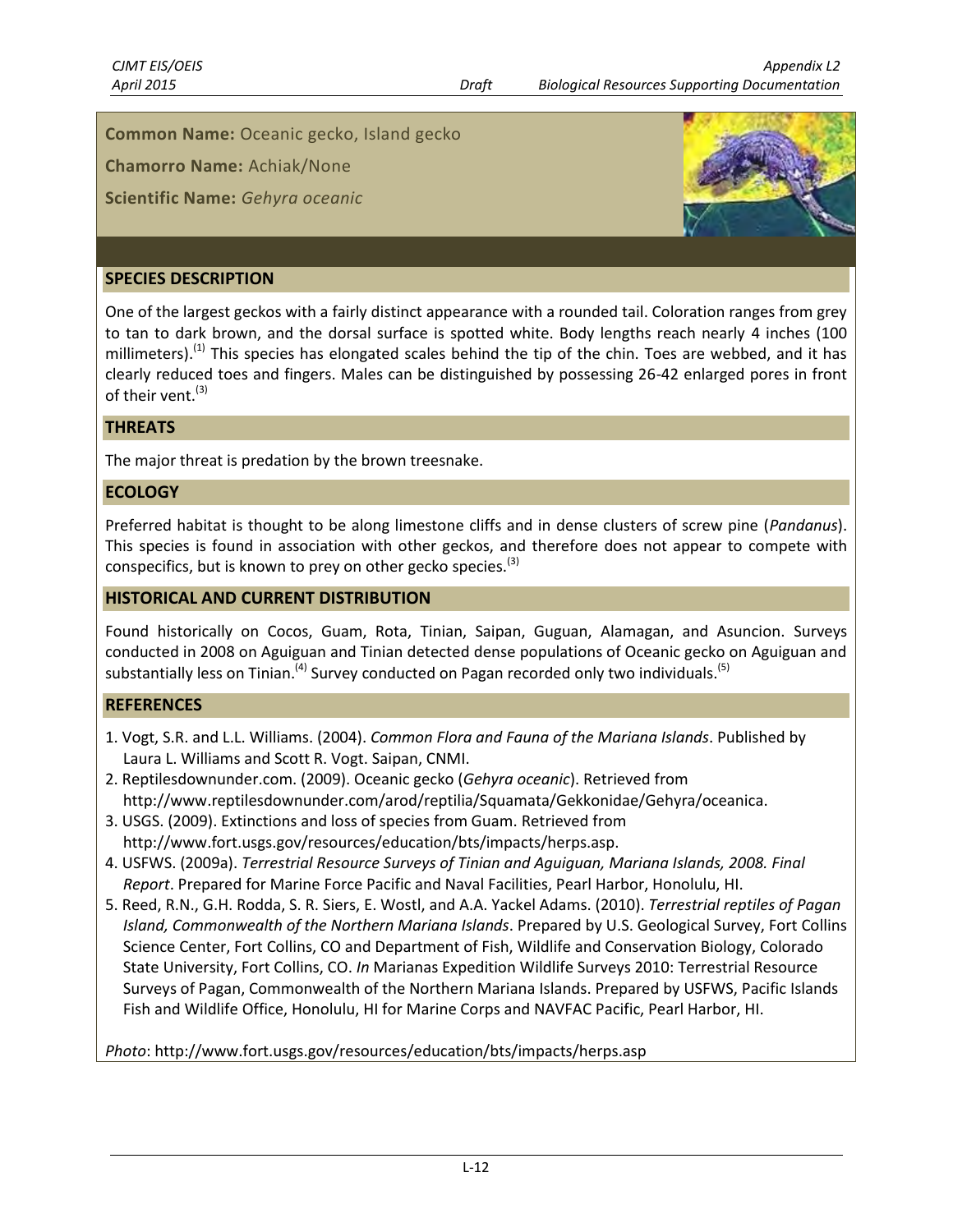**Common Name:** Pacific slender-toed gecko, Rock gecko

**Chamorro Name:** Guali'ek/None

**Scientific Name:** *Nactus pelagicus*



# **SPECIES DESCRIPTION**

One of the most distinctly colored geckos in the region, with alternating dark and light markings. The tail is narrow and rounded with small bumps along the surface. Length averages 2.2 inches (57 millimeters).<sup>(1)</sup> This species lacks widened digital pads on the hands and feet, unlike other geckos in the region. No males have been identified. $<sup>(2)</sup>$ </sup>

#### **THREATS**

The major threat is predation by the brown treesnake and the musk shrew (*Suncus murinus*).(2)

#### **ECOLOGY**

Preferred habitat is thought to be rough rock substrates for foraging, and areas with crevices and hiding places during the day for a resting period. Cryptic coloration allows for blending into the environment. This species is particularly prone to hiding or running from man or other animals it sees as a threat. This is an all-female species.<sup>(2)</sup>

#### **HISTORICAL AND CURRENT DISTRIBUTION**

Found historically on Guam, Rota, and Tinian. Thought to possibly occur on other islands, but to go undetected due to its tendency to hide during the day.<sup>(2)</sup> Surveys conducted on Tinian in 2008 did not detect presence of this species and is thought to have been eliminated on the island by the introduction of the musk shrew. <sup>(3)</sup> Surveys conducted on Pagan in 2010 did not record any observations of this species. $(4)$ 

#### **REFERENCES**

- 1. Reptilesdownunder.com. (2009). Pelagic gecko (*Gehyra oceanic*). Retrieved from http://www.reptilesdownunder.com/arod/reptilia/Squamata/Gekkonidae/Nactus/pelagicus
- 2. USGS. (2009). Extinctions and loss of species from Guam. Retrieved from http://www.fort.usgs.gov/resources/education/bts/impacts/herps.asp.
- 3. USFWS. (2009a). *Terrestrial Resource Surveys of Tinian and Aguiguan, Mariana Islands, 2008. Final Report*. Prepared for Marine Force Pacific and Naval Facilities, Pearl Harbor, Honolulu, HI.
- 4. Reed, R.N., G.H. Rodda, S. R. Siers, E. Wostl, and A.A. Yackel Adams. (2010). *Terrestrial reptiles of Pagan Island, Commonwealth of the Northern Mariana Islands*. Prepared by U.S. Geological Survey, Fort Collins Science Center, Fort Collins, CO and Department of Fish, Wildlife and Conservation Biology, Colorado State University, Fort Collins, CO. *In* Marianas Expedition Wildlife Surveys 2010: Terrestrial Resource Surveys of Pagan, Commonwealth of the Northern Mariana Islands. Prepared by USFWS, Pacific Islands Fish and Wildlife Office, Honolulu, HI for Marine Corps and NAVFAC Pacific, Pearl Harbor, HI.

*Photo*: http://www.fort.usgs.gov/resources/education/bts/impacts/herps.asp.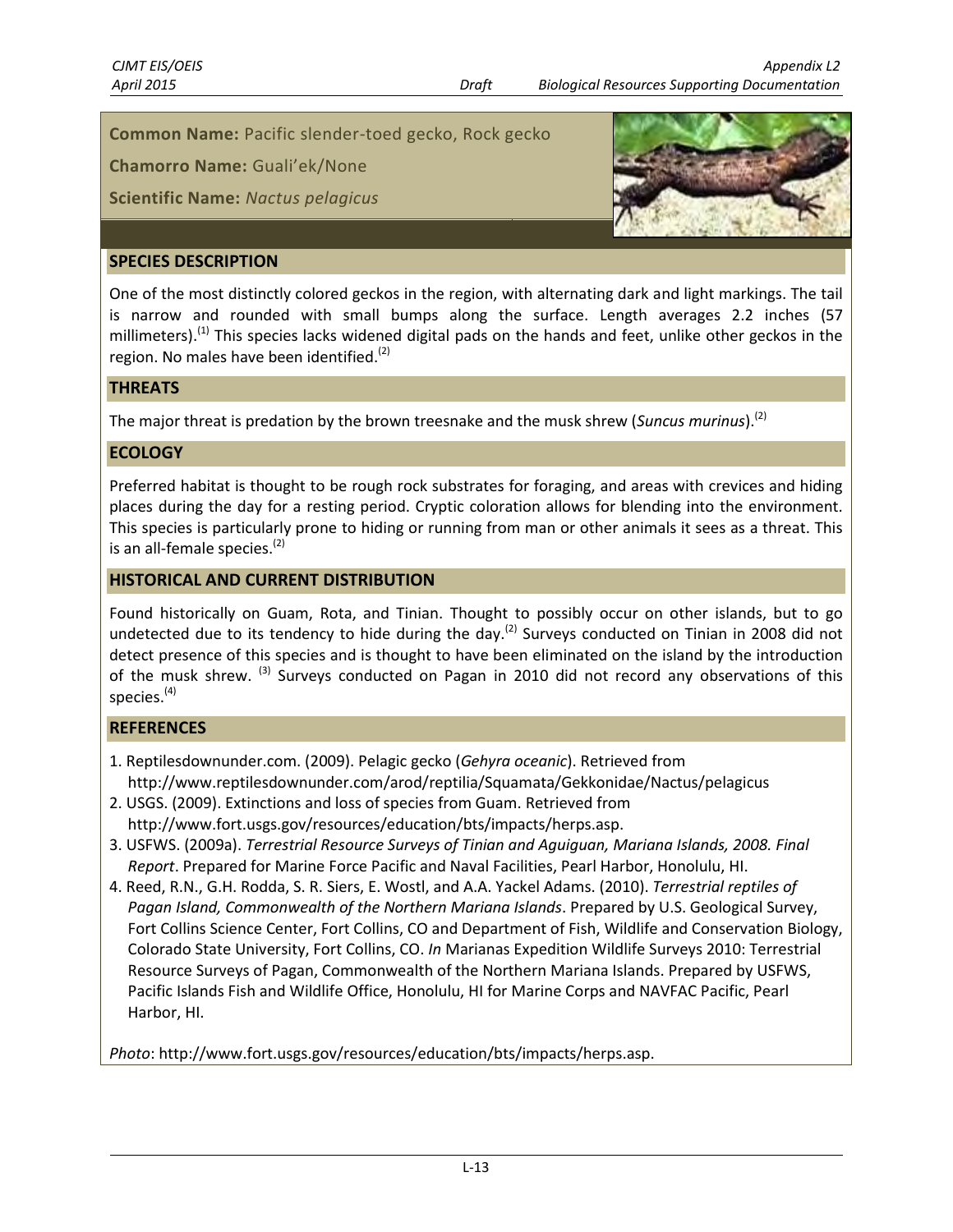# **Common Name:** Slevin's or Mariana skink

**Chamorro/Carolinian Name:** Guali'ek halom tano'/None

**Scientific Name:** *Emoia slevini*

#### **SPECIES DESCRIPTION**



Large body size with brown or tan body coloration covered with white square blotches. Body length can be up to 2.95 inches (75 millimeters).<sup>(1)</sup> The sides of the body are often black. Some individuals exhibit bright orange coloration along the rear part of the belly.<sup>(2)</sup>

#### **LISTING STATUS**

Proposed for listing as an endangered species under the Federal ESA.<sup>(3)</sup> Listed as critically endangered by the  $IUCN.<sup>(4)</sup>$ 

#### **THREATS**

The major threats are competition with non-native skinks and predation by non-native species such as the musk shrew or brown treesnake.<sup>(4)</sup>

#### **ECOLOGY**

Preferred habitats appear to be low on tree trunks, old fields, or on the forest floor. Like many skink species, they are known to hide from predators and become active at night.<sup>(2)</sup>

#### **HISTORICAL AND CURRENT DISTRIBUTION**

Known to occur historically on Cocos Island, Guam, Rota, Tinian, Guguan, Alamagan, Asuncion, and Maug. It has not been recorded from Tinian or Saipan since the 1940s.<sup>(4, 5)</sup> Although Slevin's skink was not observed on Pagan during 2010 surveys, the species was collected in the southern part of Pagan during a CNMI Division of Fish and Wildlife survey in 1999. Slevin's skink may still be present on Pagan, but if so, it occurs in small numbers. (6)

#### **REFERENCES**

- 1. Vogt, S.R. and L.L. Williams. (2004). *Common Flora and Fauna of the Mariana Islands*. Published by Laura L. Williams and Scott R. Vogt. Saipan, CNMI.
- 2. USGS. (2009). Extinctions and loss of species from Guam. Retrieved from http://www.fort.usgs.gov/resources/education/bts/impacts/herps.asp.
- 3. U.S. Fish and Wildlife Service. (2014a). Endangered and Threatened Wildlife and Plants; Proposed Endangered Status for 21 Species and Proposed Threatened Status for 2 Species in Guam and the Commonwealth of the Northern Mariana Islands; Proposed Rule. *Federal Register* 79:59364-59413.
- 4. Allison, A., Hamilton, A., Fisher, R., & Tallowin, O. (2013). Emoia slevini. In: IUCN 2013. IUCN Red List of Threatened Species Version 2014.3. Retrieved from www.iucnredlist.org.
- 5. USFWS. (2009a). *Terrestrial Resource Surveys of Tinian and Aguiguan, Mariana Islands, 2008. Final Report*. Prepared for Marine Force Pacific and Naval Facilities, Pearl Harbor, Honolulu, HI.
- 6. Reed, R.N., G.H. Rodda, S. R. Siers, E. Wostl, and A.A. Yackel Adams. (2010). *Terrestrial reptiles of Pagan Island, Commonwealth of the Northern Mariana Islands*. Prepared by U.S. Geological Survey, Fort Collins Science Center, Fort Collins, CO and Department of Fish, Wildlife and Conservation Biology, Colorado State University, Fort Collins, CO. *In* Marianas Expedition Wildlife Surveys 2010: Terrestrial Resource Surveys of Pagan, Commonwealth of the Northern Mariana Islands. Prepared by USFWS, Pacific Islands Fish and Wildlife Office, Honolulu, HI for Marine Corps and NAVFAC Pacific, Pearl Harbor, HI.

*Photo*: http://www.fort.usgs.gov/resources/education/bts/impacts/herps.asp.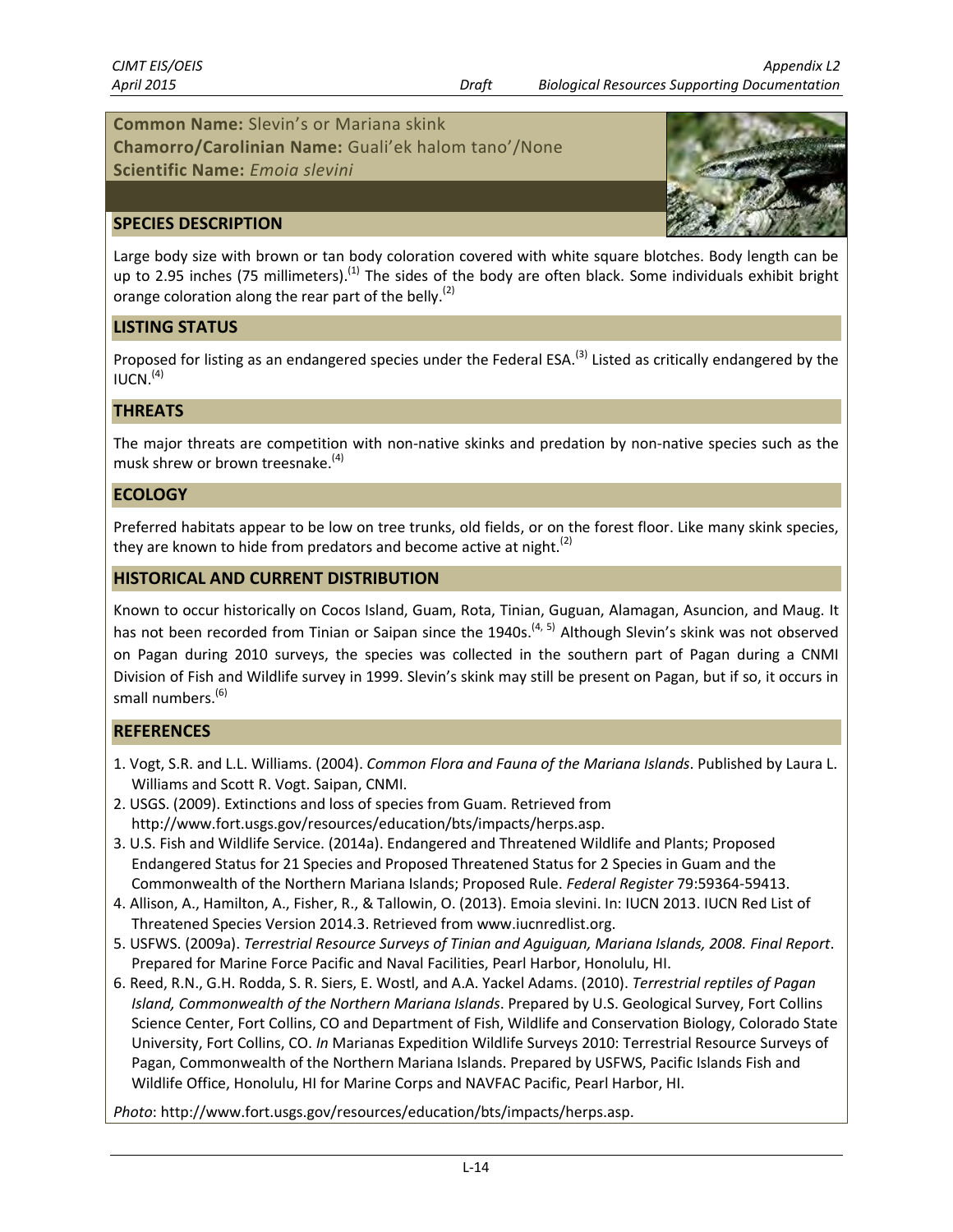#### **Common Names:** Littoral skink

**Chamorro/Carolinian Name:** Guali'ek kantun tasi/None

**Scientific Name:** *Emoia atrocostata*



#### **SPECIES DESCRIPTION**

Relatively slender shape and small in size, with a typical body length of 3.3 inches (85 millimeters).<sup>(1)</sup> Bodies appear to be "shiny," as bronze is the main body color. Scales are large, limbs are long, and eyelids are clear and movable. $<sup>(2)</sup>$ </sup>

#### **THREATS**

The major threats are competition with non-native skinks and predation by non-native species such as the musk shrew.<sup>(3, 4)</sup>

# **ECOLOGY**

Preferred habitats are near the coast in mangroves or other vegetation and on mudflats during low tide. Capable of swimming, but prefers to stay above water most of the time. Uses the ocean to move around and escape predators. Unlike many skink species, tidepool skinks are known to be active during the day, and have been sighted sunning themselves. Diet consists of insects and small crabs captured during low tide. $(2)$ 

#### **HISTORICAL AND CURRENT DISTRIBUTION**

Known to occur historically from Japan and Taiwan, down the Malayan peninsula to Australia and the Pacific Islands. Endemic to the Marianas, only occurring within the tide pool areas of the Marianas.<sup>(3,5)</sup> Surveys conducted on Tinian in 2008 recorded observations of Littoral skink but none were identified on Pagan during 2010 surveys.<sup>(5, 6)</sup>

#### **REFERENCES**

- 1. Vogt, S.R. and L.L. Williams. (2004). *Common flora and fauna of the Mariana Islands*. Published by Laura L. Williams and Scott R. Vogt. Saipan, CNMI.
- 2. Sungei Buloh Nature Park. (2001). Species fact sheet. Retrieved from http://www.naturia.per.sg/buloh/verts/mangrove\_skink.htm.
- 3. Martin, G. (2006). Saving Saipan's White-eye. *Endangered Species Bulletin* 31(3):8-11.
- 4. Fritts, T.H. and G.H. Rodda. (1998). The role of introduced species in the degradation of island ecosystems: a case history of Guam. *Annual Review of Ecological Systems* 29:113-140.
- 5. USFWS. (2009a). Terrestrial Resource Surveys of Tinian and Aguiguan, Mariana Islands, 2008. Final Report. Prepared for Marine Force Pacific and Naval Facilities, Pearl Harbor, Honolulu, HI.
- 6. Reed, R.N., G.H. Rodda, S. R. Siers, E. Wostl, and A.A. Yackel Adams. (2010). *Terrestrial Reptiles of Pagan Island, Commonwealth of the Northern Mariana Islands*. Prepared by U.S. Geological Survey, Fort Collins Science Center, Fort Collins, CO and Department of Fish, Wildlife and Conservation Biology, Colorado State University, Fort Collins, CO. *In* Marianas Expedition Wildlife Surveys 2010: Terrestrial Resource Surveys of Pagan, Commonwealth of the Northern Mariana Islands. Prepared by USFWS, Pacific Islands Fish and Wildlife Office, Honolulu, HI for Marine Corps and NAVFAC Pacific, Pearl Harbor, HI.

*Photo*: http://www.naturia.per.sg/buloh/verts/mangrove\_skink.htm.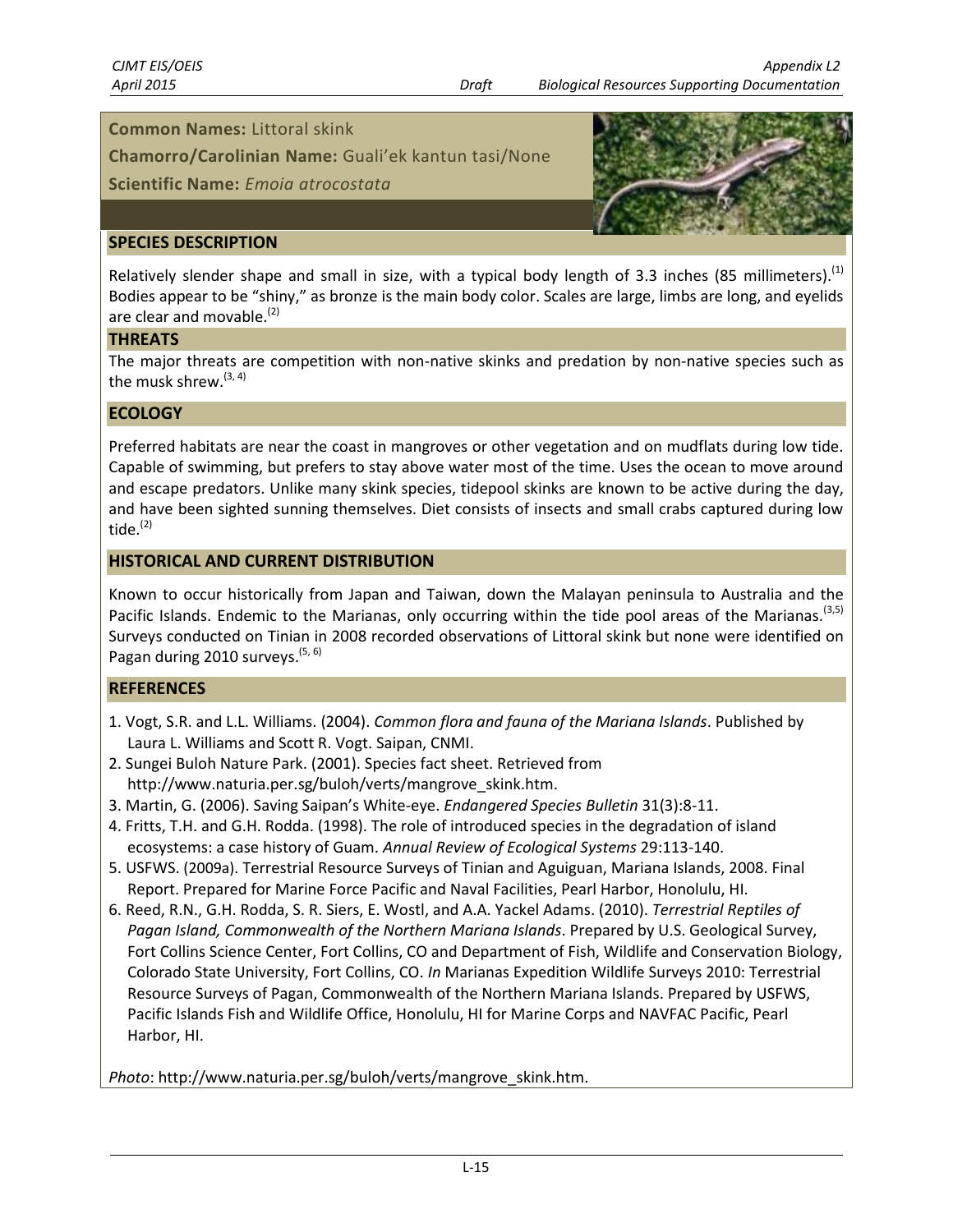#### **Common Name:** Green turtle

**Chamorro/Carolinian Name:** Haggan betde/None

# **Scientific Name:** *Chelonia mydas*



# **SPECIES DESCRIPTION**

The largest of all the hard-shelled sea turtles at over 3 feet (0.9 meter) in length and 300 pounds (136 kilograms). Their name stems from green-colored fat, which reportedly occurs from their primarily herbivorous diet. The carapace ranges from shades of black, grey, green, brown and yellow, while their ventral surface (plastron) is yellowish-white. $<sup>(1)</sup>$ </sup>

### **LISTING STATUS**

Listed under the federal ESA with breeding populations in Florida and the Pacific coast of Mexico listed as endangered, and all others listed as threatened.<sup>(1)</sup> Listed as a threatened and endangered species by the CNMI government.<sup>(2)</sup> Listed as endangered by the IUCN.<sup>(4)</sup>

#### **THREATS**

The major threats are alteration or loss of nesting habitat, decreased quality of sensitive marine habitats such as seagrass, vessel strikes, hunting for commercial or subsistence use, take of eggs, incidental take in fisheries, and diseases such as fibropapillomatosis, which results in internal and/or external tumors.<sup>(4)</sup>

# **ECOLOGY**

Preferred habitat varies by life stage and this species is highly mobile. All young are born on the beach, and females return to land to nest. Adults primarily occur in coastal waters, but do make long migrations over deep waters to transit to and from foraging, nesting, and mating areas. Adults feed primarily on seagrass and a variety of algae, although some have been documented eating invertebrates. Juveniles are thought to remain in convergence zones for many years, feeding on pelagic prey items such as floating mats of algae (e.g. *Sargassum*) or ctenophores.(4)

#### **HISTORICAL AND CURRENT DISTRIBUTION**

Occurs in most oceans, including the western, central, and eastern Atlantic, Mediterranean Sea, western, northern and eastern Indian, southeast Asia, and the western, central, and eastern Pacific. In the Pacific, occurs around most of the islands, including the Hawaiian Island chain, American Samoa, Guam, and the  $CNMI.$ <sup>(1)</sup>

Surveys conducted on Tinian from 1998 to 2007 indicated nesting activity occurs on most of Tinian's sandy beaches. During these surveys, nearly 50% of all sea turtle activity on the 6 Military Lease Area beaches was observed on 2 of the 13 pocket beaches at Unai Dankulo. In 2012, Unai Babui was among the most active beaches despite its complete lack of nesting activity during the previous 10 years of surveys. Surveys conducted on Pagan documented three resident sea turtles on the beach and in the nearshore areas in 2010. However, over 100 juvenile and subadult green sea turtles were observed within the nearshore waters of Pagan during 2013 surveys. No nesting was observed during either survey conducted on Pagan. <sup>(5, 6, 7, 8)</sup>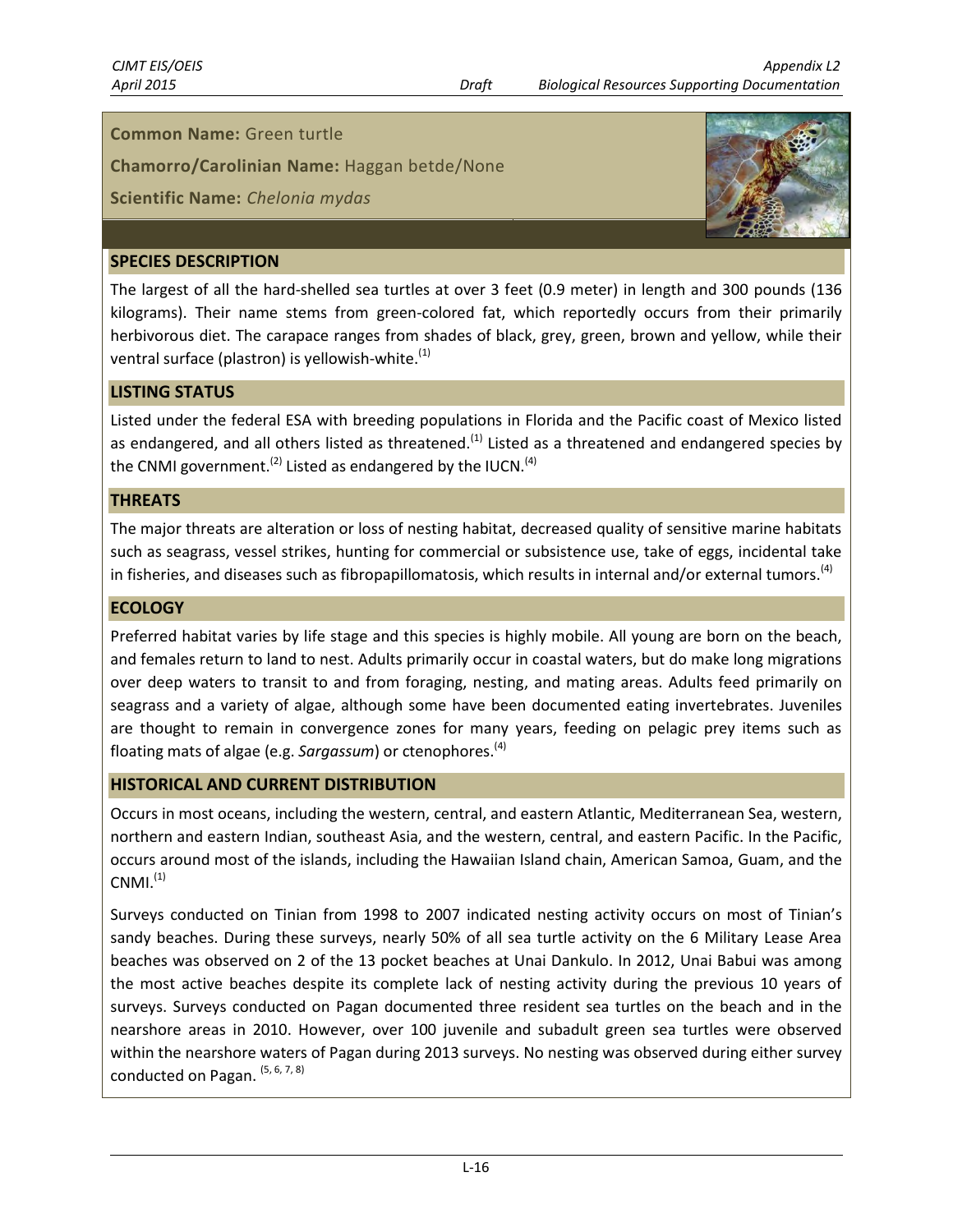#### **REFERENCES**

- 1. NMFS. (2013). Office of Protected Resources. Green Turtle (*Chelonia mydas*). Retrieved from http://www.nmfs.noaa.gov/pr/species/turtles/green.htm. Last updated June 21. Accessed January 24, 2014.
- 2. CNMI. (2014). Northern Mariana Islands Administrative Code Title 85-30.1-101. Revision 9 February 2014. Locally Designated Threatened and Endangered Species. Retrieved from http://www.cnmilaw.org/mediawiki-1.21.2/index.php?title=85-30.1&oldid=1212.
- 3. Seminoff, J.A. (2004). *Chelonia mydas*. *In* IUCN Red List of Threatened Species. Ver. 2009.1. www.iucnredlit.org.
- 4. NMFS and USFWS. (2007). Green Sea Turtle (*Chelonia mydas*), 5-Year Review: Summary and Evaluation.
- 5. USFWS. (2010). *Marine Resource Surveys of Pagan, CNMI (Vol. I of II).*
- 6. Maison, K.A., I.K. Kelly, and K.P. Frutchey. (2010). *Green Turtle Nesting Sites and Green Turtle Legislation throughout Oceania*. NOAA Technical Memorandum NMFS-F/SPO-110. September.
- 7. NAVFAC. (2013). *Sea Turtle Marine Resources Survey Report, in support of the CJMT EIS/OEIS*. *Draft*. Dec.
- 8. DoN. (2014). *Final (Version 3) Sea Turtle Marine Resources Survey Report in Support of the Commonwealth of the Northern Mariana Islands Joint Military Training Environmental Impact Statement/Overseas Environmental Impact Statement (March)*. Naval Facilities Engineering Command, Pacific, Pearl Harbor, HI.

*Photo*: http://www.nmfs.noaa.gov/pr/species/turtles/green\_photos.htm.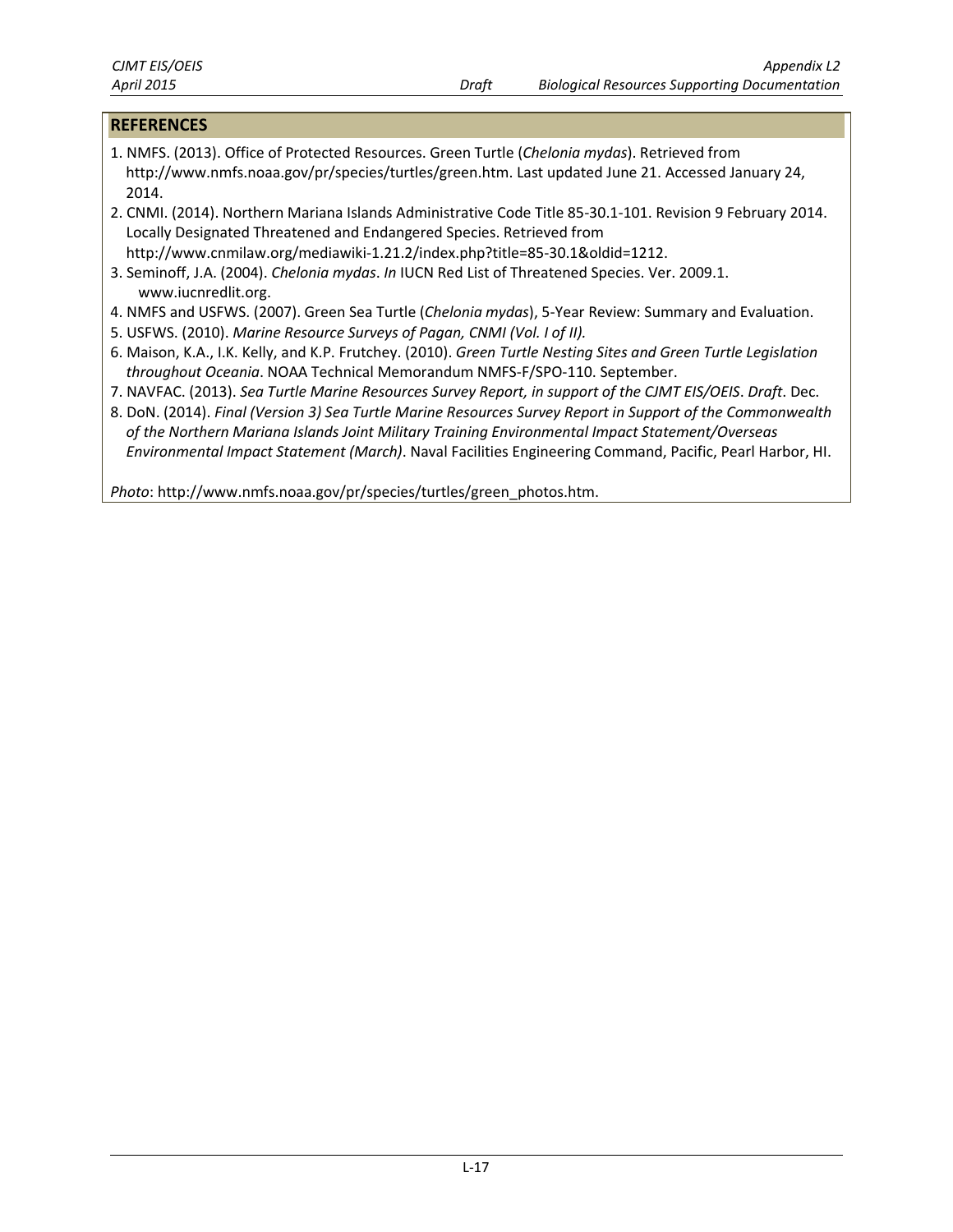#### **Common Name:** Hawksbill turtle

**Chamorro/Carolinian Name:** Haggan karai/None

#### **Scientific Name:** *Eretomochelys imbricata*



#### **SPECIES DESCRIPTION**

A smaller sea turtle, measuring less than 3 feet (0.9 meter) in length and 150 pounds (68 kilograms). Their name stems from the shape of the head, which is elongated and narrows to a point. Carapace has tortoiseshell coloring, ranging from dark to gold-brown with streaks of colors including orange, red, and black, while their ventral surface (plastron) is a clear yellow color. $<sup>(1)</sup>$ </sup>

#### **LISTING STATUS**

Listed as endangered under the Federal ESA. $<sup>(1)</sup>$ </sup> Listed as a threatened and endangered species by the CNMI government.<sup>(2)</sup>

#### **THREATS**

The major threats are alteration or loss of nesting or marine habitat, bycatch, overutilization for commercial or subsistence use, take of eggs, incidental take in fisheries (bycatch), and climate change.<sup>(3)</sup>

#### **ECOLOGY**

Preferred habitat varies by life stage and this species is highly mobile. All young are born on the beach, and only females return to land to nest. Adults are found in coastal and offshore waters, and are known to make long migrations over deep waters to transit to and from foraging, nesting, and mating areas. Adults forage on the seafloor on corals and other invertebrates. Adults are known to frequent ledges and caves of coral reefs, and to return to the same areas nightly to rest. Juveniles are thought to feed on the surface, but in the Pacific little is known about the juvenile phase.<sup>(1)</sup>

#### **HISTORICAL AND CURRENT DISTRIBUTION**

Occur circumtropically, from 30°N to 30°S in the Atlantic, Pacific, and Indian Oceans and associated water bodies, including the Caribbean Sea and Gulf of Mexico. In the Pacific, occurs around most of the islands, including the Hawaiian Islands, American Samoa, Guam, and the CNMI.<sup>(1)</sup>

Nesting has not been documented on Pagan or Tinian and sightings of this turtle species are rare in general. Surveys conducted in 2010 did not observe presence of hawksbill in the nearshore waters of Pagan; however, as many as 65 hawksbill turtles were identified within nearshore waters of Pagan in 2013.<sup>(4, 5)</sup> Approximately 5 juvenile hawksbill sea turtles were observed within the nearshore waters of Tinian during 2013 surveys.<sup>(5)</sup>

#### **REFERENCES**

- 1. NMFS. (2013). Office of Protected Resources. Hawksbill Turtle (*Eretmochelys imbricata*). http://www.nmfs.noaa.gov/pr/species/turtles/hawksbill.htm. Last Updated Nov 22. Accessed Jan. 24, 2014.
- 2. CNMI. (2014). Northern Mariana Islands Administrative Code Title 85-30.1-101. Revision 9 February 2014. Locally Designated Threatened and Endangered Species. Retrieved from http://www.cnmilaw.org/mediawiki-1.21.2/index.php?title=85-30.1&oldid=1212. Accessed January 27.
- 3. NMFS and USFWS. (2013). Hawksbill Sea Turtle (*Eretmochelys imbricata*), 5-Year Review: Summary and Evaluation. June.
- 4. USFWS. (2010). *Marine Resource Surveys of Pagan, CNMI (Vol. I of II).*
- 5. DoN. (2014). *Final (Version 3) Sea Turtle Marine Resources Survey Report in Support of the Commonwealth of the Northern Mariana Islands Joint Military Training Environmental Impact Statement/Overseas Environmental Impact Statement (March)*. Naval Facilities Engineering Command, Pacific, Pearl Harbor, HI.

*Photo*: http://www.nmfs.noaa.gov/pr/species/turtles/hawksbill\_photos.htm.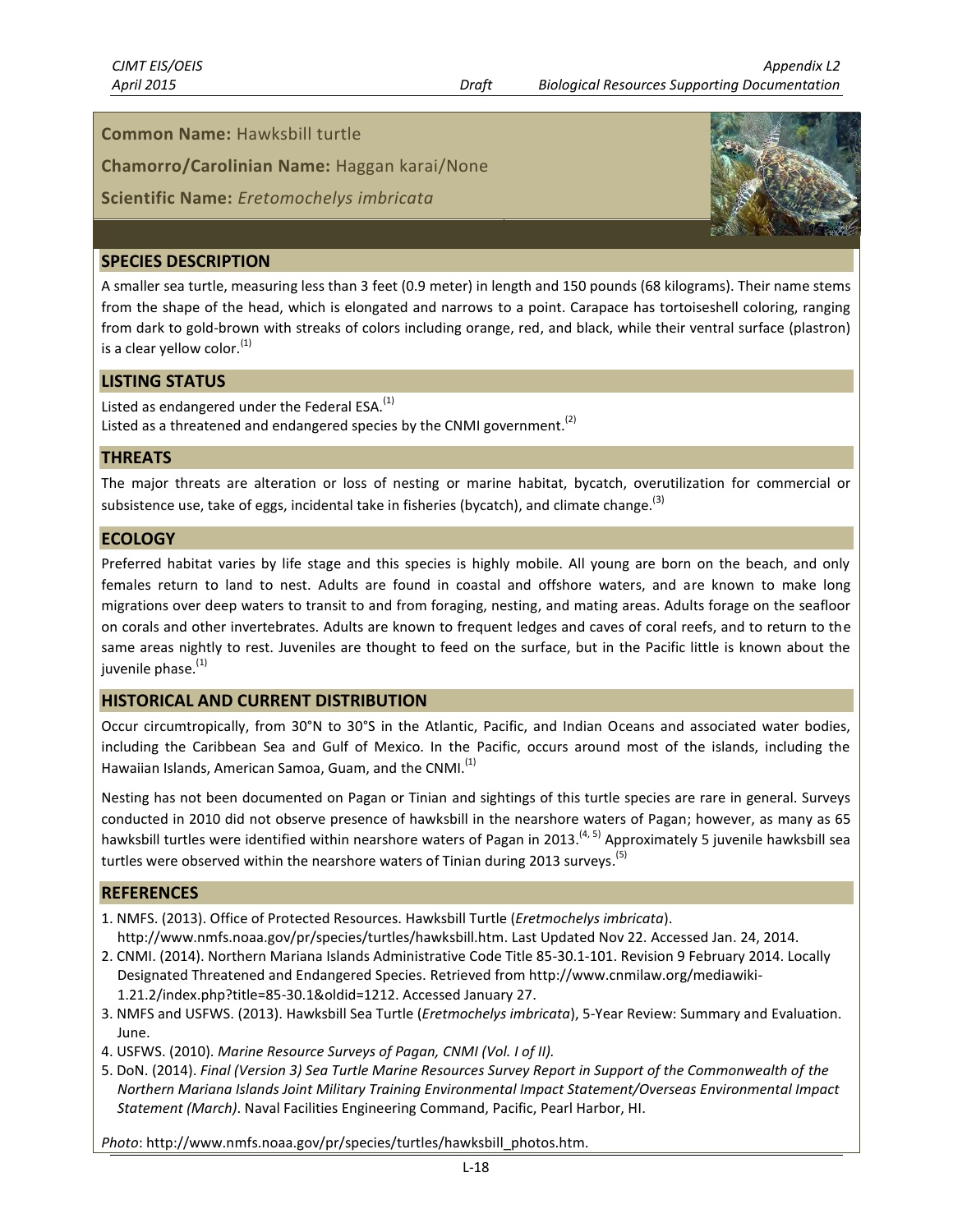**Common Name:** Mariana common moorhen

**Chamorro/Carolinian Name:** Pulattat/None

**Scientific Name:** *Gallinula chloropus guami*



#### **SPECIES DESCRIPTION**

A member of the rail family, although slightly resembles a duck. Coloration is primarily slate black, with white undertail coverts and a white line along the flank. Legs are long and olive green or yellow colored. The most distinguishing feature is a red frontal "shield" on the bill. Toes are lobed, making it possible for walking across plants that are floating on top of the water. Females closely resemble males, but have a smaller frontal shield. Overall body length is typically 14 inches (350 millimeters).<sup>(1, 2)</sup>

### **LISTING STATUS**

Listed as endangered under the Federal ESA.<sup>(1)</sup> Listed as a threatened and endangered species by the CNMI government.<sup>(3)</sup>

#### **THREATS**

The most serious threat is habitat loss, particularly loss of wetlands. Other threats include encroachment of non-native vegetation and human disturbance.  $(1, 2)$ 

#### **ECOLOGY**

Preferred habitats include natural and man-made wetlands, including freshwater lakes, marshes and swamps, and some brackish areas such as tidal channels or mangrove wetlands. Diet is omnivorous, consisting of such items as grass, insects, and insect larvae. Nesting occurs year-round, and nests are created on or near standing water. Young leave the nest to learn to forage soon after hatching.<sup>(1)</sup>

#### **HISTORICAL AND CURRENT DISTRIBUTION**

Historic distribution was Guam, Saipan, Tinian, and Pagan. Current distribution includes Guam and the Northern Mariana Islands, but numbers are much fewer than in the past.<sup>(4)</sup> Surveys conducted on Pagan did not identify any presence of the Mariana common moorhen on the island.<sup>(5)</sup>

#### **REFERENCES**

- 1. USFWS. (2014). Species profile- Mariana Common Moorhen. Retrieved from
- http://ecos.fws.gov/speciesProfile/profile/speciesProfile.action?spcode=B062.
- 2. USFWS. (1992). *Recovery plan- Mariana Common Moorhen (Gallinula chloropus guami)*.
- 3. CNMI. (2014). Northern Mariana Islands Administrative Code Title 85-30.1-101. Revision 9 February 2014. Locally Designated Threatened and Endangered Species. Retrieved from http://www.cnmilaw.org/mediawiki-1.21.2/index.php?title=85-30.1&oldid=1212. Accessed January 27.
- 4. USFWS. (2009). *Mariana Common Moorhen (Gallinula chloropus guami). 5-Year Review Summary and Evaluation*.
- 5. Marshall, A.P. and F.A. Amidon. (2010). Status of the Land and Wetlands Avifauna of Pagan, Mariana Islands.

*Photo*: S. Vogt.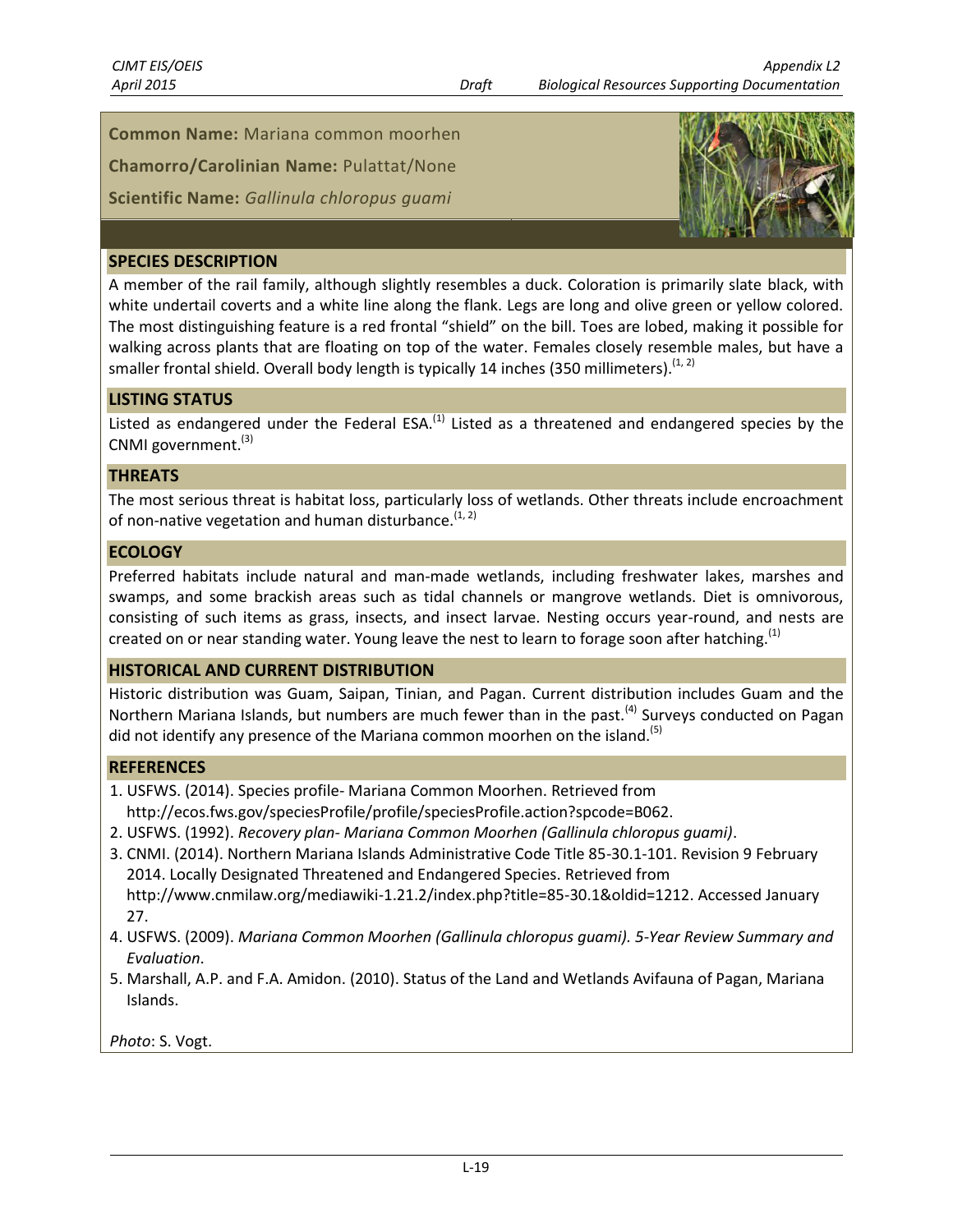### **Common Name:** Micronesian megapode

**Chamorro/Carolinian Name:** Sasangat/Sasangal

**Scientific Name:** *Megapodius laperouse laperouse*



### **SPECIES DESCRIPTION**

A medium-sized megapode measuring approximately 1.2 feet (38 centimeters) in body length, with an average body weight of 0.8 pounds (350 grams). The primary colors of plumage are dark grey-brown to black, with an ash grey head. The crest is dark grey, wings are short and rounded, and the bill, legs, and feet are yellow. Feathers on the head are patchy or absent, which reveals red skin.<sup>(1)</sup>

### **LISTING STATUS**

Listed as endangered under the federal  $ESA^{(1)}$  and as threatened and endangered by the CNMI government. (2)

#### **THREATS**

Most serious threats include modification or destruction of habitat, past hunting practices, predation by non-native species including to a greater extent the brown treesnake, and competition with non-native birds. $(1)$ 

#### **ECOLOGY**

Preferred habitat is limestone forest, although they are known to use native or non-native secondary forest adjacent to limestone forest. Have been described as "birds of the forest floor." Known to "burrow nest" in areas warmed by the sun or to place nests among rotting roots of trees or logs, and in patches of rotting sword grass. External heat is thought to be necessary for egg incubation. Feeding habits are omnivorous, and food items include seeds, ants and other insects, and various plant matter.<sup>(1)</sup>

#### **HISTORICAL AND CURRENT DISTRIBUTION**

Historically found on all of the Mariana Islands, this species was extirpated from all of the large islands, and presently occurs only on small uninhabited islands of the CNMI. Megapodes have always been considered rare on Tinian and likely observations have been of birds dispersing from other islands.<sup>(4)</sup> Surveys conducted on Tinian in 2008 did not record any sightings.<sup>(4)</sup> Micronesian megapodes used to be common on Pagan up until 1981.<sup>(3)</sup> Surveys conducted in 2010 did not observe presence of the Micronesian megapode on Pagan.<sup>(5)</sup>

- 1. USFWS. (2012). Micronesian Megapode/*Megapodius laperouse*/sasangat or sasangal. Pacific Islands Fish and Wildlife Office. Retrieved from www.fws.gov/pacificislands/fauna/micronesianmegapode.html. Last updated September 20. Accessed January 24, 2014.
- 2. CNMI. (2014). Northern Mariana Islands Administrative Code Title 85-30.1-101. Revision 9 February 2014. Locally Designated Threatened and Endangered Species. Retrieved from http://www.cnmilaw.org/mediawiki-1.21.2/index.php?title=85-30.1&oldid=1212. Accessed January 27.
- 3. Amidon, F.A., A.P. Marshall, and C.C. Kessler. (2011). *Status of the Micronesian Megapode in the Commonwealth of the Northern Mariana Islands*. Prepared by USFWS, Pacific Islands Fish and Wildlife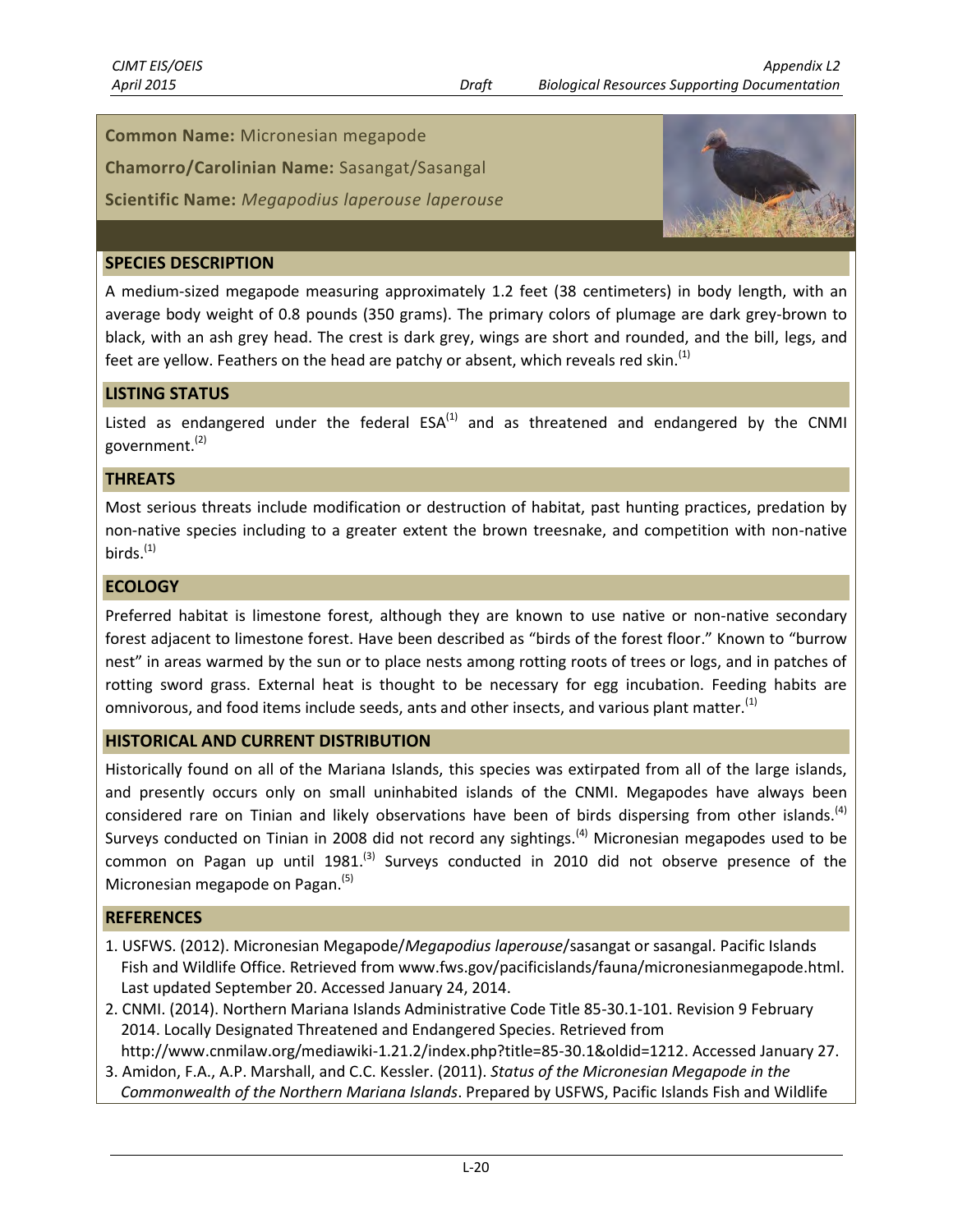Office, Honolulu, HI. *In* Marianas Expedition Wildlife Surveys 2010: Terrestrial Resource Surveys of Pagan, Commonwealth of the Northern Mariana Islands. Prepared by USFWS, Pacific Islands Fish and Wildlife Office, Honolulu, HI for Marine Corps and NAVFAC Pacific, Pearl Harbor, HI.

- 4. USFWS. (2009). *Terrestrial Resource Surveys of Tinian and Aguiguan, Mariana Islands, 2008. Final Report*. Prepared for Marine Force Pacific and Naval Facilities, Pearl Harbor, Honolulu, HI.
- 5. Marshall, A.P. and F.A. Amidon. (2010). *Status of the Land and Wetlands Avifauna of Pagan, Mariana Islands. December*. Prepared by USFWS, Pacific Islands Fish and Wildlife Office, Honolulu, HI. *In* Marianas Expedition Wildlife Surveys 2010: Terrestrial Resource Surveys of Pagan, Commonwealth of the Northern Mariana Islands. Prepared by USFWS, Pacific Islands Fish and Wildlife Office, Honolulu, HI for Marine Corps and NAVFAC Pacific, Pearl Harbor, HI.

*Photo*: S. Vogt.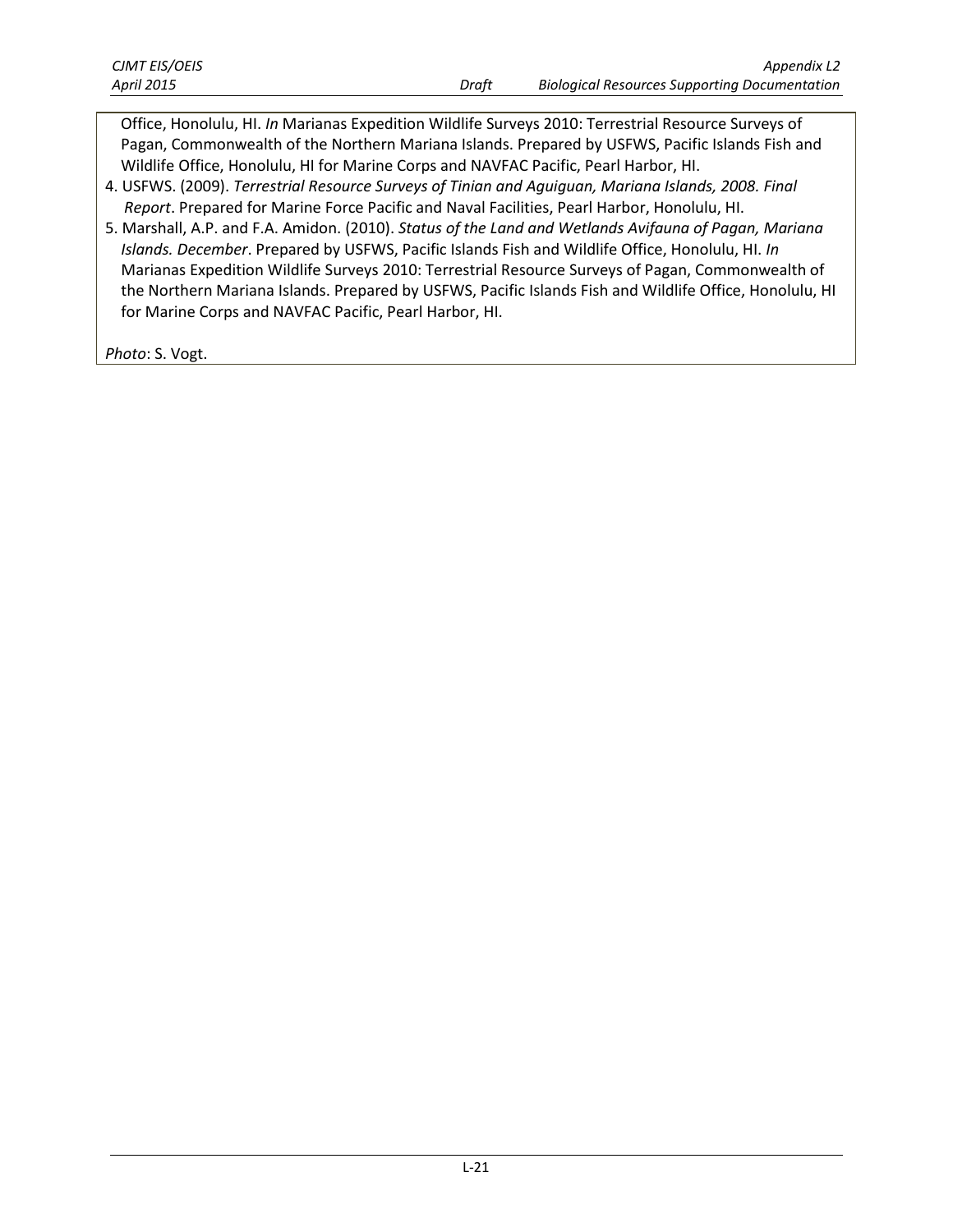# **Common Name:** Micronesian starling

**Chamorro/Carolinian Name:** Sali/None

# **Scientific Name:** *Aplonis opaca guami*

#### **SPECIES DESCRIPTION**

A small bird with primarily glossy black body color in adults. Tail is short and the eye is distinctly yellow. Body length is approximately 9 inches (230 millimeters).<sup>(1)</sup>

#### **LISTING STATUS**

Not listed as a threatened or endangered species under the federal ESA or the CNMI government.<sup>(2)</sup>

#### **THREATS**

Most serious threats include modification or destruction of habitat and predation by the brown treesnake and other non-native species. $<sup>(1)</sup>$ </sup>

#### **ECOLOGY**

Known to use all habitat types, although most common in forested areas. Foraging occurs over many habitat types, but preferred foraging habitat appears to be ridge crests and open grassy areas. Diet is omnivorous and includes various insects, seeds, and fruits. Known as a cavity nester, and both parents incubate the eggs. Cavity nesting may be the main reason this species has not been extirpated like other bird species in the region. $<sup>(1)</sup>$ </sup>

#### **HISTORICAL AND CURRENT DISTRIBUTION**

Historically found on the Mariana Islands of Guam, Tinian, and Saipan. This species presently occurs on Guam and Cocos Island, Pagan, and Tinian. Surveys conducted in 2010 resulted with the highest reported densities per hectare of Micronesian starlings.<sup>(3)</sup> Surveys conducted on Tinian in 2008 showed an increase in density when compared to surveys in the early 1980s.  $(4)$ 

#### **REFERENCES**

- 1. Grimm, G. (2009). Guam birds: Micronesian starling. Retrieved from http://www.guampedia.com/micronesian-starling/
- 2. CNMI. (2014). Northern Mariana Islands Administrative Code Title 85-30.1-101. Revision 9 February 2014. Locally Designated Threatened and Endangered Species. Retrieved from http://www.cnmilaw.org/mediawiki-1.21.2/index.php?title=85-30.1&oldid=1212
- 3. Marshall, A.P. and F.A. Amidon. (2010). *Status of the Land and Wetlands Avifauna of Pagan, Mariana Islands. December*. Prepared by USFWS, Pacific Islands Fish and Wildlife Office, Honolulu, HI. *In* Marianas Expedition Wildlife Surveys 2010: Terrestrial Resource Surveys of Pagan, Commonwealth of the Northern Mariana Islands. Prepared by USFWS, Pacific Islands Fish and Wildlife Office, Honolulu, HI for Marine Corps and NAVFAC Pacific, Pearl Harbor, HI.
- 4. USFWS. (2009). *Terrestrial Resource Surveys of Tinian and Aguiguan, Mariana Islands, 2008. Final Report*. Prepared for Marine Force Pacific and Naval Facilities, Pearl Harbor, Honolulu, HI.

*Photo*: http://www.mesc.usgs.gov/resources/education/bts/impacts/birds.asp.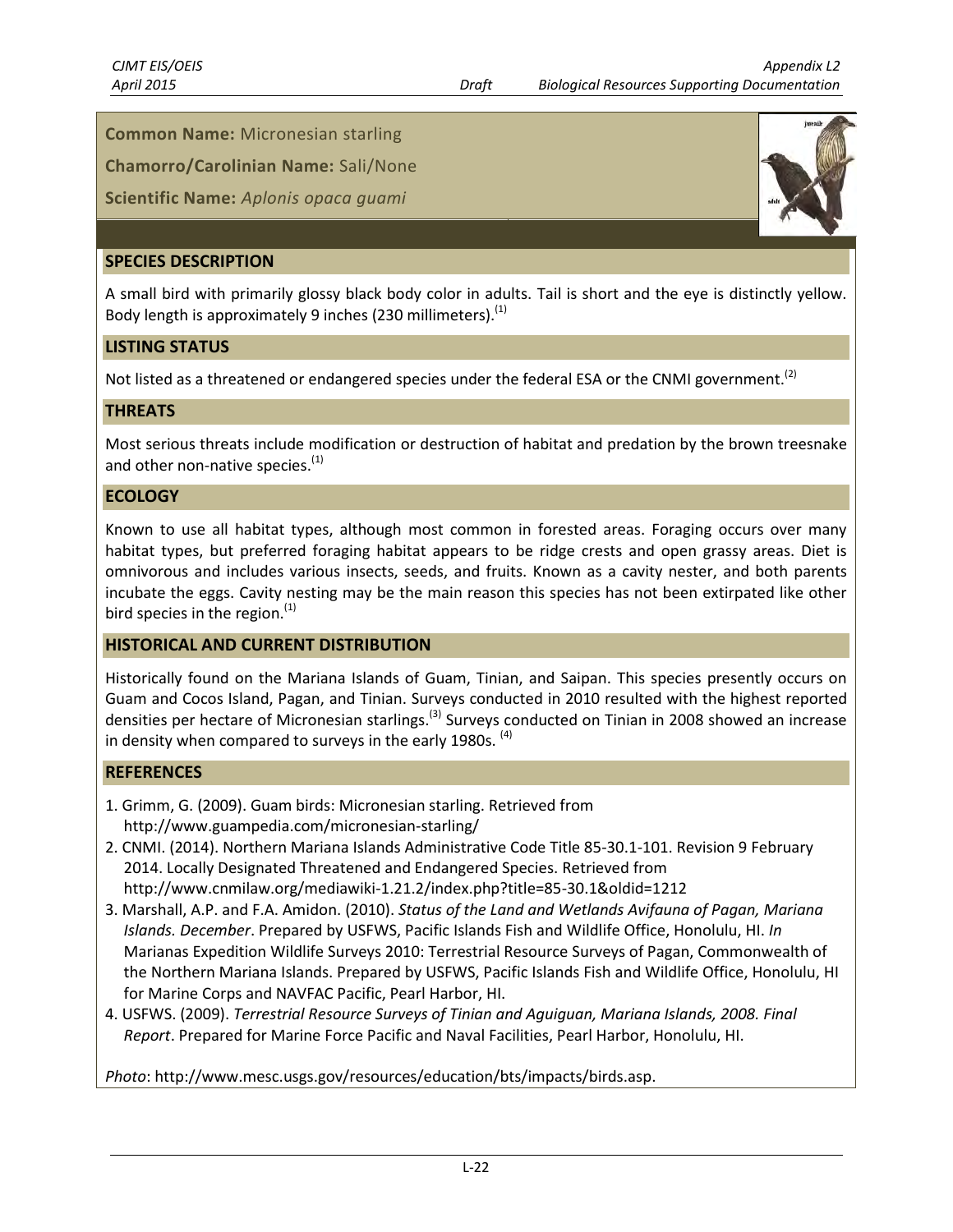#### **Common Name:** Tinian monarch

**Chamorro/Carolinian Name:** Chichurikan/None

#### **Scientific Name:** *Monarcha takatsukasae*

#### **SPECIES DESCRIPTION**

A small forest songbird with body length of approximately 6 inches (150 millimeters). Coloration includes light underparts, olive-brown upperparts, dark brown wings and tail, and white bars on the wings, and a white rump and undertail coverts.<sup>(1)</sup>

#### **LISTING STATUS**

The federal ESA status is "delisted-taxon recovered." Was listed as endangered under the federal ESA in 1970, but was later reassessed and deemed recovered in 2004.<sup>(1)</sup> However, a rangewide decline of 39% from 1996-2008 prompted a petition to list the species under the federal ESA.<sup>(2, 3)</sup> Listed as vulnerable by the IUCN. $(4)$ 

#### **THREATS**

Most serious threats included modification or disturbance of native forests and Avian pox virus. Although the brown treesnake has been found on Tinian, it is not known to have invaded Tinian, thus this nonnative predator is not currently a threat.  $(1, 2)$ 

#### **ECOLOGY**

Known to use many forest habitat types including native limestone, secondary vegetation, a variety of native tree forests, and some non-native tree forests. Foraging and nesting occurs in several habitat types, but preferred habitat appears to be native limestone forest.<sup>(1)</sup> Diet includes foraging for various insects. Nests are small and cup-shaped, nesting appears to occur year-round, and both parents tend to the nest. $^{(5)}$ 

#### **HISTORICAL AND CURRENT DISTRIBUTION**

This species presently occurs only on Tinian but may have historically occurred on Saipan.<sup>(2, 3)</sup>

#### **REFERENCES**

- 1. USFWS. (2005). *Post de-listing monitoring for the Tinian monarch (Monarcha takatsukasae*). Endangered Species Division. Pacific Islands Fish and Wildlife Office. Honolulu, HI. May.
- 2. Center for Biological Diversity. (2013). *Petition to List the Tinian Monarch (Monarcha takatsukasae) as Threatened or Endangered Under the Endangered Species Act*.
- 3. USFWS. (2009). *Terrestrial Resource Surveys of Tinian and Aguiguan, Mariana Islands, 2008. Final Report*. Prepared for Marine Force Pacific and Naval Facilities, Pearl Harbor, Honolulu, HI.
- 4. Birdlife International. (2012). *Monarcha takatsukasae*. *In* IUCN Red List of Threatened Species. Version 2014.3. Retrieved from www.iucnredlist.org
- 5. CNMI DFW. (2009). Tinian monarch fact sheet. Retrieved from http://cnmidfw.com/docs/TIMO.pdf

*Photo*: S. Vogt.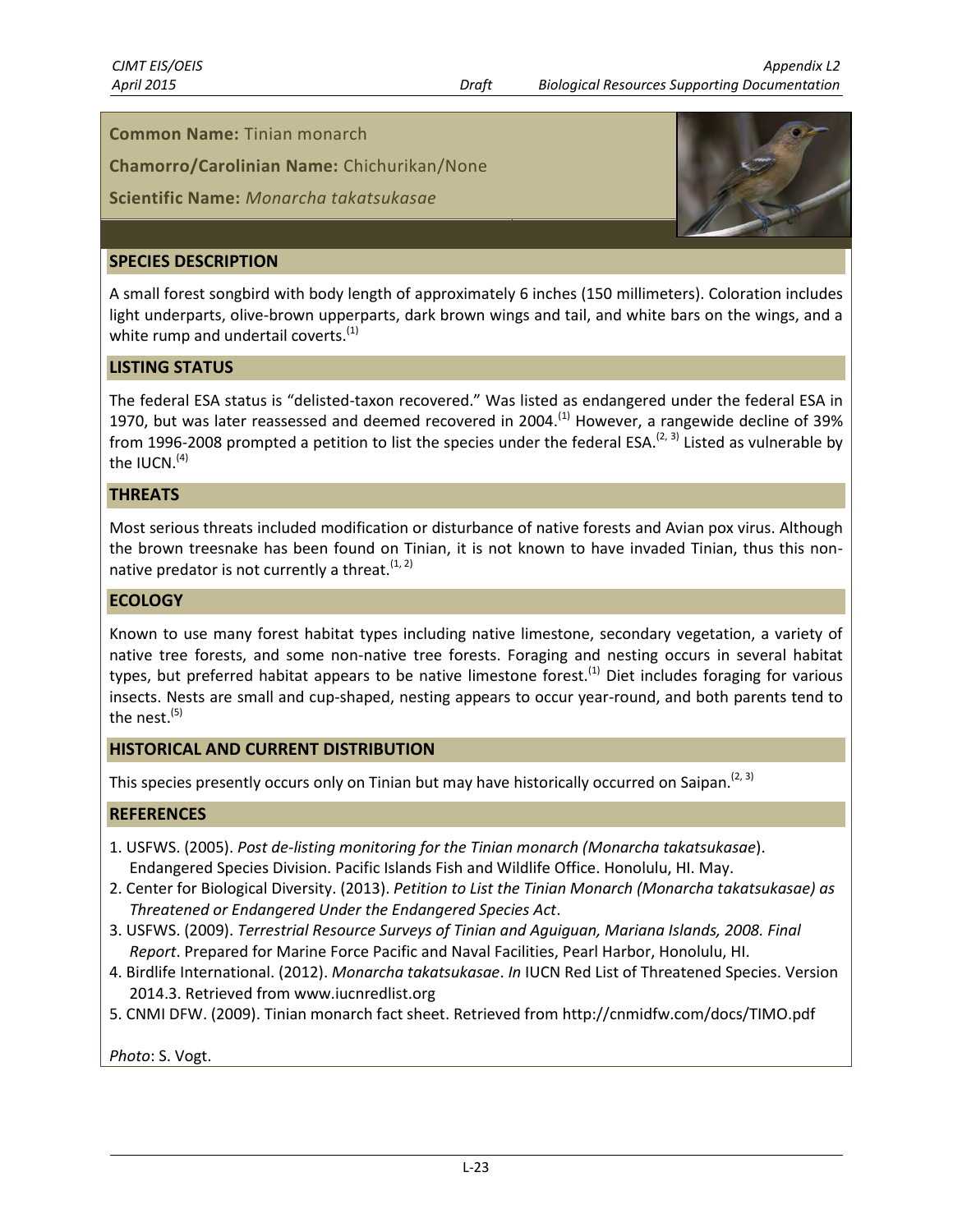#### **Common Name:** Mariana fruit bat

**Chamorro/Carolinian Name:** Fanihi/None

**Scientific Name:** *Pteropus mariannus mariannus*

#### **SPECIES DESCRIPTION**

A medium-sized fruit bat, with body weight in the range of 0.9-1.2 pounds (408-544 grams). Body color is black or brown on the ventral surface with some grey hair, and the neck is bright golden brown. The head is brown or dark brown. Appearance has led to a nickname of "flying foxes." Males are slightly larger than females. $^{(1)}$ 



#### **LISTING STATUS**

Listed as threatened under the federal  $ESA^{(1)}$  and as a threatened and endangered species by the CNMI government. (2)

#### **THREATS**

Most serious threats include modification or disturbance of habitat, predation by the brown treesnake on juveniles, the use of pesticides and fertilizers, and poaching.<sup>(3)</sup>

#### **ECOLOGY**

Known to use native forest habitat types including native limestone, and also are known to frequent coconut groves. Highly colonial, colonies of several to over 800 individuals exist. The typical social behavior is grouping into harems, with one male grouping with 2-15 females, although some males remain "bachelors."<sup>(1)</sup> Diet includes foraging for various fruits, flowers and other plant materials. Reproduction appears to occur year-round, and breeding typically occurs after 18 months of age.<sup>(3)</sup>

#### **HISTORICAL AND CURRENT DISTRIBUTION**

Historically and currently found on the CNMI and Guam.<sup>(1)</sup> Of the CNMI surveyed in 2010, the greatest number of Mariana fruit bats document was on Pagan.<sup>(4)</sup> Surveys conducted on Tinian did not detect any colonies or individual sightings of fruit bats. $^{(5)}$ 

#### **REFERENCES**

- 1. USFWS. (2012). Endangered Species in the Pacific Islands. Mariana Fruit Bats/Fanihi. Retrieved from http://www.fws.gov/pacificislands/fauna/marianabat.html. Last updated September 20, 2012, accessed January 27, 2014.
- 2. CNMI. (2014). Northern Mariana Islands Administrative Code Title 85-30.1-101. Revision 9 February 2014. Locally Designated Threatened and Endangered Species. Retrieved from http://www.cnmilaw.org/mediawiki-1.21.2/index.php?title=85-30.1&oldid=1212. Accessed January 27.
- 3. USFWS. (2009). *Draft Revised Recovery Plan for the Mariana Fruit Bat or Fanihi (Pteropus mariannus mariannus).* U.S. Fish and Wildlife Service, Portland, OR.
- 4. Valdez, E.W. (2010). *Population Assessment of the Mariana Fruit Bat (Pteropus mariannus mariannus) on Anatahan, Sarigan, Guguan, Alamagen, Pagan, Agrihan, Asuncion, and Maug; 15 June – 10 July 2010. Administrative Report*.
- 5. USFWS. (2009). *Terrestrial Resource Surveys of Tinian and Aguiguan, Mariana Islands, 2008. Final Report*. Prepared for Marine Force Pacific and Naval Facilities, Pearl Harbor, Honolulu, HI.

*Photo*: USFWS.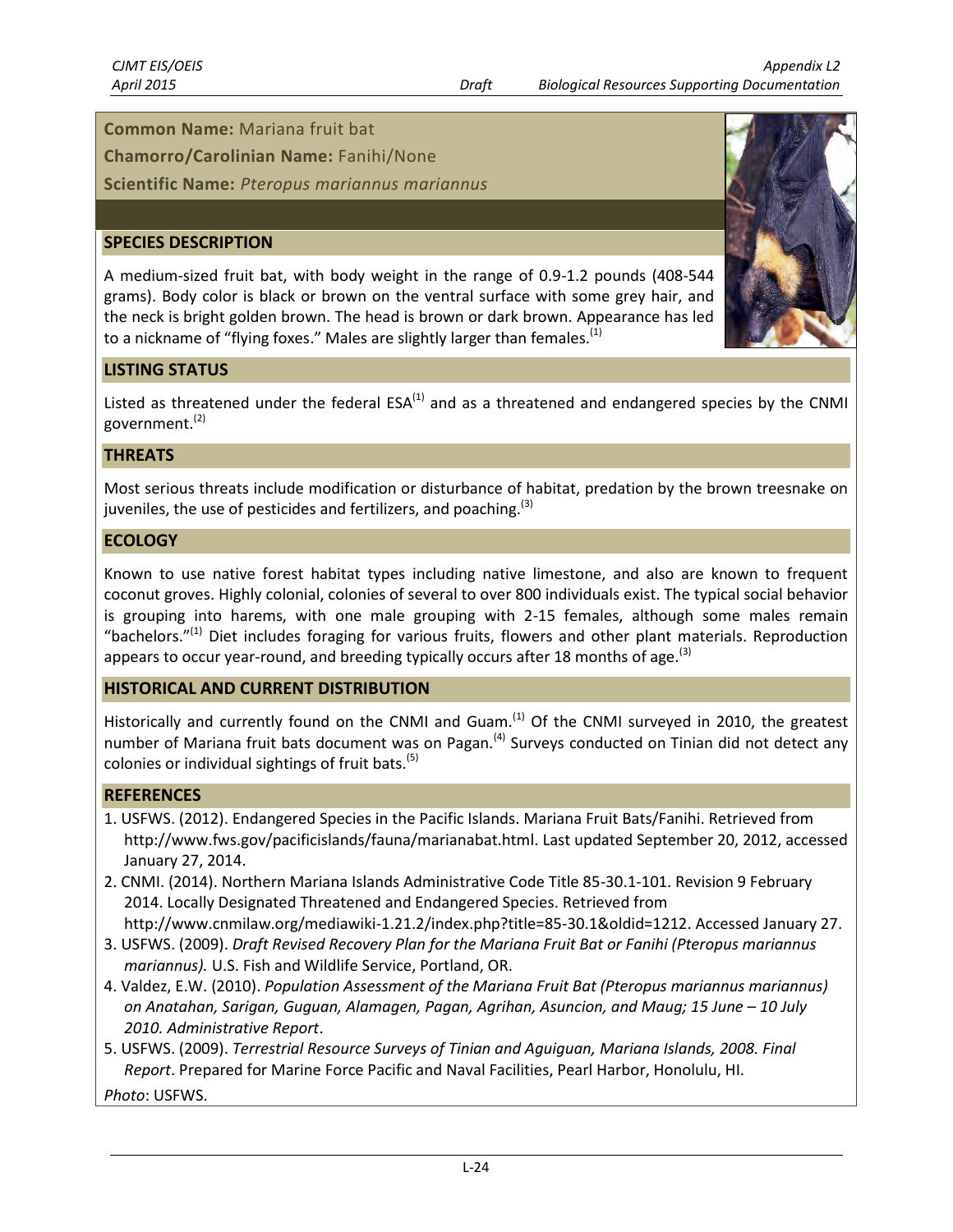**Chamorro/Carolinian Name**: None

**Scientific Name**: *Acropora globiceps*



# **SPECIES DESCRIPTION**

*Acropora globiceps* grows in small colonies and are usually described as digitate (having divisions arranged like those of a bird's foot or small hand). Each of the "digits," or branches, has varying size and appearance depending on the level of wave action and exposure; however, branches are always short and compacted closely together. *Acropora globiceps* are either uniformly blue or cream in  $color<sub>(1)</sub>$ 

#### **LISTING STATUS**

Listed as threatened under the federal ESA $^{(2)}$ .

#### **THREATS**

*Acropora globiceps* is vulnerable to thermal stress/impacts related to climate change (rising ocean temperatures, ocean acidification and disease), predation (usually from crown-of-thorns and corallivorous snails), ecological effects of fishing, and poor land-use practices, and international collection and trade. $^{(1)(2)}$ 

#### **ECOLOGY**

Colonies are found in the intertidal zone, upper reef slopes, and reef flats in water depths shallower than 26 feet (8 meters). *Acropora globiceps* can be found in areas exposed to heavy wave action. (1)

#### **HISTORICAL AND CURRENT DISTRIBUTION**

This species has been reported in the central Indo-Pacific, the oceanic west and central Pacific, the Great Barrier Reef, the Philippines, Andaman Islands, Polynesia, Micronesia and Pitcairn. According to both IUCN and the CITES species database this species occurs in the Northern Mariana Islands.<sup>(1)</sup>

- 1. Brainard, R.E., C. Birkeland, C.M. Eakin, P. McElhany, M.W. Miller, M. Patterson, and G.A. Piniak. (2011). *Status review report of 82 candidate coral species petitioned under the U.S. Endangered Species Act*. NOAA Technical Memorandum NOAA-TM-NMFS-PIFSC-27.
- 2. NMFS. (2014a). Endangered and Threatened Wildlife and Plants: Final Listing Determinations on Proposal To List 66 Reef-Building Coral Species and To Reclassify Elkhorn and Staghorn Corals. Federal Register, 79(175), 53852–54114.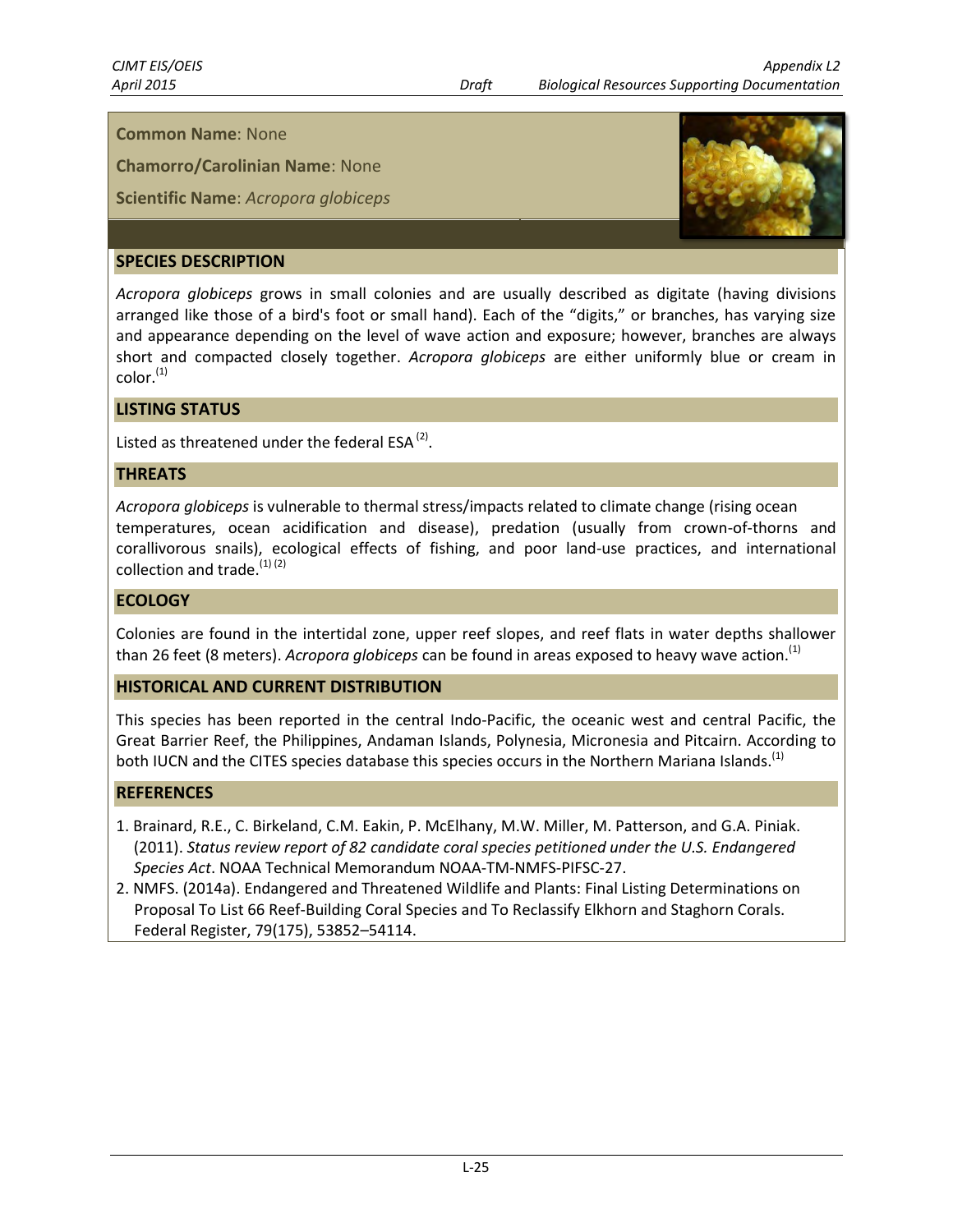**Chamorro/Carolinian Name**: None

### **Scientific Name**: *Pavona diffluens*

# **SPECIES DESCRIPTION**

*Pavona diffluens* colonies are submassive with deep corallites. Colonies are usually tan in color. (1)

### **LISTING STATUS**

Listed as threatened under the federal ESA.  $^{(2)}$ 

#### **THREATS**

*Pavona diffluens* is vulnerable to thermal stress/impacts related to climate change (rising ocean temperatures, ocean acidification and disease), predation, ecological effects of fishing, and poor landuse practices.<sup>(1)(2)</sup>

### **ECOLOGY**

Colonies have been reported in most reef habitats in water depths ranging from 16 feet (5.0 meters) to 67 feet (20 meters).<sup>(1)</sup>

### **HISTORICAL AND CURRENT DISTRIBUTION**

This coral species has a very narrow latitudinal and longitudinal distribution. It is found in the region of the Red Sea and Arabian Gulf. It has also been recorded in the Northern Marianas and American Samoa; however, it is considered unlikely to occur in this area.<sup>(1)</sup>

- 1. Brainard, R.E., C. Birkeland, C.M. Eakin, P. McElhany, M.W. Miller, M. Patterson, and G.A. Piniak. (2011). *Status review report of 82 candidate coral species petitioned under the U.S. Endangered Species Act*. NOAA Technical Memorandum NOAA-TM-NMFS-PIFSC-27.
- 2. NMFS. (2014a). Endangered and Threatened Wildlife and Plants: Final Listing Determinations on Proposal To List 66 Reef-Building Coral Species and To Reclassify Elkhorn and Staghorn Corals. Federal Register, 79(175), 53852–54114.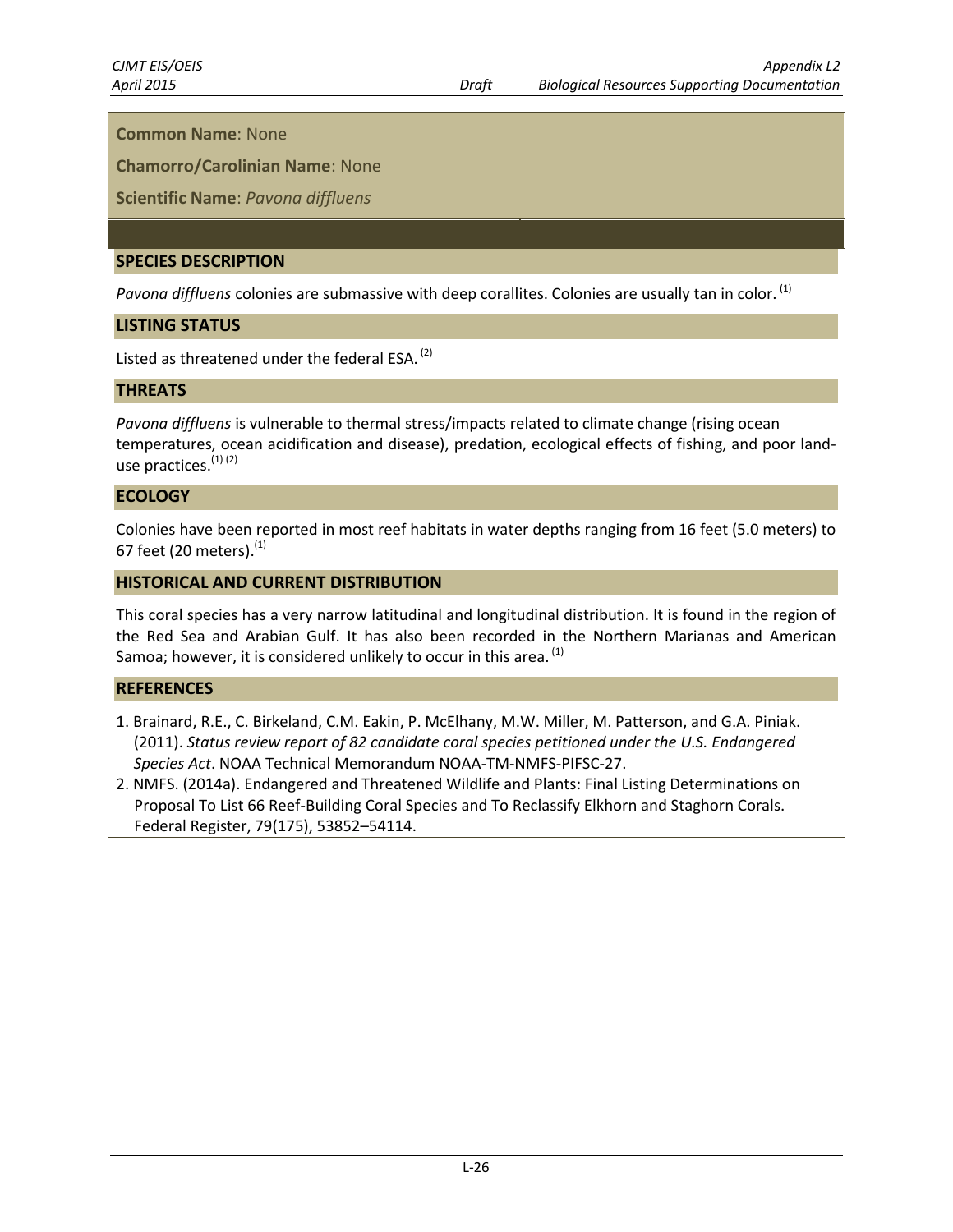# **Common Name:** Humphead and Napoleon wrasse, Napoleonfish

**Chamorro/Carolinian Name:** Tanguisson/Mem (also Máám, Nippwáyik, Mamiliporos)

**Scientific Name:** *Cheilinus undulatus*

#### **SPECIES DESCRIPTION**

The largest living wrasse, with male body length reaching over 6 feet (1.8 meters) and weight over 420 pounds (190 kilograms); females are smaller, with a maximum length of 3 feet (0.9 meter). Body coloration varies greatly by life stage. Small juveniles are black and white; larger juveniles are a pale green with black spots running vertically on each scale; adults vary between shades of olive green and blue-green with a very distinct bar running vertically on each scale. $<sup>(1)</sup>$ </sup>

### **LISTING STATUS**

National Oceanic Atmospheric Administration/National Marine Fisheries Service Species of Concern and listed as Endangered by the IUCN.<sup>(1)</sup> In Guam, considered a Species of Greatest Conservation Need. (2)

#### **THREATS**

Most serious threats are from commercial and subsistence fishing, including directed live capture for food, spearfishing with scuba gear, and fishing techniques that employ destructive methods such as the use of dynamite or cyanide. This species is particularly vulnerable to overfishing due to slow growth, long lifespan, late age of sexual maturity, and a preference for immature fish by consumers. General habitat loss and degradation are also major threats to this species.<sup>(1)</sup>

#### **ECOLOGY**

Generally found near shore over reef and channel slopes and lagoon reefs, in depths ranging from 3- 330 feet (1-100 meters). Adults are found in open areas around reefs, while juveniles seek refuge from predators within dense coral or seagrass growth. Seasonal spawning takes place in aggregations and is dependent on the tidal cycle. Adults are found in male-female pairs or in small groups of less than seven individuals. This species is a protogynous hermaphrodite, with select females changing to males. Sexual maturity occurs between 5 and 7 years of age, and lifespan is at least 30 years.<sup>(1)</sup>

#### **HISTORICAL AND CURRENT DISTRIBUTION**

Found throughout most of the tropical Pacific in low densities. In Guam and surrounding areas, this species was once very common and economically important, but today is rarely sighted.<sup>(1)</sup>

#### **REFERENCES**

- 1. NOAA. (2007). Species of Concern, Humphead wrasse, *Cheilinus undulatus.* Retrieved from http://www.fpir.noaa.gov/Library/PRD/SOC/Revised%20fact%20sheets\_2007/humpheadwrasse\_de tailed.pdf.
- 2. GDAWR. (2006). *Guam Comprehensive Wildlife Conservation Strategy (GCWCS)*. Department of Agriculture, Guam.

*Photo:* K. Moots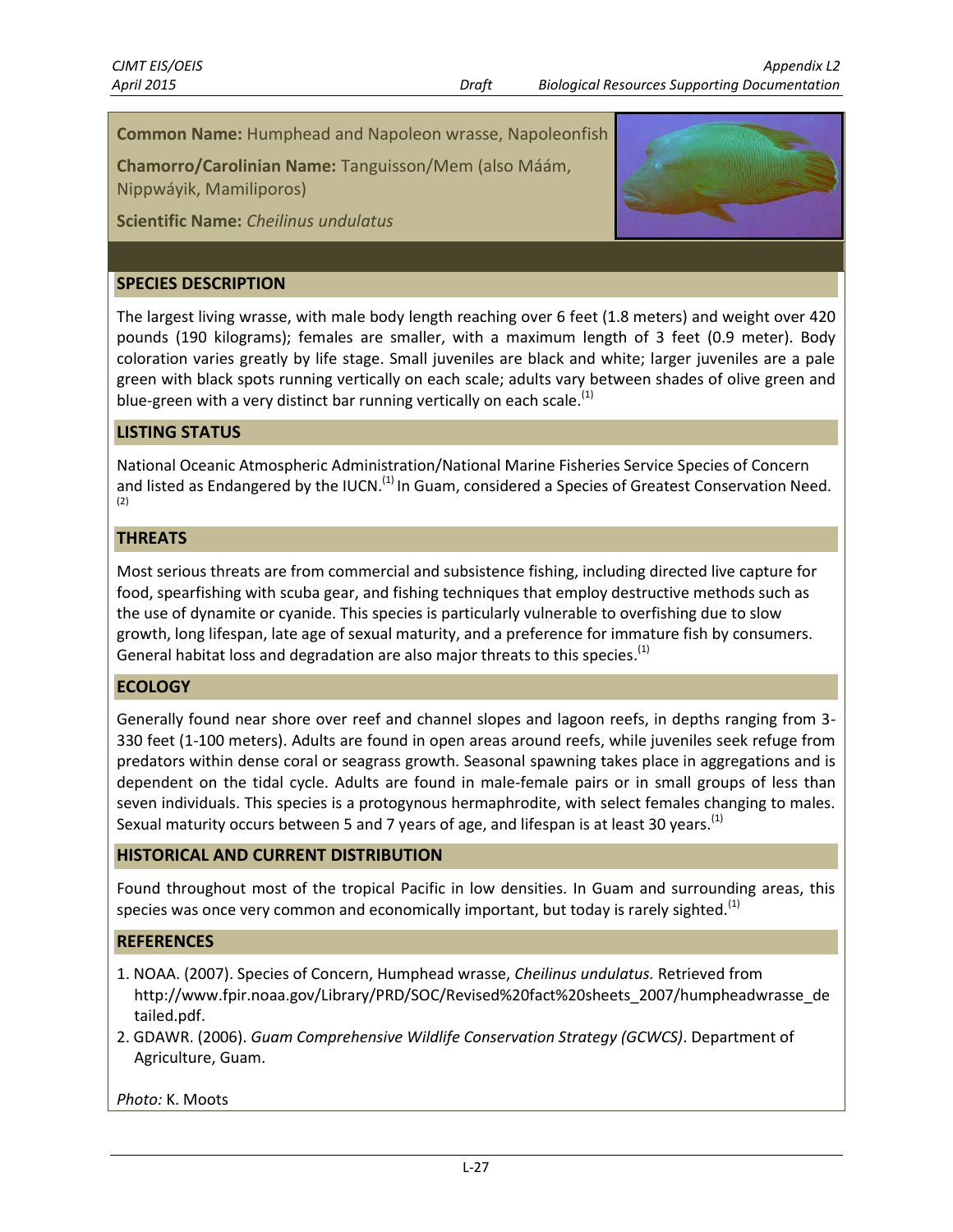**Common Name:** Common bottlenose dolphin

**Chamorro/Carolinian Name:** Toninos/None

# **Scientific Name:** *Tursiops truncatus*



#### **SPECIES DESCRIPTION**

One of the most widely known marine mammals in the world. Body type is strong and robust, with a head that ends in a "beak" that is short and thick compared to other dolphins. Body is counter-shaded, with light grey on the bottom and variations ranging from dark grey to black along the back. Body size ranges from 6-12 feet (1.8-3.6 meters) in length and 300-1,400 pounds (136-636 kilograms) in weight. Males and females are difficult to distinguish from one another, but males are generally larger.<sup>(1)</sup>

#### **LISTING STATUS**

Protected under the Marine Mammal Protection Act.<sup>(1)</sup> In Guam, considered a Species of Greatest Conservation Need.<sup>(2)</sup>

#### **THREATS**

Most serious threat is incidental catch from fishing gear that use nets or long lines with large hooks pose a threat to dolphins. Although outlawed in most of the world, legal harvest still takes place in Japan and Taiwan, and illegal harvest occurs in other locations. General ocean water quality issues such as pollution also pose a risk for the health and safety of bottlenose dolphins. <sup>(1)</sup>

#### **ECOLOGY**

Found offshore over deep waters and near shore in coastal environments such as estuarine, bay, or river mouth. Uses echolocation to locate and capture prey, and prey items vary based on habitat but are generally various fish species. Typically found in small groups, but can form large groups with 100s of individuals, and are often associated with other marine mammal species (e.g., pilot whales). Calves are born after a 1-year gestation period, and sexual maturity is reached between 9-14 years for males and 5- 13 years for females. Lifespan is thought to be around 50 years. $<sup>(1)</sup>$ </sup>

#### **HISTORICAL AND CURRENT DISTRIBUTION**

Found worldwide, generally ranging from latitudes 45°N to 45°S. This species occurs regularly in Guam and surrounding areas. <sup>(2)</sup>

### **REFERENCES**

- 1. NMFS. (2009a). Bottlenose Dolphin (*Tursiops truncatus*). Retrieved from http://www.nmfs.noaa.gov/pr/species/mammals/cetaceans/bottlenosedolphin.htm.
- 2. GDAWR. (2006). *Guam Comprehensive Wildlife Conservation Strategy (GCWCS)*. Department of Agriculture, Guam.

*Photo*: National Oceanic and Atmospheric Administration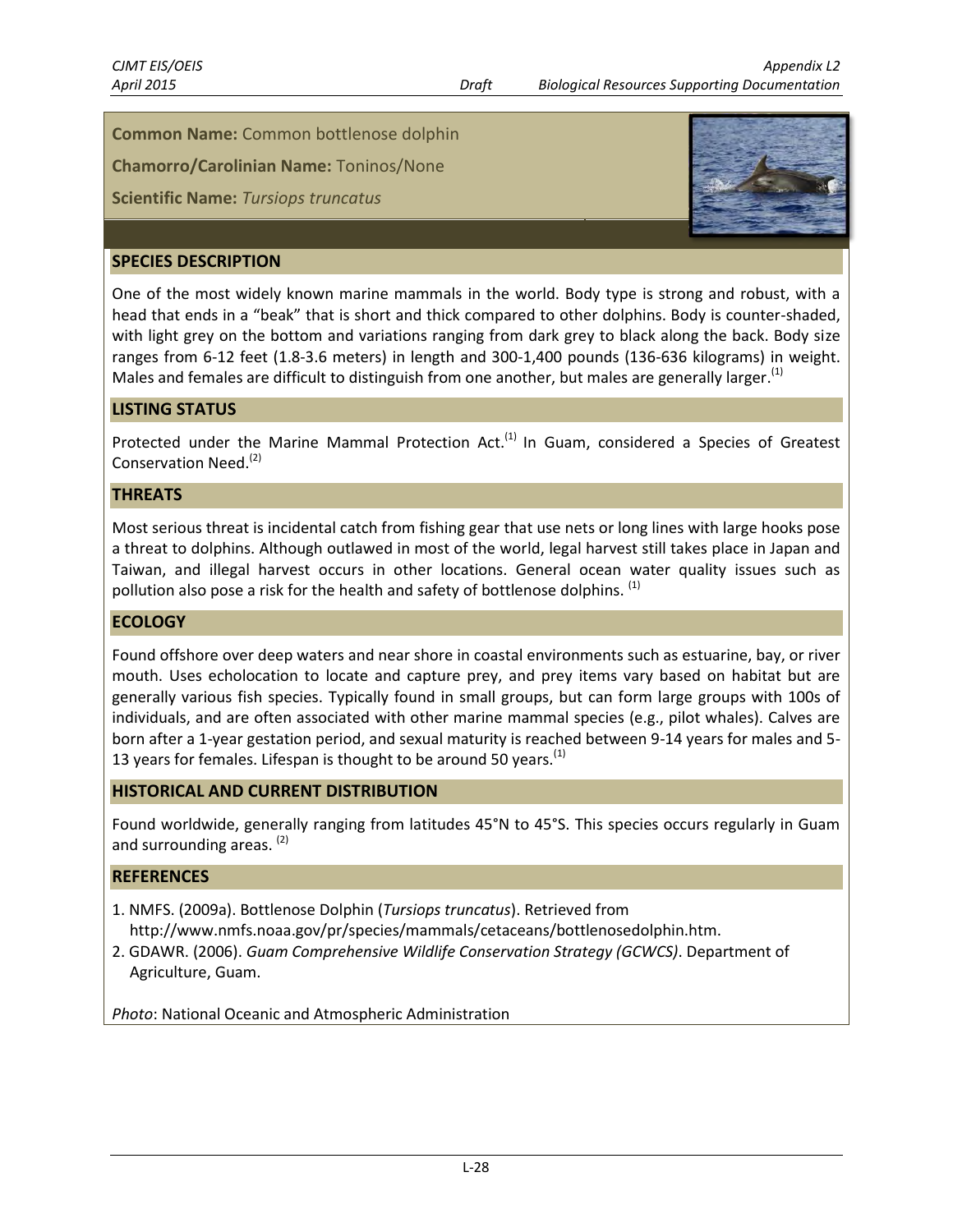**Common Name:** Spinner dolphin

**Chamorro/Carolinian Name:** Toninos/Dofen

**Scientific Name:** *Stenella longirostris*



# **SPECIES DESCRIPTION**

Well known and named for their impressive capability to leap out of the water and spin through the air. Body is small, with a head that ends in a "beak" that is long and narrow compared to other dolphins. Body is counter-shaded, with light grey on the bottom and variegated medium grey to dark grey along the back. Colors vary based on geographic location, with a "white belly" form inhabiting the Pacific Islands. Body size ranges from 4-7 feet (1.2-2.1 meters) in length and 100-165 pounds (45-75 kilograms) in weight. $(1)$ 

#### **LISTING STATUS**

Protected under the Marine Mammal Protection Act. The stock in the Eastern Tropical Pacific Ocean is Marine Mammal Protection Act depleted.<sup>(1)</sup> In Guam, considered a Species of Greatest Conservation  $Need.<sup>(2)</sup>$ 

#### **THREATS**

Most serious threat is incidental entanglement in fishing gear; an unexplained association between large yellowfin tuna and spinner dolphins exists. Interactions with tourists disturb this species, as ideally they should be resting during the day to prepare for night time hunting.<sup>(3)</sup> General ocean water quality issues such as pollution also pose a risk for the health and safety of spinner dolphins. <sup>(1)</sup>

#### **ECOLOGY**

Generally found offshore over deep waters, but some populations are coastal, spending time in small groups resting in bays and other protected areas. At night, large groups feed on prey items such as fish and squid found in deep waters. Often associated with other marine mammal species such as spotted dolphins and humpback whales.  $(3)$  Calves are born after a 10.5-month gestation period. Lifespan is thought to be around 20 years.<sup>(1)</sup>

#### **HISTORICAL AND CURRENT DISTRIBUTION**

Found in all tropical and subtropical oceans. In Guam and surrounding areas, the "white belly" form is found along the coastline during the day and in deeper waters at night.<sup>(1)</sup>

#### **REFERENCES**

- 1. NMFS. (2009). Spinner Dolphin. Retrieved from http://www.fpir.noaa.gov/PRD/prd\_spinner.html.
- 2. GDAWR. (2006). *Guam Comprehensive Wildlife Conservation Strategy*. Department of Agriculture, Guam.
- 3. NMFS. (2009). Spinner Dolphin (*Stenella longirostris longirostris*). Retrieved from http://www.nmfs.noaa.gov/pr/species/mammals/cetaceans/spinnerdolphin.htm.

*Photo*: Ari Friedlaender, Duke University.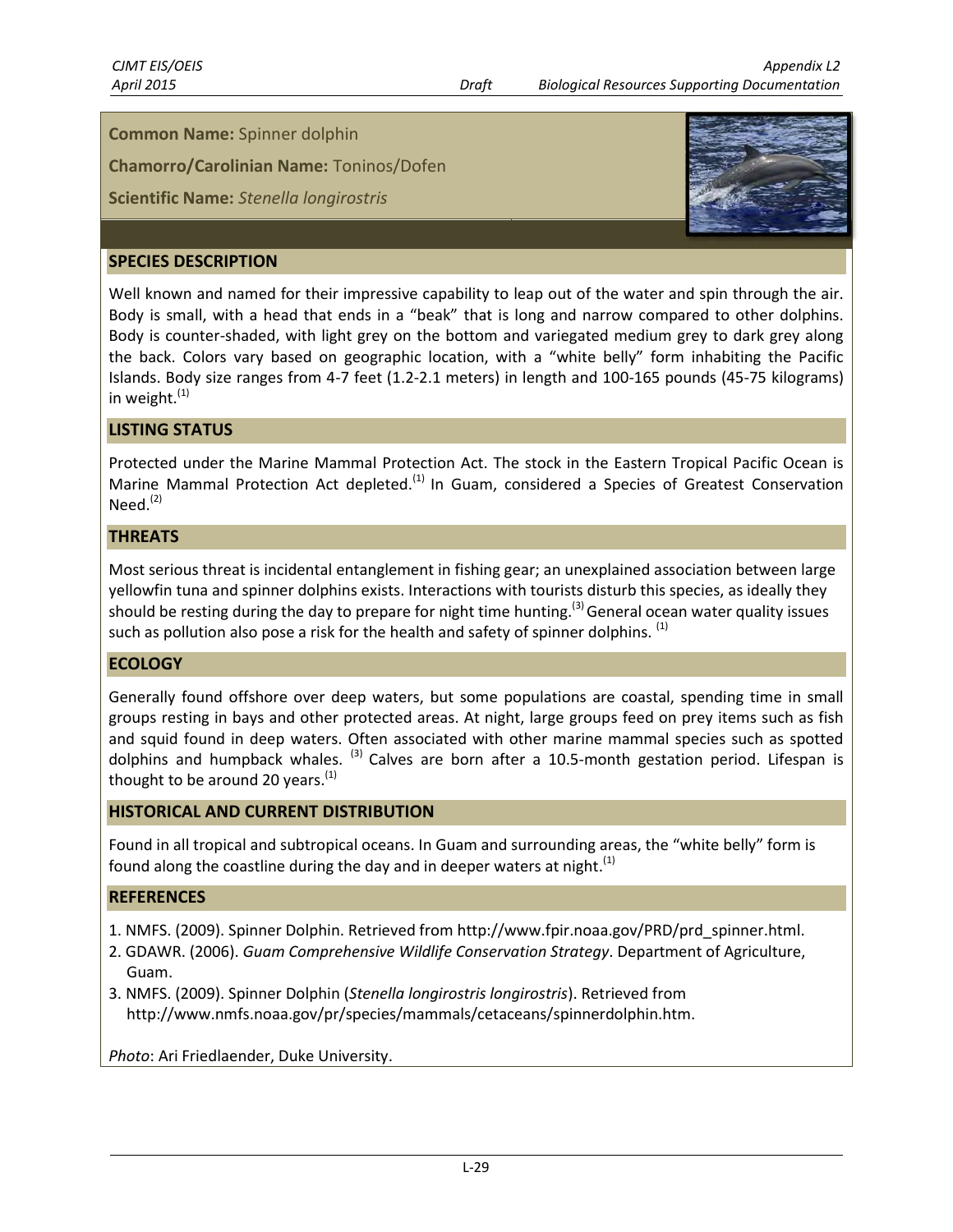# **Common Name:** Sperm Whale

**Chamorro/Carolinian Name:**

**Scientific Name:** *Physeter macrocephalus*

#### **SPECIES DESCRIPTION**

Female sperm whales can reach lengths of up to 41 feet (12.5 meters) and weigh up to 26.5 tons (24 metric tons), while males can reach lengths of up to 59 feet (18 meters) and weigh up to 63 tons (57 metric tons). The heads for sperm whales are disproportionately large, making up one quarter to one third of their total body length. This species is generally dark gray in color, with white lips and often white areas on the flank and belly. $(1)$ 

#### **LISTING STATUS**

Listed as endangered under the federal  $ESA<sup>(1)</sup>$ 

#### **THREATS**

Threats to sperm whales include ship strikes, entanglement in fishing gear, disturbance by anthropogenic noise, and the accumulation of stable pollutants, such as polycholorobiphenyls, chlorinated pesticides, and polycyclic aromatic hydrocarbons. Coastal pollution may also impact sperm whales.<sup>(2)</sup>

#### **ECOLOGY**

Sperm whales are deep and prolonged divers, generally found in very deep water (greater than 10,000 feet [3,000 meters]). They feed at depths between 500 to 1,000 meters, where most of their pray is found. Sperm whale diet includes squid, octopus, rays, sharks, and may ray-finned fish.

#### **HISTORICAL AND CURRENT DISTRIBUTION**

Sperm whale distribution is typically associated with waters over the continental shelf break, over the continental slope, and into deeper waters; however, in some areas adult males have been reported to consistently frequent waters in depths as shallow as 130 feet (40 meters).  $^{(3)}$ 

- 1. NMFS. (2010). Final Recovery plan for the sperm whale (Physeter macrocephalus). NMFS, Silver Spring, MD. 148pp. December.
- 2. NOAA. (2014). Marine Mammals. NOAA Fisheries. Office of Protected Resources. Retrieved April 11, 2014, from http://www.nmfs.noaa.gov/pr/species/mammals/
- 3. Jefferson, T. A., M. A. Webber, and R. L. Pitman. (2008). Marine Mammals of the World: A Comprehensive Guide to Their Identification. Academic Press/Elsevier, 573 pp. (101)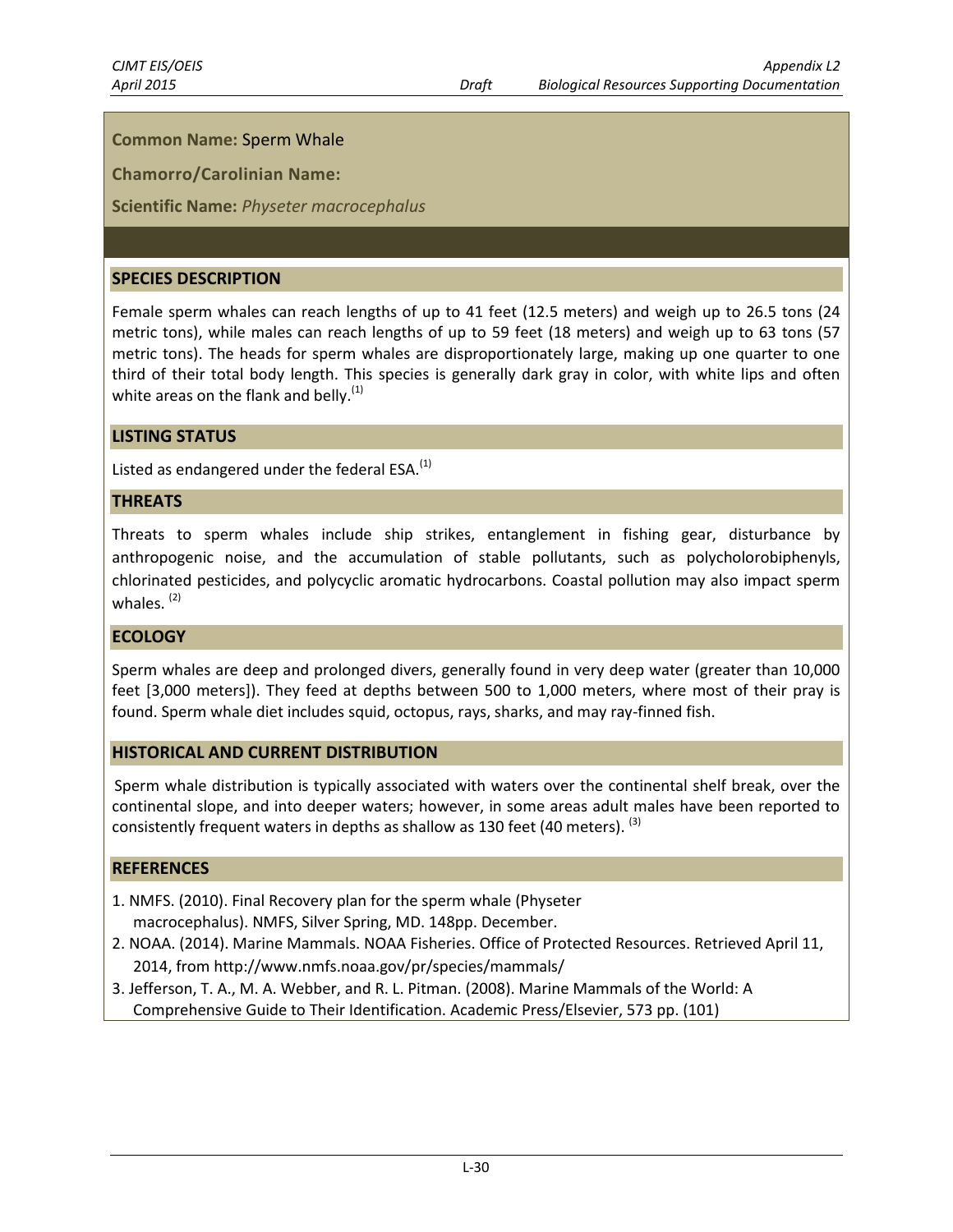# **Common Name:** Sei Whale

# **Chamorro/Carolinian Name:**

**Scientific Name:** *Balaenoptera borealis*

#### **SPECIES DESCRIPTION**

Sei whales are gray in color. Their skin is often marked with white scars. Sei whales can reach lengths of up to 60 feet (18 meters) and weigh up to 31 tons (28 metric tons). The dorsal fin, which curves backward, is usually prominent and is located about two-thirds of the way back from the tip of the snout. Sei whales rarely breach and almost never raise their flukes out the water. At sea it can be difficult to distinguish Sei whales from their close relatives, Bryde's, Omura's, fin whales. <sup>(1)</sup>

# **LISTING STATUS**

Listed as endangered under the federal  $ESA<sup>(1)</sup>$ 

#### **THREATS**

Sei whales are threatened by ship strikes, interactions with fishing gear, changes in the abundance or distribution of prey due to climate change, illegal whaling, and the effects of increasing anthropogenic ocean noise.<sup>(1)</sup>

#### **ECOLOGY**

Sei whales are typically found in subtropical to subpolar waters on the continental shelf edge and slope worldwide. They are usually observed in deeper waters of oceanic areas far from the coastline and tend not to enter semi-enclosed marginal seas or gulfs.<sup>(1)</sup> Sei whales are opportunistic feeders with flexible diets that differ by area. In the northern part of the North Pacific copepods are a principal prey, whereas fishes and squids are elsewhere. $(1)$ 

#### **HISTORICAL AND CURRENT DISTRIBUTION**

This species is globally distributed, occurring in the North Atlantic Ocean, North Pacific Ocean, and Southern Hemisphere. Sei whales occur throughout the temperate North Pacific (north of 40°N latitude). At lower latitudes in the North Pacific they range from Baja California, Mexico to Japan and Korea in the west. $(1)$ 

#### **REFERENCES**

1. NMFS. (2011). Final Recovery Plan for the Sei Whale (Balaenoptera borealis). NMFS, Office of Protected Resources, Silver Spring, MD. 108 pp. December.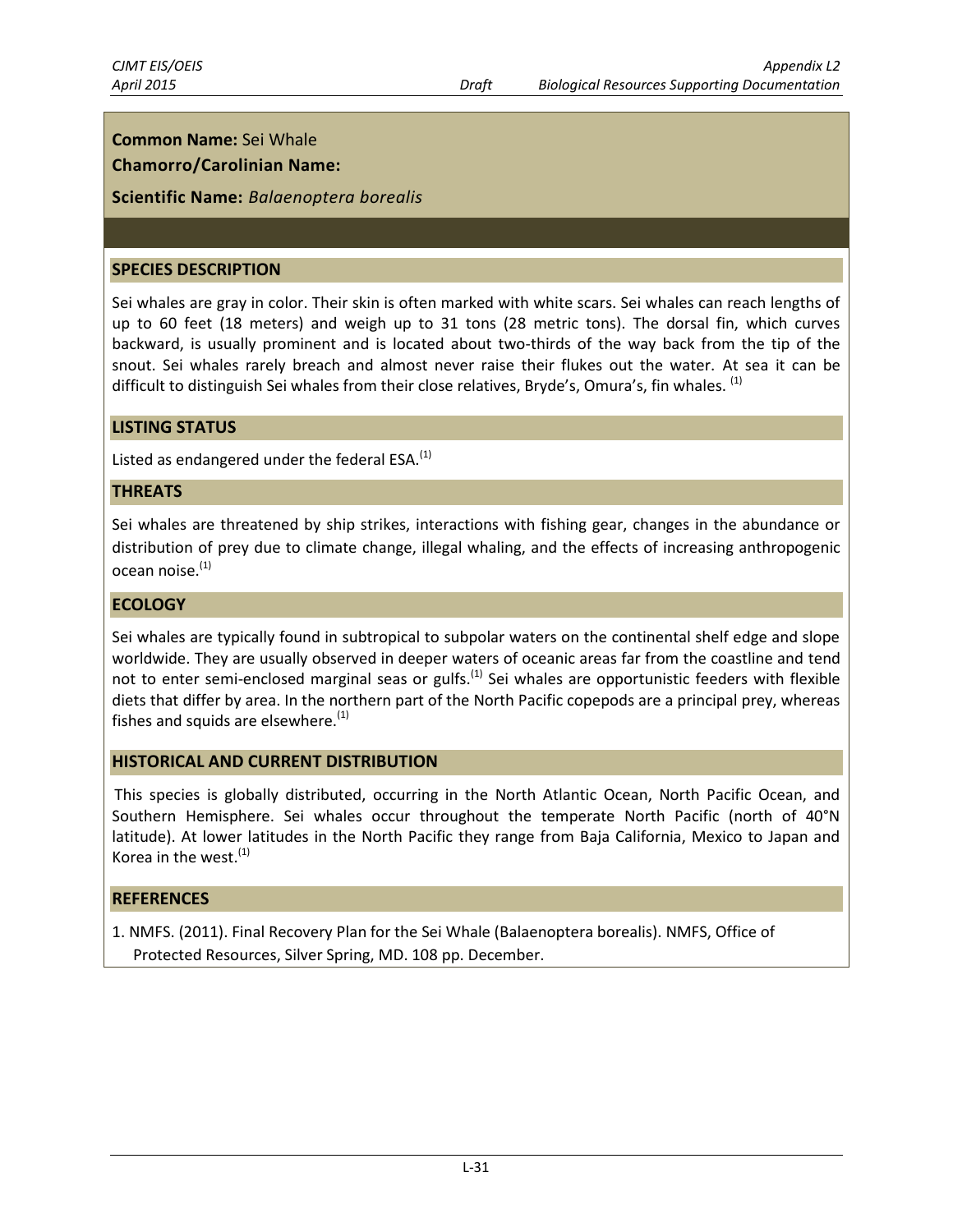# **Common Name:** Humpback Whale

### **Chamorro/Carolinian Name:**

### **Scientific Name:** *Megaptera novaeangliae*



#### **SPECIES DESCRIPTION**

Humpback whales are generally dark on the back, with white areas on the flippers, sides and ventral surface of the body and flukes. They can reach lengths up to 60 feet (18 meters) and weigh up to 40 tons (36 metric tons). Humpback whale distinguishable for other related whales by their long flippers, fewer throat grooves, and long complex, repetitive vocalizations during courtship.<sup>(1)</sup>

#### **LISTING STATUS**

Listed as endangered under the federal ESA. $<sup>(1)</sup>$ </sup>

#### **THREATS**

Threats to humpback whales include entanglement in fishing gear, ship strikes, whale watch harassment, habitat impacts, and whaling (by Greenland, Japan, and Norway).<sup>(1)</sup>

#### **ECOLOGY**

Humpbacks whales feed in their summer range, located over continental shelves at latitudes between 40° to 75°. The waters surrounding Guam is a major calving area for the western North Pacific stock during the winter. $(2)$ 

#### **HISTORICAL AND CURRENT DISTRIBUTION**

Humpback whales are distributed worldwide in all major oceans. They are typically observed during the summer on high-latitude feeding grounds and during the winter in the tropics and subtropics around islands, over shallow banks, and along continental coasts, where calving occurs. The western North Pacific (or Asia) stock winters in Asia and migrates to feeding grounds off Russia and the Bering Sea/Aleutian Islands. The Asian wintering area extend from the South China Sea east through the Philippines, Ryuku Retto, Ogasawara Gunto, Mariana Islands, and Marshall Islands.<sup>(2)</sup>

#### **REFERENCES**

- 1. NMFS. (1991). Recovery Plan for the Humpback Whale (*Megaptera novaeangliae*). Prepared by the Humpback Whale Recovery Team for the National Marine Fisheries Service, Silver Spring, MD. 105 pp. November.
- 2. Carretta et al. (2014). U.S. Pacific Marine Mammal Stock Assessments, 2013. NOAA-TM-NMFS-SWFSC-532. 406 pp.

*Photo:* National Oceanic and Atmospheric Administration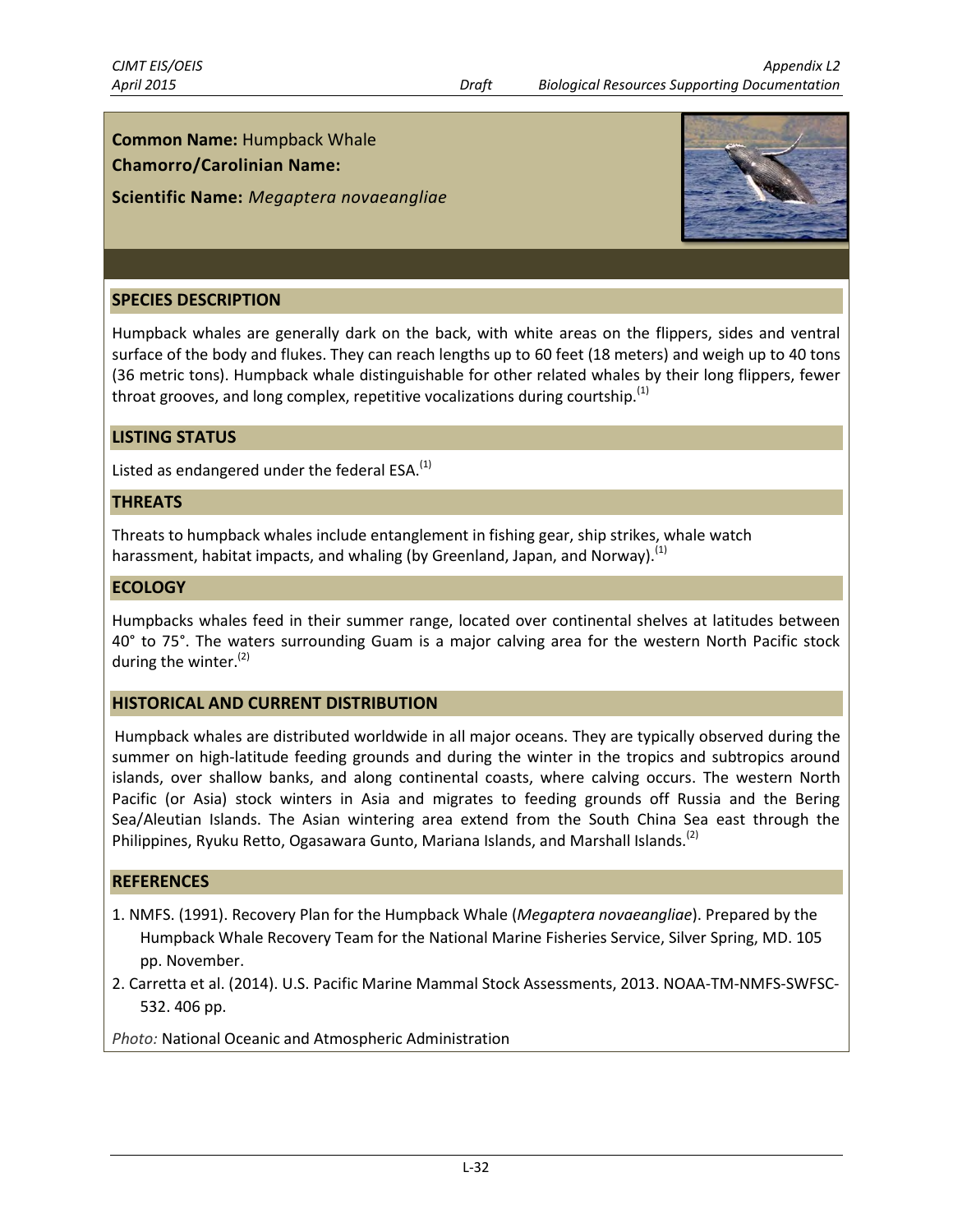# **Common Name:** Minke Whale

# **Chamorro/Carolinian Name:**

### **Scientific Name:** *Balaenoptera acutorostrata*

#### **SPECIES DESCRIPTION**

Minke Whales are dark grey on the back with white undersides and streaks or lobes of intermediate colors on their sides. Northern Hemisphere and some Southern Hemisphere minke whales have distinctive white bands across their flippers. The head is extremely pointed, making it relatively easy to distinguish from other baleen whales. Minke whales are small, relative to other related whales, reaching 35 feet (10 meters) in length and weighing up to 15 tons (14 metric tons).<sup>(1)</sup>

#### **LISTING STATUS**

Protected under the Marine Mammal Protection Act.<sup>(2)</sup> Listed as least concern by IUCN.<sup>(3)</sup>

#### **THREATS**

Threats to minke whales include: whaling (by Greenland, Japan, and Norway), incidental take in fishing gear, noise, human interactions, habitat disturbance, and vessel strikes.<sup>(2)</sup>

#### **ECOLOGY**

Minke whales are more often seen in coastal and inshore areas, than offshore open ocean. Their primary prey includes krill and small schooling fishes (e.g., anchovies and herring). Calving occurs in lower latitude, warm waters. $(1)$ 

#### **HISTORICAL AND CURRENT DISTRIBUTION**

Minke whales occur in polar, temperate, and tropical waters in most seas and oceans worldwide. Minke whales, like some other species of cetaceans, migrate seasonally and are capable of traveling long distances. Other minke whales have resident home ranges and are not highly migratory. Minke whales generally live in waters over the continental shelf, including inshore bays, and estuaries, as well as spend time in the open ocean.  $(1,3)$ 

- 1. Jefferson, T. A, S. Leatherwood, and M. A. Webber. (1993). FAO Species Identification Guide. Marine Mammals of the World.to their Identification. Rome, Italy. p. 58-59.
- 2. Carretta et al. (2014). U.S. Pacific Marine Mammal Stock Assessments, 2013. NOAA-TM-NMFS-SWFSC-532. 406 pp.
- 3. Reilly et al. (2008). *Balaenoptera acutorostrata*. The IUCN Red List of Threatened Species. Version 2014.3.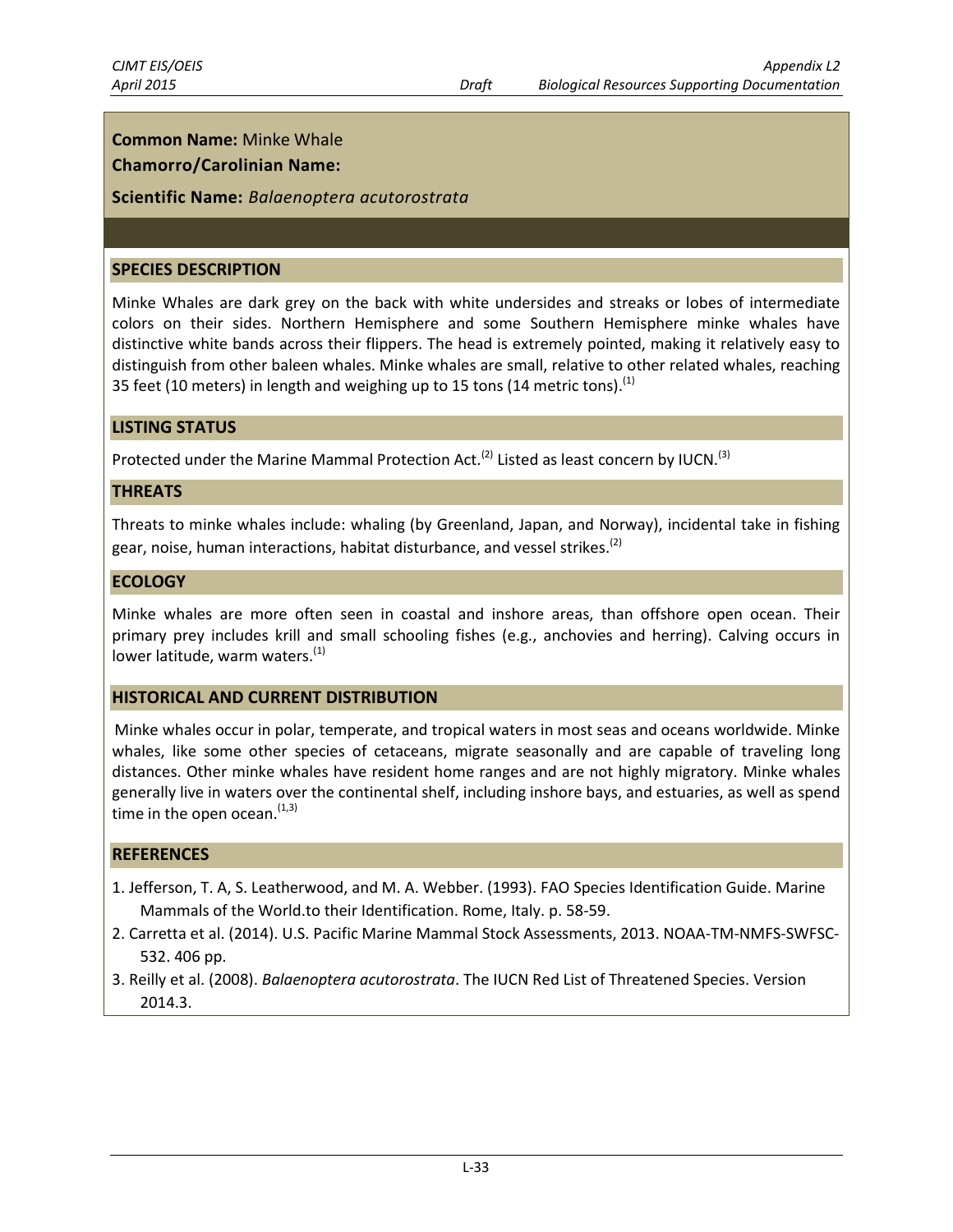# **Common Name:** Short-finned pilot whale

**Chamorro/Carolinian Name:**

**Scientific Name:** *Globicephala macrorhynchus*



# **SPECIES DESCRIPTION**

Pilot whales are black to dark brownish gray, with a light gray archor-shaped patch on the chest and gray saddle behind the dorsal fin. They have a pair of parallel bands on the back that sometimes end in a light streak or teardrop above the eyes. They have bulbous heads with an extremely short or non-existent beak. The dorsal fin is low and hooked, with a wide base. Females can reach length of 18 feet (5.5 meters). Larger males can reach lengths of 20 feet (6.1 meters) and can weigh up to 8,000 pounds (3,600 kilograms). $(1)$ 

#### **LISTING STATUS**

Protected under the Marine Mammal Protection Act.<sup>(2)</sup> Listed as data deficient by IUNC.<sup>(3)</sup>

#### **THREATS**

Primary threats to this species include by-catch in fishing gear, drive fisheries, and ship strikes.<sup>(2, 3)</sup>

#### **ECOLOGY**

This is a highly social species, which is almost never seen alone. Pods of up to several hundred individuals have been observed and is often seen is association with other species such as, bottlenose and Pacific white-sided dolphins. While they will take fish their primary prey is squid.<sup>(1)</sup>

#### **HISTORICAL AND CURRENT DISTRIBUTION**

Short-finned pilot whales are found primarily in deep waters throughout temperate, tropical, and subtropical areas of the world.<sup>(1)</sup> Four U.S. associated and recognized stocks are found on the West Coast, Hawaii, Northern Gulf of Mexico, and Western North Atlantic.<sup>(2)</sup>

#### **REFERENCES**

- 1. Jefferson, T. A, S. Leatherwood, and M. A. Webber. (1993). FAO Species Identification Guide. Marine Mammals of the World.to their Identification. Rome, Italy. p. 124-125.
- 2. Carretta et al. (2014). U.S. Pacific Marine Mammal Stock Assessments, 2013. NOAA-TM-NMFS-SWFSC-532. 406 pp.
- 3. Taylor et al. (2011). *Globicephala macrorhynchus*. The IUCN Red List of Threatened Species. Version 2014.3.

*Photo:* © Alice MacKay, Courtesy Cascadia Research. MMPA Scientific Research Permit No. 731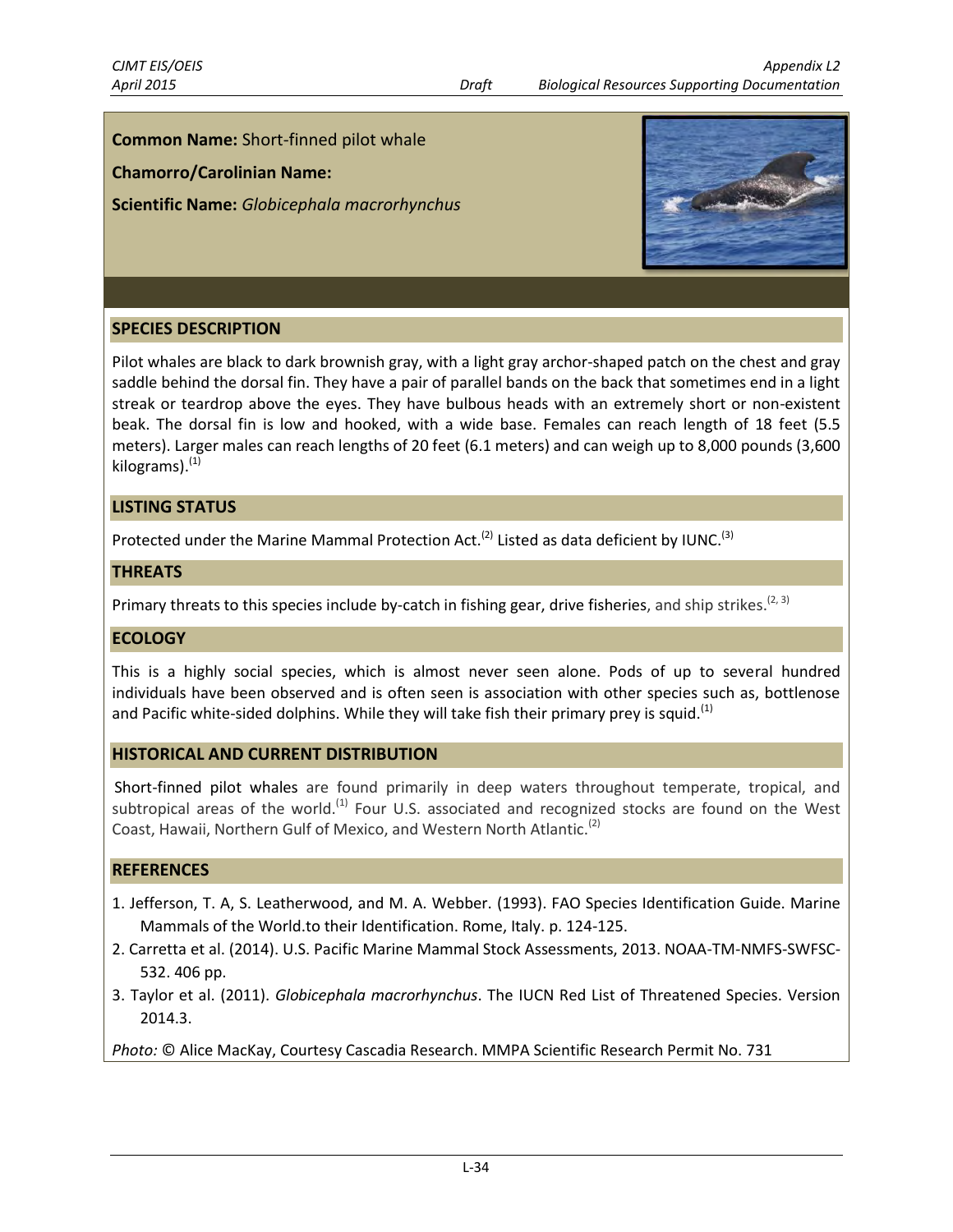# **Common Name:** Melon-headed whale

# **Chamorro/Carolinian Name:**

**Scientific Name:** *Peponocephala electra*



# **SPECIES DESCRIPTION**

Melon-head whales are charcoal gray to black in color, with white lips. They can be difficult to distinguish from pygmy killer whales. The most obvious difference is the pointed flippers of the melonhead whale. They can reach a maximum length of 9 feet (2.75 meters) and weigh up to 600 pounds (275 kilograms). $(1)$ 

### **LISTING STATUS**

Protected under the Marine Mammal Protection Act.<sup>(2)</sup> Listed as least concern by IUCN.<sup>(3)</sup>

#### **THREATS**

Primary threats to this species include by-catch in fishing gear, drive fisheries, and mass strandings.<sup>(2)</sup>

#### **ECOLOGY**

This is a highly social species, usually observed in pods of 100 to 500 individuals. They are eager bow wave riders and are often observed swimming with other species, especially Fraser's dolphins. They are known to feed on squid and small fishes. $<sup>(1)</sup>$ </sup>

#### **HISTORICAL AND CURRENT DISTRIBUTION**

Melon-headed whales are found worldwide in primarily deep tropical and subtropical oceanic waters.<sup>(1)</sup> Melon-headed whales have been known to move close to shore over the continental shelf. Melonheaded whales near oceanic islands rest near shore during the day, and feed in deeper waters at night. The melon-headed whale is not known to migrate.

#### **REFERENCES**

- 1. Jefferson, T. A, S. Leatherwood, and M. A. Webber. (1993). FAO Species Identification Guide. Marine Mammals of the World.to their Identification. Rome, Italy. p. 130-131.
- 2. Carretta et al. (2014). U.S. Pacific Marine Mammal Stock Assessments, 2013. NOAA-TM-NMFS-SWFSC-532. 406 pp.
- 3. Taylor et al. (2008a). *Peponocephala electra*. The IUCN Red List of Threatened Species. Version 2014.3.

*Photo:* © Keoki Stender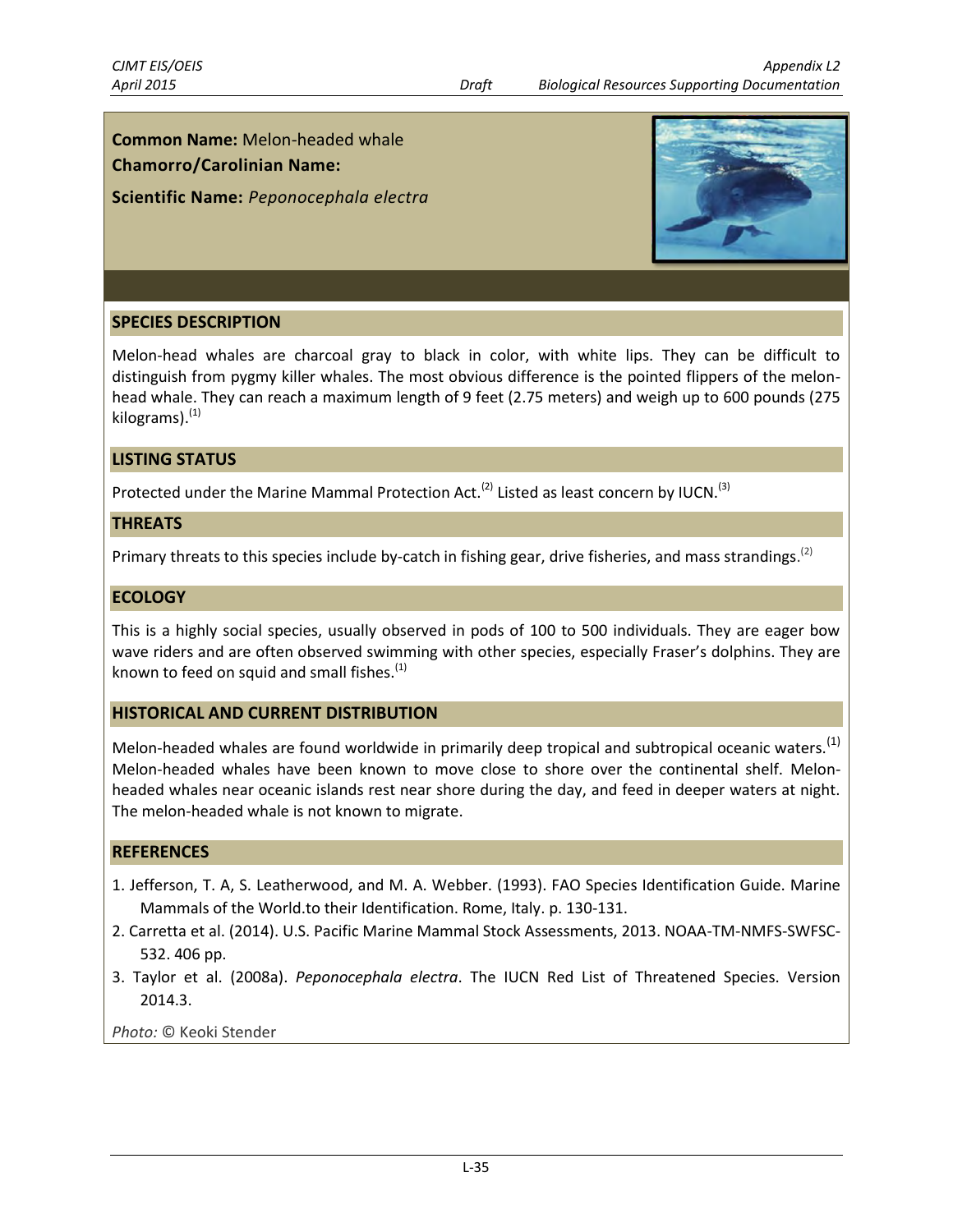**Common Name:** Pantropical spotted dolphin

**Chamorro/Carolinian Name:**

**Scientific Name:** *Stenella attenuata*



# **SPECIES DESCRIPTION**

Pantropical spotted dolphins have a dark dorsal cap that can develop varying degrees of white spots in adulthood. The lower sides and belly are gray. The lips and lower beak tip are white. A dark grey band encircles the eyes. Adults range from 5.2 to 8.5 feet (1.6 to 2.6 meters) in length and weigh up to 265 pounds  $(120 \text{ kilograms}).$ <sup>(1)</sup>

### **LISTING STATUS**

Protected and classified as "depleted" under the Marine Mammal Protection Act, meaning the species or stock has been determined to be below the optimum sustainable level.<sup>(2)</sup> Listed as least concern by  $IUCN.<sup>(3)</sup>$ 

### **THREATS**

The greatest threat to this species includes by-catch associated with purse-seine fishing by the tuna industry. (2)

#### **ECOLOGY**

Spotted dolphins spend the majority of the day in shallower water, typically between 300 feet (90 meters) to 1,000 feet (300 meters) deep. At night they dive into deeper waters to search for prey.<sup>(3)</sup>

#### **HISTORICAL AND CURRENT DISTRIBUTION**

Pantropical spotted dolphins are distributed in offshore tropical and subtropical waters of the Pacific, Atlantic, and Indian Oceans.<sup>(1)</sup>

#### **REFERENCES**

- 1. Jefferson, T. A, S. Leatherwood, and M. A. Webber. (1993). FAO Species Identification Guide. Marine Mammals of the World.to their Identification. Rome, Italy. p. 156-157.
- 2. NMFS. (1993). Taking and Importing of Marine Mammals; Listing of the Northeastern Offshore Spotted Dolphin as Deleted; Final Rule. p. 58285 Federal Register Vol. 58, No. 209. November 1.
- 3. Hammond et al. (2012). *Stenella attenuata*. The IUCN Red List of Threatened Species. Version 2014.2.

*Photo:* Howard Goldstein, NMFS Southwest Fisheries Science Center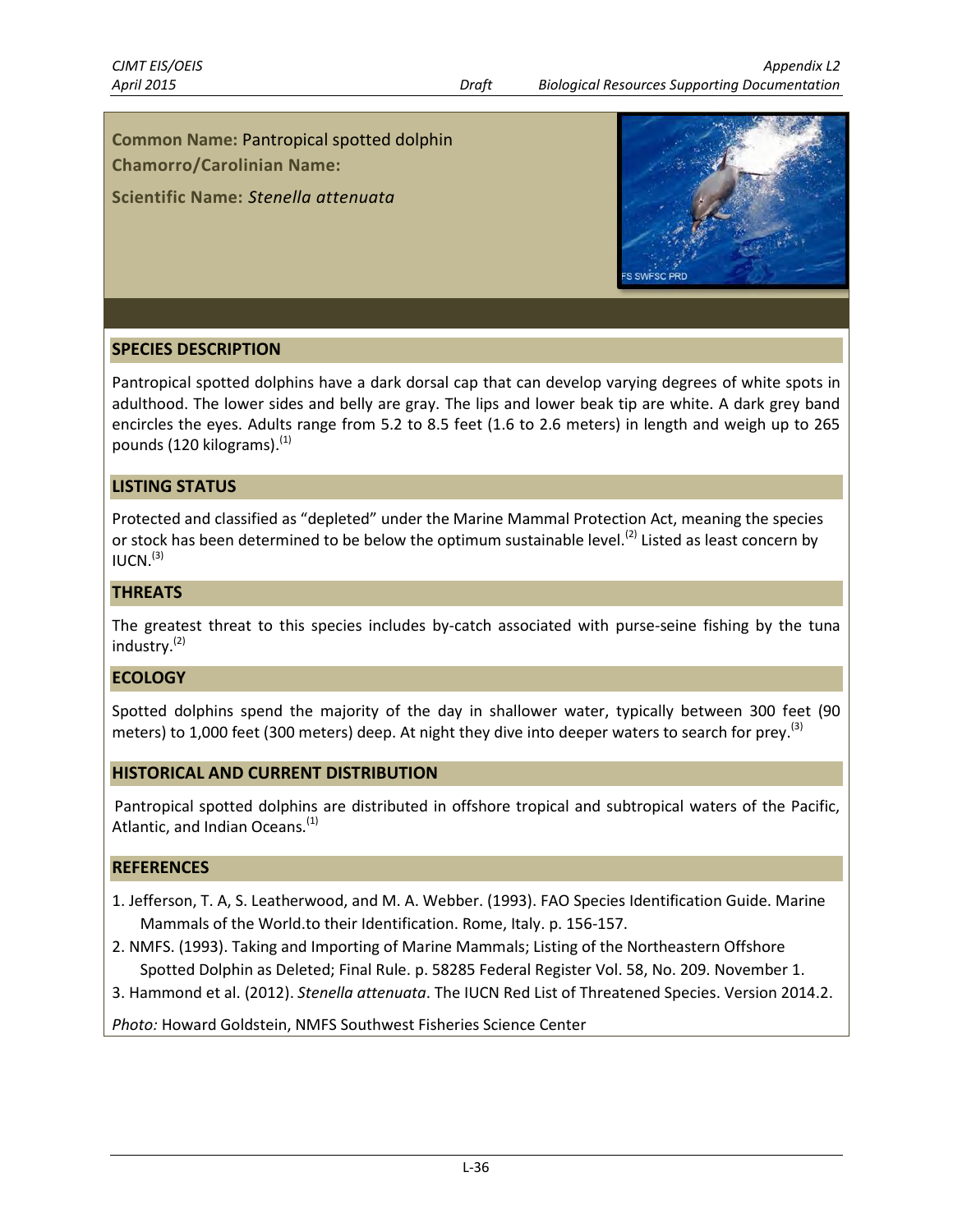**Common Name:** Blainville's beaked whale

# **Chamorro/Carolinian Name:**

# **Scientific Name:** *Ziphius cavirostris*

#### **SPECIES DESCRIPTION**

Blainville's beaked whales are blue-gray with white undersides. They tend to have white oval scars and scratches. The lower jaw is dramatically arched. Adult males have massive flattened tusks. They can reach up to 15 feet (4.7 meters) in length and weigh up to 2,270 pounds (1,033 kilograms).<sup>(1)</sup>

### **LISTING STATUS**

Protected under the Marine Mammal Protection Act. IUCN considers this species "Data Deficient" due to insufficient information on population status and trends.<sup>(2)</sup>

#### **THREATS**

Threats to this species include pelagic drift gillnet fishing and their sensitivity to underwater sounds including anthropogenic noise. $(3)$ 

#### **ECOLOGY**

They are usually found in deep, offshore waters of the continental shelf. This species is often associated with steep underwater geologic structures such as banks, submarine canyons, seamounts, and continental slopes.<sup>(2)</sup>

#### **HISTORICAL AND CURRENT DISTRIBUTION**

Blainville's beaked whales occur in tropical to temperate waters worldwide. The Blainville's beaked whale can range from Chile, Japan, New Zealand, and Australia in the Pacific. This species is commonly sighted in the northeastern Bahamas, Caribbean Sea, Gulf of Mexico, Hawaiian Islands, Sea of Japan, and the Society Islands of the South Pacific.

- 1. Jefferson, T. A, S. Leatherwood, and M. A. Webber. (1993). FAO Species Identification Guide. Marine Mammals of the World.to their Identification. Rome, Italy. p. 90-91.
- 2. Taylor et al. (2008). *Mesoplodon densirostris*. The IUCN Red List of Threatened Species. Version 2014.3.
- 3. Carretta et al. (2014). U.S. Pacific Marine Mammal Stock Assessments, 2013. NOAA-TM-NMFS-SWFSC-532. 406 pp.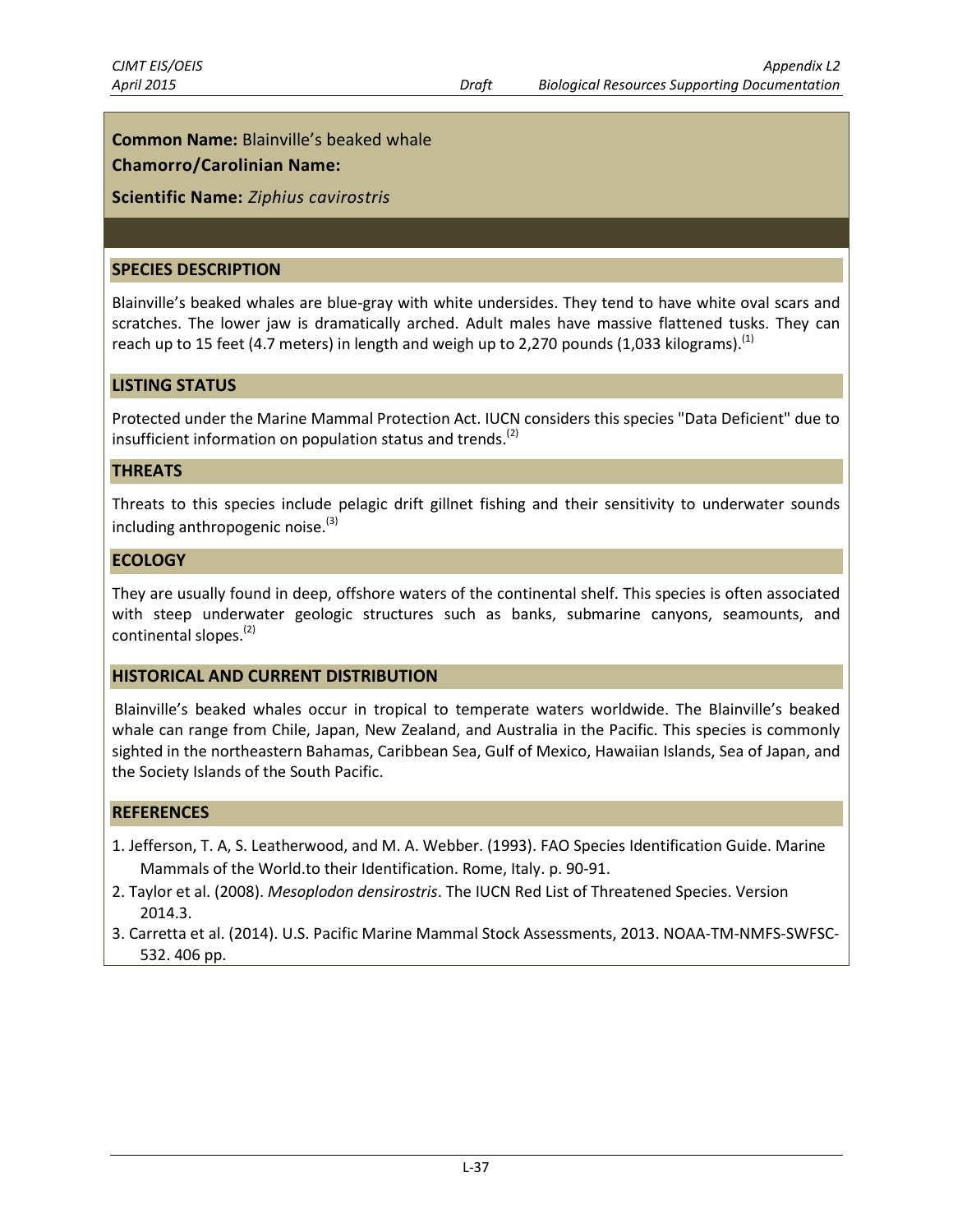**Common Name:** Cuvier's beaked whale **Chamorro/Carolinian Name:**

# **Scientific Name:** *Ziphius cavirostris*

#### **SPECIES DESCRIPTION**

Cuvier's beaked whales are dark grey to light rusty brown, with lighter areas around the head and belly. They have a short poorly defined beak and up curved mouth line. The top of the head is slightly concave, and becomes more pronounced with age. They can reach up to 24.6 feet (7.5 meters) in length and weigh up to  $6,600$  pounds (3,000 kilograms).<sup>(1)</sup>

#### **LISTING STATUS**

Protected under the Marine Mammal Protection Act.<sup>(2)</sup> Listed as least concern by IUCN.<sup>(3)</sup>

#### **THREATS**

Threats to Cuvier's beaked whale include entanglement in fishing gear, ship strikes, ocean noise, fisheries, and Japanese whaling. Much like the Blainville's beaked whale, the Cuvier's beaked whale is sensitive to anthropogenic noise including Navy sonar.<sup>(2)</sup>

#### **ECOLOGY**

Similar to the Blainville's beaked whales, Cuvier's beaked whales prefer deep waters, usually greater than 3,300 feet (1,000 meters), near the continental slope and edge, as well as around steep underwater geologic features like banks, seamounts, and submarine canyons.<sup>(2)</sup>

#### **HISTORICAL AND CURRENT DISTRIBUTION**

Cuvier's beaked whales can be found in temperate, subtropical, and tropical waters worldwide.

- 1. Jefferson, T. A, S. Leatherwood, and M. A. Webber. (1993). FAO Species Identification Guide. Marine Mammals of the World.to their Identification. Rome, Italy. p. 82-83.
- 2. Carretta et al. (2014). U.S. Pacific Marine Mammal Stock Assessments, 2013. NOAA-TM-NMFS-SWFSC-532. 406 pp. $^{(2)}$
- 3. Taylor et al. (2008). *Ziphius cavirostris*. The IUCN Red List of Threatened Species. Version 2014.3.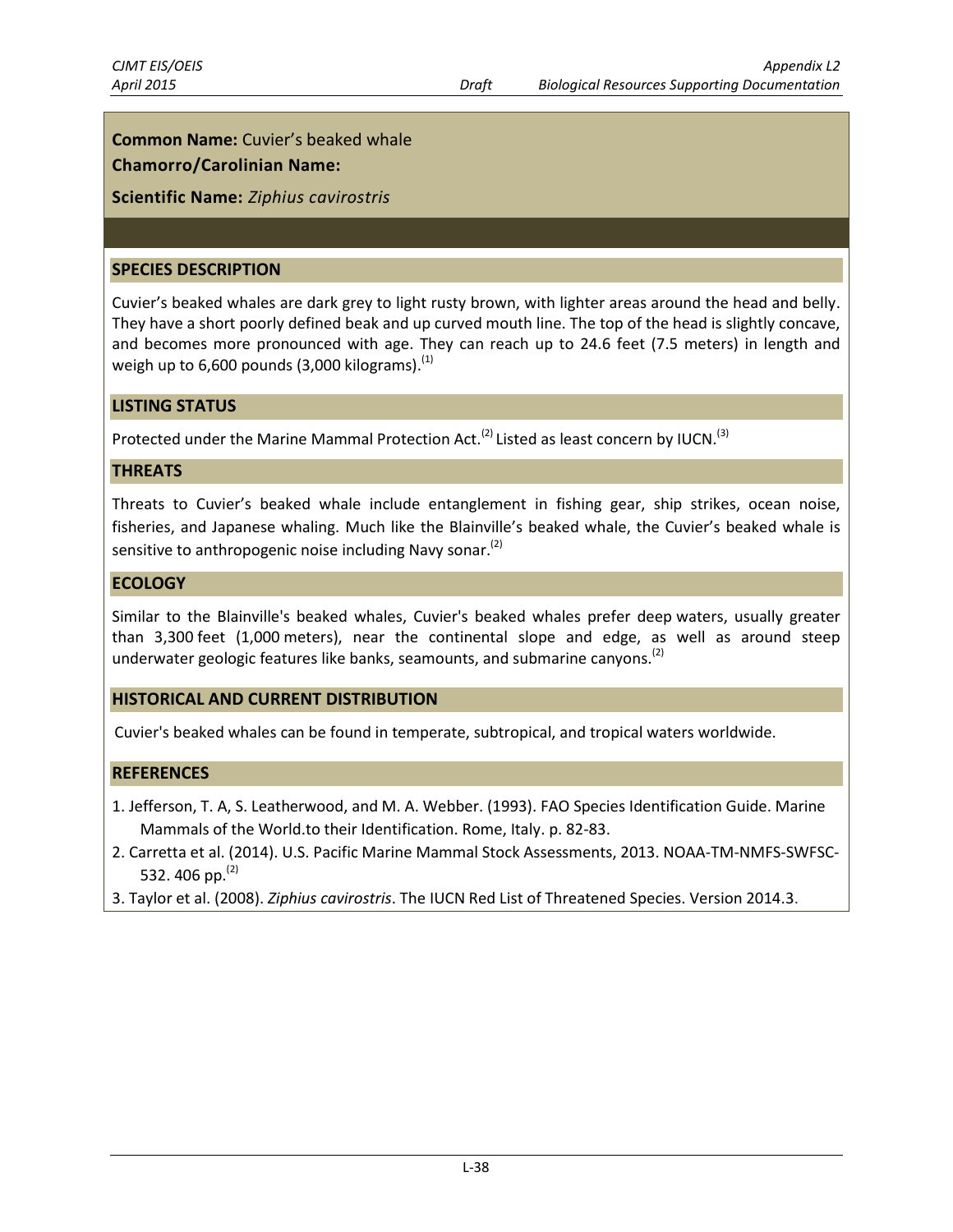# **Common Name:** Scalloped Hammerhead Shark

# **Chamorro/Carolinian Name:** Kilu'us

# **Scientific Name:** *Sphyrna lewini*

#### **SPECIES DESCRIPTION**

The scalloped hammerhead shark is distinguished from other hammerheads by a central indentation on the anterior margin of the head and two additional indentations on each side of the central indentation giving the head a "scalloped" appearance. The body is fusiform, with a large moderately hooked first dorsal fin and low second dorsal and pelvic fins. The top of the body is generally a uniform gray, grayish brown, bronze, or olive that shades to a white underside, with black or dusky pectoral fin tips.<sup>(1)</sup>

### **LISTING STATUS**

Due to illegal, unregulated, and unreported fishing of this species, it was listed as a threatened under the ESA in 2014.<sup>(2)</sup>

#### **THREATS**

This species is highly desired for the shark fin trade because of its fin size.

#### **ECOLOGY**

The scalloped hammerhead shark is an opportunistic predator, feeding on a wide variety of teleosts, cephalopods, crustaceans, and rays. $<sup>(1)</sup>$ </sup>

#### **HISTORICAL AND CURRENT DISTRIBUTION**

This species is circumglobal, living in coastal warm temperate waters and tropical seas.<sup>(1)</sup> There are no records of scalloped hammerhead shark specifically within Tinian waters, but potential habitat for this species exists around Tinian (Myers and Donaldson 2003).<sup>(3)</sup> Pups are often found in nearshore marine environments (i.e., estuaries and inlets), including Guam's inner Apra Harbor.<sup>(1)</sup> Older life stages are generally found in offshore waters reaching 900 feet (275 meters) in depth.

- 1. Miller, M., J. Carlson, P. Cooper, D. Kobayashi, M. Nammack, and J. Wilson. (2013). Status Review Report: Scalloped Hammerhead Shark (*Sphyrna lewini*). National Marine Fisheries Service, National Oceanic and Atmospheric Administration, Silver Springs, MD.
- 2. NMFS. (2014). Endangered and Threatened Wildlife and Plants; Threatened and Endangered Status for the Distinct Population Segments of Scalloped Hammerhead Sharks; Final Rule. 38214 Federal Register Vol. 79, No. 128.
- 3. Myers, R., and T. Donaldson. (2003). The fish of the Mariana Islands. Integrative Biological Research Program, International Marinelife Alliance, University of Guam Marine Laboratory, Mangilao, Guam.